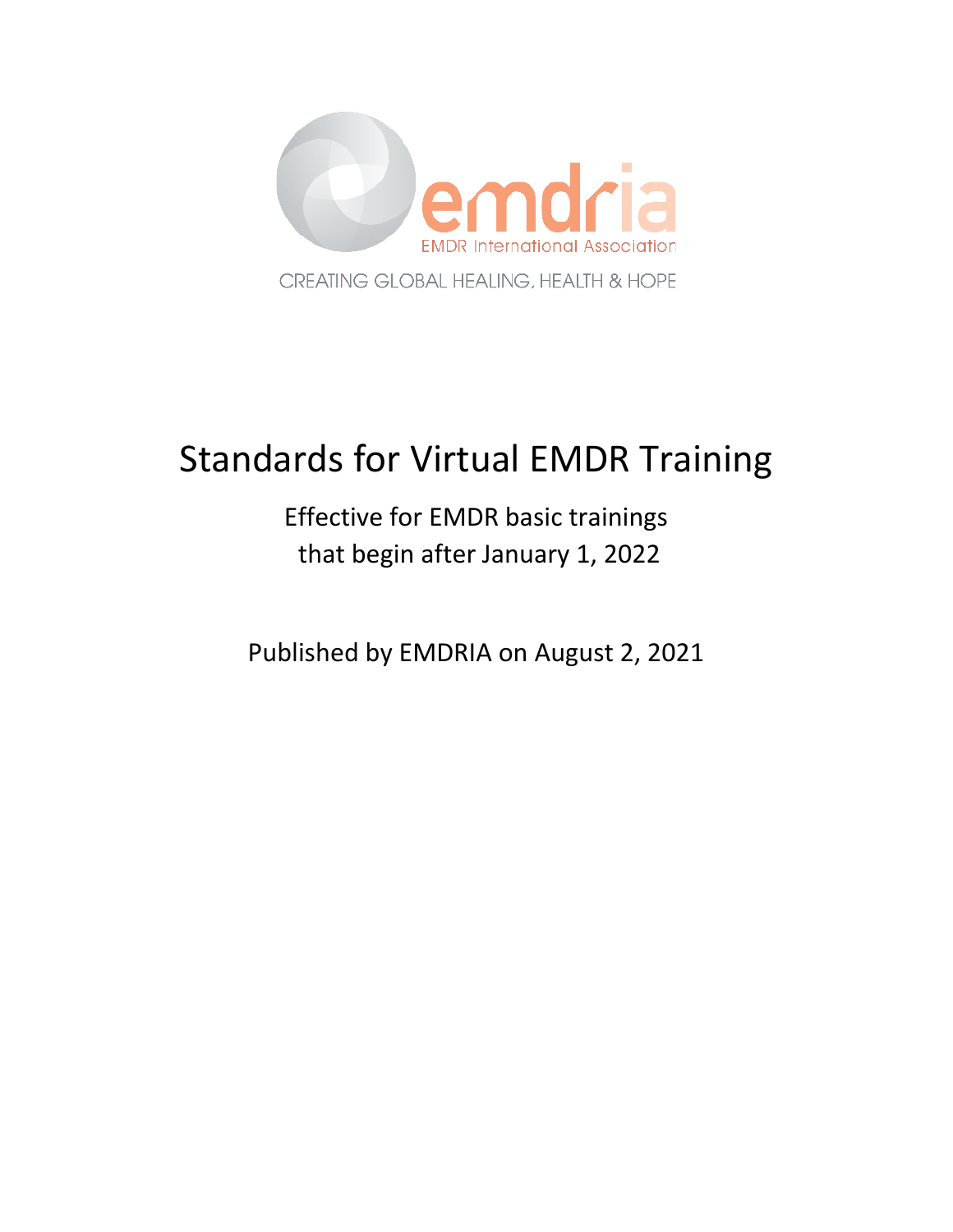## **Table of Contents**

| Domain 4: Trainer Essay Questions Based on Gagne's Nine Events44 |
|------------------------------------------------------------------|
|                                                                  |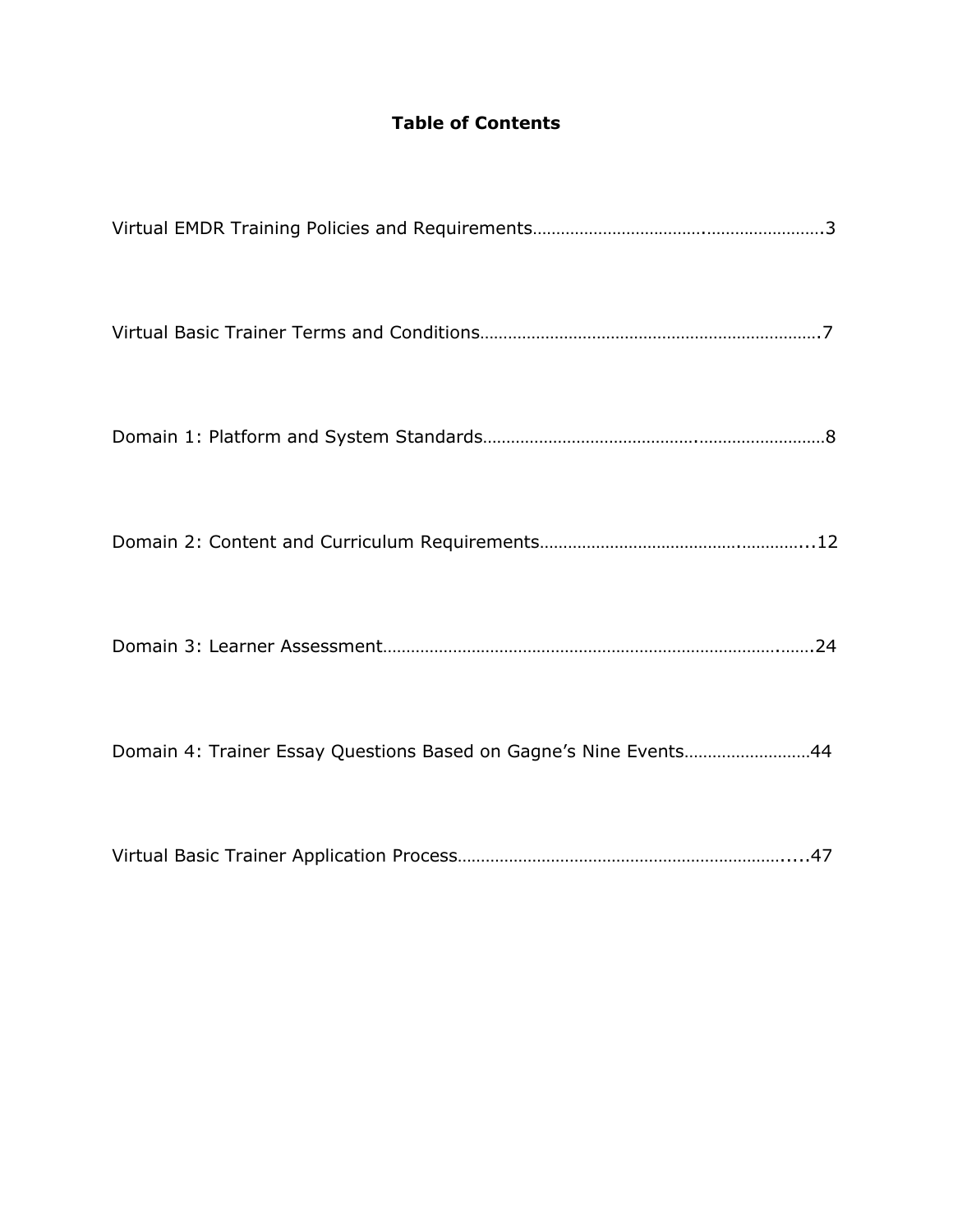## **Virtual EMDR Training Policies & Requirements**

Virtual Basic Trainers are responsible for adhering to and following current [EMDR](https://www.emdria.org/about-emdria/emdr-international-association-policies/)  [International Association Policies](https://www.emdria.org/about-emdria/emdr-international-association-policies/) as well as the [Platform and System Standards,](https://mk0emdrias99osg9utnb.kinstacdn.com/wp-content/uploads/2021/02/Virtual-EMDR-Training-Domain-1-Standards.pdf) [Content &](https://mk0emdrias99osg9utnb.kinstacdn.com/wp-content/uploads/2021/08/Virtual-EMDR-Training-Standards-Domain-2.pdf)  [Curriculum Requirements](https://mk0emdrias99osg9utnb.kinstacdn.com/wp-content/uploads/2021/08/Virtual-EMDR-Training-Standards-Domain-2.pdf) and [Learner Assessment Requirement.](https://mk0emdrias99osg9utnb.kinstacdn.com/wp-content/uploads/2021/05/Virtual-Learning-Assessment-Domain-3.pdf)

## EMDRIA LOGO & COPYRIGHT INFRINGEMENT

The EMDRIA logo is owned by the EMDR International Association as are the logos for the monthly E-Newsletter, *Go With That* magazine, and the *Journal of EMDR Practice and Research*. Use of our corporate logo, tag line, publications logos, or any image that resembles our logos without explicit documented permission is strictly prohibited.

## EQUAL OPPORTUNITY

Trainers must comply with **EMDRIA policies** on Professional Code of Conduct, SOCE and Diversity and Cultural Competence and create a supportive environment for training regardless of an individual's sexual orientation, gender identity, race, ethnicity, culture or religion, and not engage in discriminatory behavior or bias. Trainers should address issues of cultural diversity during the EMDR basic training as appropriate.

## EQUAL ACCESS

The [Americans with Disabilities Act](https://www.ada.gov/) (ADA) prohibits discrimination and ensures equal opportunity for persons with disabilities. Trainers are responsible for ensuring that facilities and reasonable accommodations are accessible to those with disabilities. **This information must be included in promotional training advertisement materials.**

## TIME FRAME FOR COMPLETION OF VIRTUAL EMDR BASIC TRAINING

Trainees who begin the EMDR basic training virtually must complete the entire training within 12 months from their initial start date. This information should be clear and transparent upfront, prior to registration. **This information must be included in promotional training advertisement materials.** Trainers must have the available resources and capacity for trainings and must ensure that trainees are afforded sufficient opportunity to complete the training. In the event of a humanitarian crisis (illness, injury, death, etc.) trainers must have a policy in place that addresses and facilitates the trainee's ability to complete the training.

## LIMITATION ON CLASS SIZE

Virtual EMDR basic training class sizes must be limited to a maximum of 100 trainees.

## TRAINING ELIGIBILITY

Trainers are responsible for ensuring that prospective trainees meet [the current eligibility](https://www.emdria.org/emdr-training-education/emdr-training/eligibility-requirements-for-emdr-training/)  [requirements for EMDR basic training.](https://www.emdria.org/emdr-training-education/emdr-training/eligibility-requirements-for-emdr-training/)

#### PARTICIPANT AGREEMENT

Trainers must have a participant agreement form so prospective trainees understand the virtual training requirements, what the expectations are, and how to prepare themselves for the training.

## VIRTUAL BASIC TRAINERS

Only those individuals who have been approved by EMDRIA as a Virtual Basic Trainer may lead and teach the virtual EMDR basic training.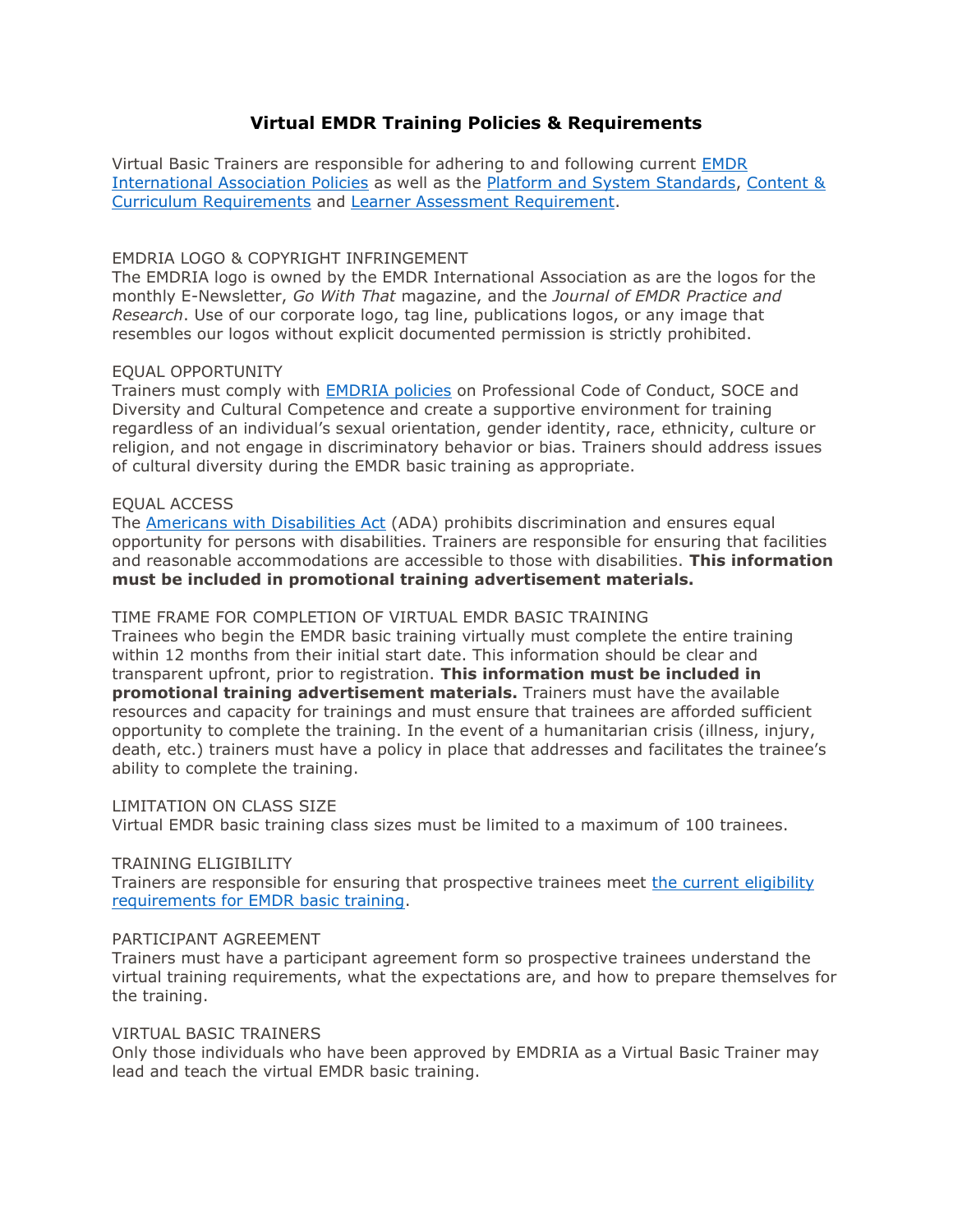## ASSISTING FACULTY FOR PRACTICUM

EMDRIA requires that faculty members who assist during the practicum portion of the training maintain active status as an EMDRIA Approved Consultant, or (at minimum) status as a Consultant in Training who is actively working with an Approved Consultant. The ratio of practicum faculty to trainee should not exceed 1:10 to allow for direct behavioral observation of each trainee.

#### ASSISTING FACULTY FOR CONSULTATION

EMDRIA requires that faculty members who assist during the consultation portion of the training maintain active status as an EMDRIA Approved Consultant, or (at minimum) status as a Consultant in Training who is actively working with an Approved Consultant. The ratio of consultant to trainee should not exceed 1:10 (smaller consultant to trainee ratios are encouraged).

#### TRAINING ADVERTISEMENTS

Trainers must offer and advertise a complete and comprehensive (i.e. 50 hour minimum) virtual EMDR basic training so that prospective trainees have the option up front of registering for the entire course. Only complete and comprehensive training events will be listed and advertised on the EMDRIA website.

#### DISCLOSURE OF TRAINING COSTS

Trainers must disclose the full cost of the entire virtual EMDR basic training to prospective trainees upfront and prior to registration. If consultation hours are not included in the registration fees, trainers must provide an estimated range for the out-of-pocket cost for completing the 10 consultation hours. **This information must be included in promotional training advertisement materials.**

#### CONSULTATION HOURS

Trainers must inform prospective trainees that 10 hours of consultation are required in order to complete the virtual EMDR basic training. Trainers are required to disclose whether the consultation hours are included in the registration fees or if trainees will need to pay separate additional fees for the consultation hours. Trainers must also disclose whether prospective trainees will have to schedule consultation hours on their own time outside of the training or if the consultation hours are integrated into the course and provided during the scheduled training dates. **This information must be included in promotional training advertisement materials.** If trainees are paying separately for and obtain consultation hours on their own time outside of the training, they must be provided with detailed information about the consultation process. Trainers are expected to provide trainees with the names and contact information of those consultants who can provide the consultation hours for their training.

#### CANCELLATION & REFUND POLICIES

Trainers must make their cancellation and refund policies available and accessible to prospective trainees. These policies should be clear and transparent up front, prior to registration. **This information must be included in promotional training advertisement materials.**

#### GRIEVANCE PROCESS

Trainers must have a process in place to review and respond to complaints and grievances should they arise. This information should be made easily accessible to trainees.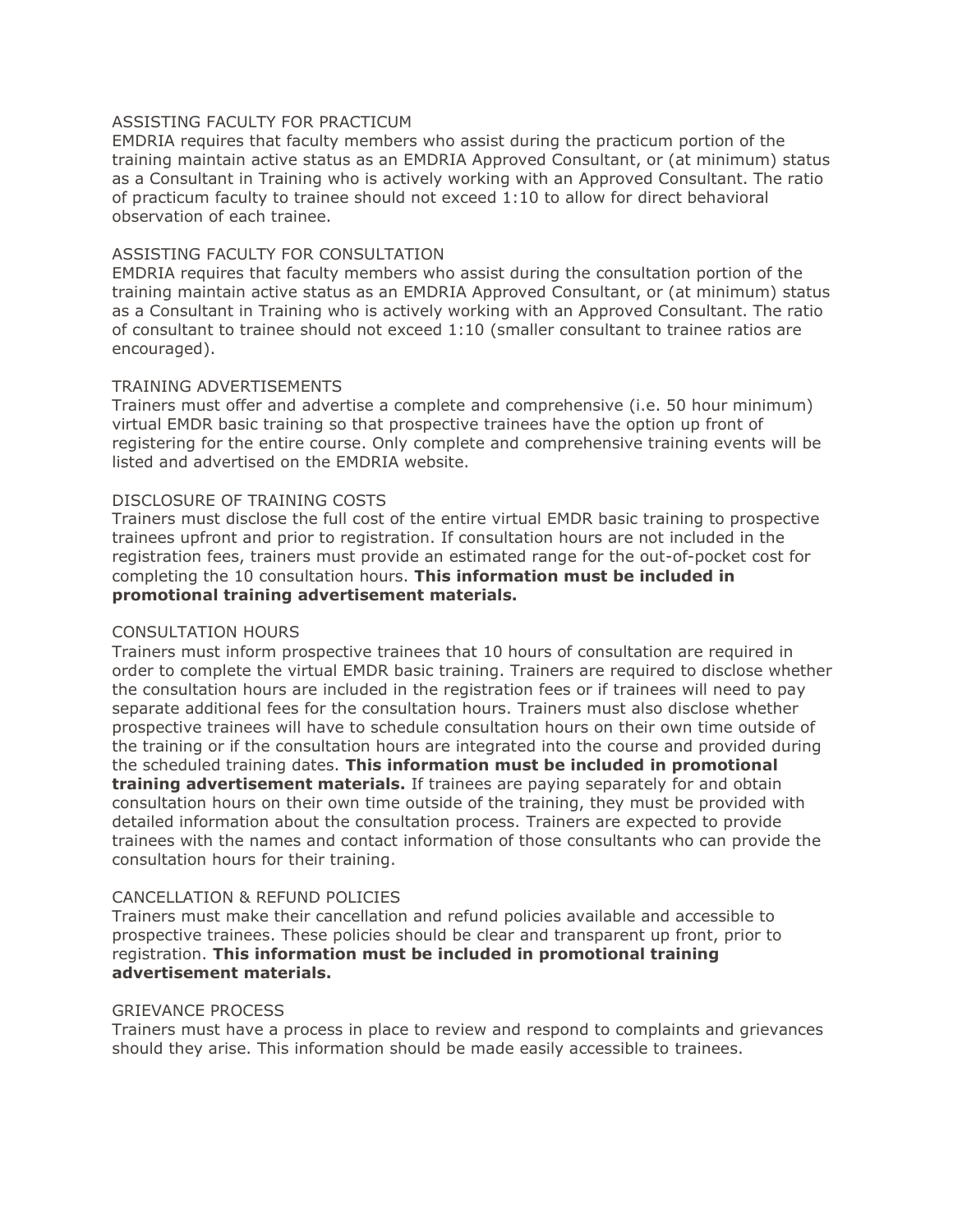## REQUIRED READING

The required reading for the virtual EMDR basic training includes the following materials:

- 1. Shapiro, Francine. (2018). *Eye Movement Desensitization and Reprocessing (EMDR) Therapy, Third Edition: Basic Principles, Protocols, and Procedures*. New York: Guildford Press
- 2. [Go With That Magazine Fall 2020, Volume 25, Issue 3](https://mk0emdrias99osg9utnb.kinstacdn.com/wp-content/uploads/2021/05/GWT.2020.Vol_.25.Issue_.3.RacialTrauma.ALL_.pdf) [EMDR & Racial Trauma]
- 3. [Guidelines for Virtual EMDR Therapy \(Spring 2020\)](https://mk0emdrias99osg9utnb.kinstacdn.com/wp-content/uploads/2020/04/virtual_tg_report_for_member.pdf)

#### LEARNER ASSESSMENT

Trainers must issue the required Learner Assessment during the virtual EMDR basic training. There is no required passing grade and no specific requirement for the way trainers issue this assessment to trainees. The only requirement is that trainees must complete the assessment and trainers are required to track trainee completion and retain the score for each trainee.

#### TRAINING EVALUATIONS

Trainers must obtain feedback from trainees on the quality of instruction, knowledge, and expertise of trainers, assisting faculty, the usefulness of the training, and fulfillment of educational objectives. This feedback should be used to adjust and improve the overall training.

#### TRAINING CERTIFICATE OF COMPLETION

Trainers must issue a final virtual EMDR basic training certificate of completion to trainees once they complete the entire (50 hour minimum) course. The certificate must include the trainee's name, the name of the Virtual Basic Trainer, the training organization (if applicable), total number of training hours for the course (50 hour minimum) and the exact date (month/day/year) they completed the virtual EMDR basic training. Those who complete the training can refer to themselves as "EMDR Trained".

#### TRAINING ROSTERS

Trainers must maintain trainee records for a minimum of five years. Trainers must submit training rosters to EMDRIA within 120 days of the completion of the training. Training rosters must be submitted in spreadsheet format to EMDRIA and include the name of the training organization (if applicable), name of the Virtual Basic Trainer, trainee name, license, mailing address, phone, email, and EMDR basic training completion date. Trainers can contact EMDRIA [\(training@emdria.org\)](mailto:training@emdria.org) and request a training roster spreadsheet template.

## DOMAIN 1: PLATFORM & SYSTEM STANDARDS

Trainers must read and adhere to the [Domain 1: Platform and System Standards.](https://mk0emdrias99osg9utnb.kinstacdn.com/wp-content/uploads/2021/02/Virtual-EMDR-Training-Domain-1-Standards.pdf) Trainers will need to be prepared to provide EMDRIA with access to their online Learning Management System (LMS).

Trainers are responsible for educating themselves and complying with all applicable standards and regulations for consent, privacy, data security, security of credit card transactions, accessibility of materials and platforms, and any other regulatory compliance deemed necessary by local, state, and federal government; license under which one provides service; the workplace; or purpose for use.

## DOMAIN 2: CONTENT AND CURRICULUM REQUIREMENTS

Trainers must read and adhere to the [Virtual EMDR Basic Training Curriculum Requirements.](https://mk0emdrias99osg9utnb.kinstacdn.com/wp-content/uploads/2021/08/Virtual-EMDR-Training-Standards-Domain-2.pdf) Trainers will need to be prepared to provide EMDRIA with access to their training materials.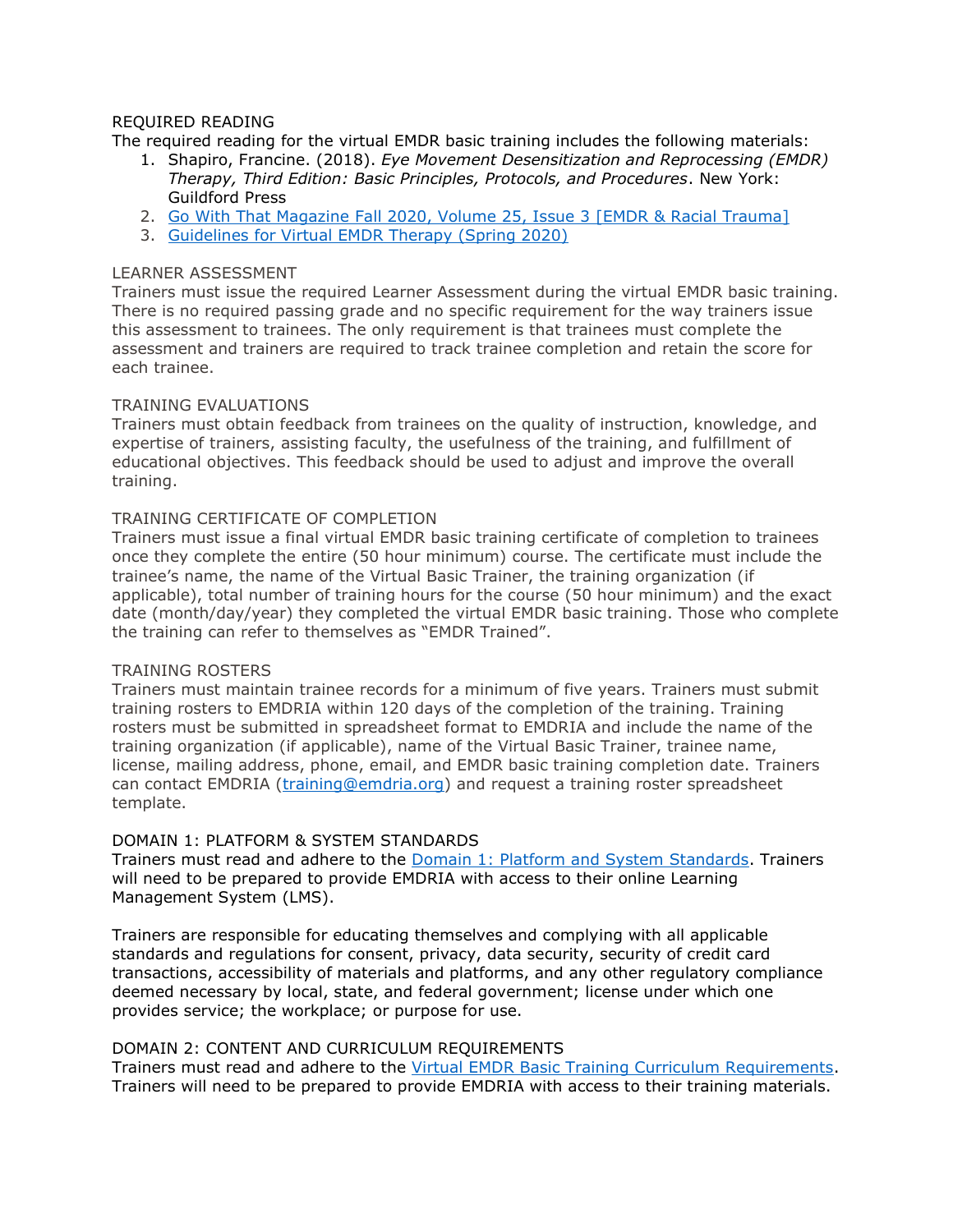The basis for defining the core virtual EMDR basic training content is Francine Shapiro's *Eye Movement Desensitization and Reprocessing (EMDR) Therapy, Third Edition: Basic Principles, Protocols, and Procedures* and trainers must focus on fidelity to the standard protocol. Protocols, techniques and interventions that do not appear in Shapiro's text must be excluded from the training.

EMDRIA requires that trainers disclose who created and owns the training materials they will be using. If the person who is applying to become a Virtual Basic Trainer does not own the training materials, they must obtain a letter from the owner stating that they have permission to use their training content, materials, manuals, etc. This documentation should be emailed to [training@emdria.org](mailto:training@emdria.org)

#### DOMAIN 3: LEARNER ASSESSMENT REQUIREMENT

Trainers must read and agree to incorporate the **Domain 3: Learner Assessment** questions into their virtual EMDR basic training. Trainers must issue the required Learner Assessment during the virtual EMDR basic training. There is no required passing grade and no specific requirement for the way trainers issue this assessment to trainees. The only requirement is that trainees must complete the assessment and trainers are required to track trainee completion and retain the score for each trainee.

Trainers must have a plan in place for conducting the Learner Assessment that allows for individual, identified responses from the trainee so that the assessment can be scored, and results can be provided to and tracked for each trainee. The plan or method chosen must provide a way that the data from trainee's answers (the right or wrong answer that trainees provide for a question) can be reported for the purposes of improvement in training content, methodology, and assessment items.

DOMAIN 4: TRAINER ESSAY QUESTIONS BASED ON GAGNE'S NINE EVENTS Trainers will need to read the [Domain 4: Trainer Essay Questions Based on Gagne's Nine](https://mk0emdrias99osg9utnb.kinstacdn.com/wp-content/uploads/2021/07/Virtual-EMDR-Trainer-Essay-Questions-Domain-4.pdf)  [Events](https://mk0emdrias99osg9utnb.kinstacdn.com/wp-content/uploads/2021/07/Virtual-EMDR-Trainer-Essay-Questions-Domain-4.pdf) and prepare their own responses for the Virtual Basic Trainer application process. **It's strongly recommended that trainers prepare beforehand so they can easily cut and paste their responses into the application form as the platform being used does not allow applicants to save their work and return to it later.**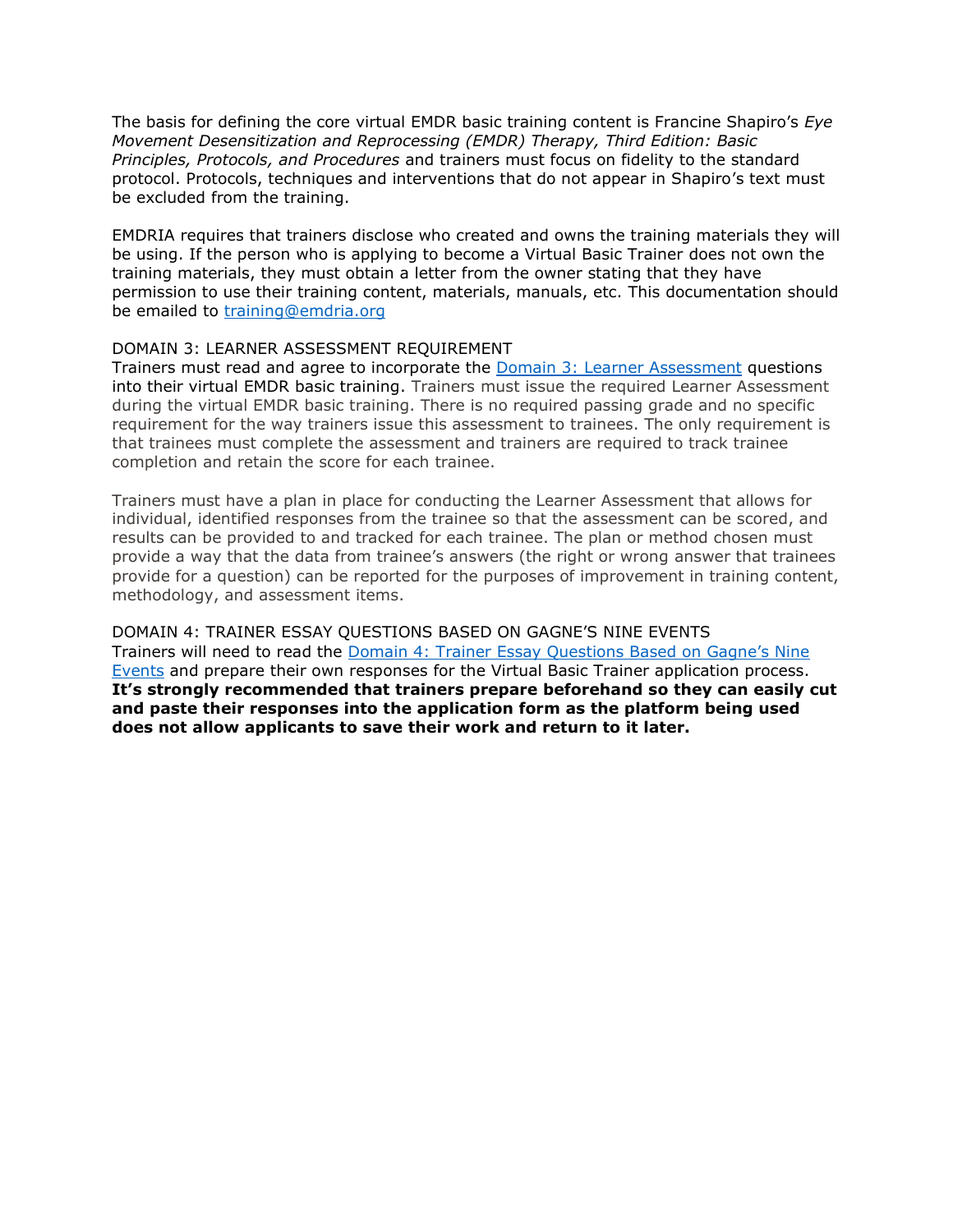## **Virtual Basic Trainer Terms & Conditions**

- Completion of the application process does not constitute automatic approval as a Virtual Basic Trainer. EMDRIA will review the LMS platform being used to deliver the content as well as the training materials. If approved, the Virtual Basic Trainer status will be issued for a 2-year period.
- The non-refundable \$400 application fee for current EMDRIA members (\$800 application fee for non-members) must be paid for EMDRIA to begin the review process. Once the application is completed and submitted in its entirety, EMDRIA will confirm receipt and applicants will be invoiced.
- If changes are made to the LMS platform or the training content/materials, EMDRIA must be notified [\(training@emdria.org\)](mailto:training@emdria.org) about what changes were made within 14 days. EMDRIA does not need to know about editorial changes but if new content is added or if existing content is removed, EMDRIA must be notified.
- Virtual Basic Trainers must notify EMDRIA within 14 days [\(training@emdria.org\)](mailto:training@emdria.org) if they develop a condition (illness, injury, etc.) that prevents or prohibits them from completing a training.
- Virtual Basic Trainers must disclose if they have been disciplined for any ethical violation or if they are under investigation by any legal authority, regulatory, or licensing board. EMDRIA is a professional membership association and does not supervise, warrant, or guarantee the work of individual members.
- Virtual Basic Trainer status is contingent upon and remains in effect only if the individual remains in good standing with all regulatory entities which license, register, or certify them as a prerequisite to practicing in their primary profession.
- Virtual Basic Trainers must maintain active status as an EMDRIA Approved Consultant. If they allow their Approved Consultant credential to expired, their Virtual Basic Trainer status will no longer be valid.
- If EMDRIA policies and requirements are not adhered to, the Virtual Basic Trainer status may be revoked.
- Virtual Basic Trainers must verify the information they've provided is true and that they are not misleading or providing false information to EMDRIA. Additionally, EMDRIA reserves the right to ask for additional documentation. If a Virtual Basic Trainer, misrepresents their credentials or refuses to provide documentation at a later time, their Virtual Basic Trainer status may be revoked.
- Virtual Basic Trainers agree to hold harmless and indemnify EMDRIA and its officers, directors, employees, and agents for any misrepresentation of their credentials and for all claims, loss, damage, judgement, or expense which result from any false or misleading statements in their application forms and materials.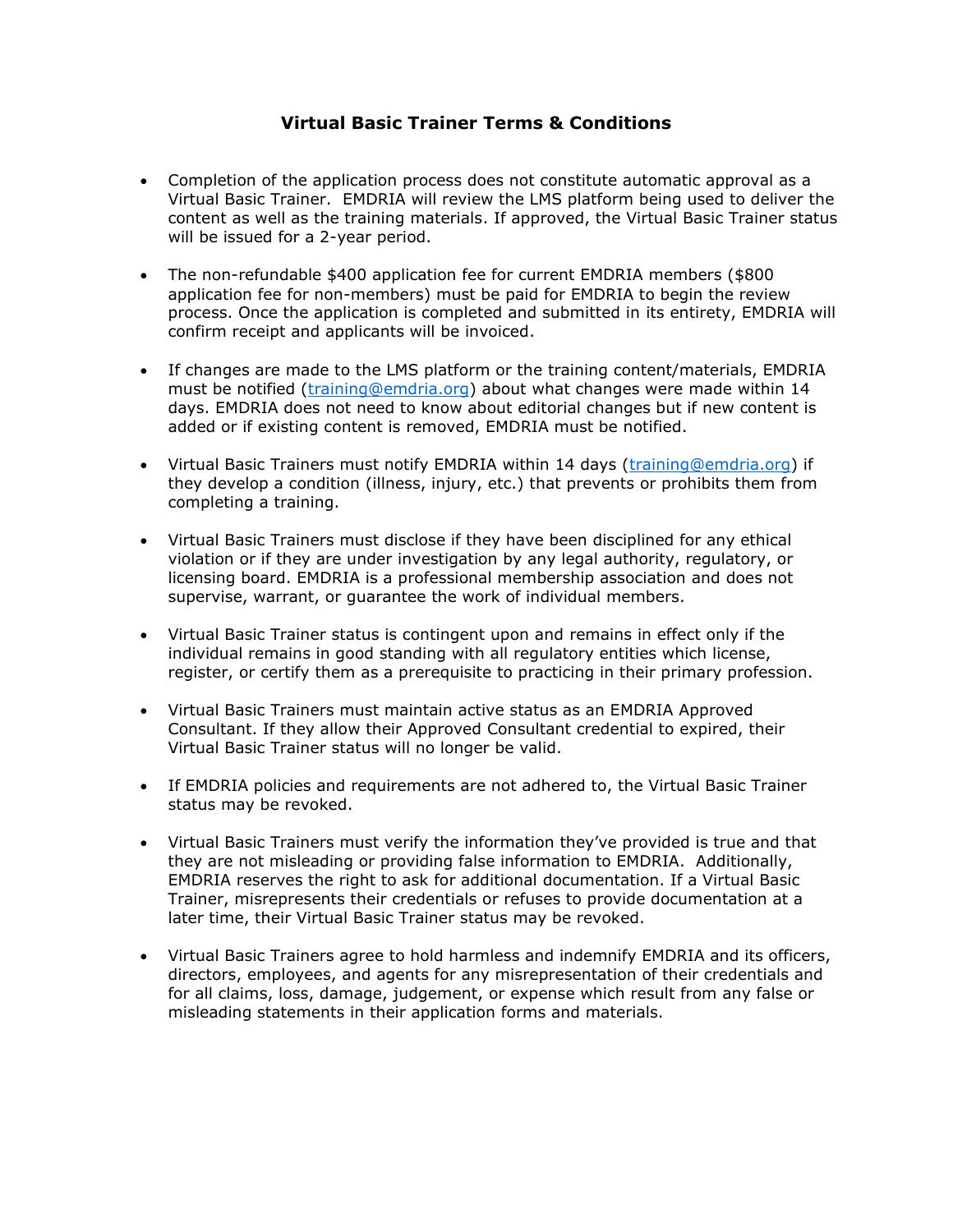## **Virtual EMDR Training – Domain 1: Platform and System Standards**

## General Standards:

- Mechanism to document attendance for all synchronous components of training
- Mechanism to document engagement and completion of material delivered asynchronously
- Mechanism to demonstrate that the trainee has successfully fulfilled all requirements and segments of the training

Virtual EMDR training must provide instruction that includes online materials that sufficiently support the EMDR Therapy Basic Training curriculum, is consistent with the principles of Gagne's Nine Events, and is delivered in accordance with the US Department of Education's definition of distance learning. The individual trainer is responsible for ensuring that all private health data and information used or transmitted in training is managed consistently with applicable laws, such as HIPAA. The trainer is responsible for choosing instructional tools and technologies that can satisfy these requirements both synchronously and asynchronously, as follows:

**Online learning through appropriate media:** EMDR's combination of didactic presentation of content and opportunities to practice skills requires a synchronous video communication tool for video conferencing, online meetings, and screen sharing that can be used for direct, live instruction and supervised practices. Zoom and GotoMeeting are popular examples. The video conferencing tool must have the following capabilities:

- Provides a private meeting space that has the ability to control access
- Provides breakout rooms that can be used for practicum and consultation
- Designates co-hosts to provide support and additional facilitation
- Provides a way for trainees to ask questions and participate in the presentation

**Opportunities for substantive interaction and instructional support:** For trainers and trainees to be able to interact with one another and the content asynchronously, a learning platform must be chosen to meet the following requirements:

- Serves as a home base, or single location, where information, core resources, and supplementary learning materials are located or linked to
- Provides interaction between the trainer and the trainee about the content of the course or learning objectives, via announcements, messaging, email, discussion forums, scheduling of appointments for private instructional support, and assessments
- Provides information, core resources, and supplementary learning materials in support of course learning objectives,
- Assesses and provides feedback on a trainee's knowledge, skills, and abilities through tests, submission of written work, and synchronous observations and feedback during practicum and consultation
- Provides data that allows the trainer to track and report on learner progress and proficiency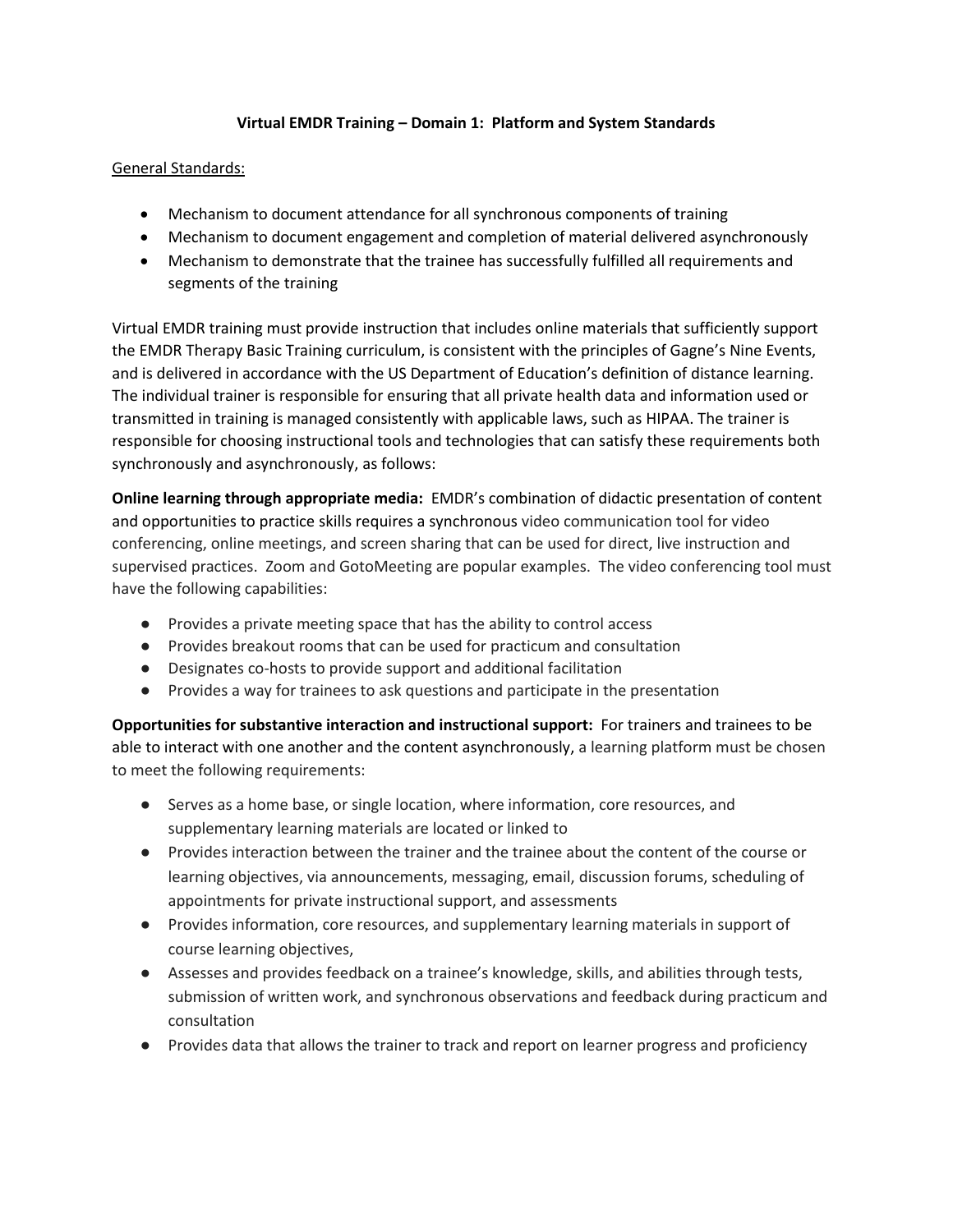Making materials and tools available in a single location for ease of access is an important consideration for the learner. A learning management system, or LMS, is a platform that is used to plan, manage and deliver online content. Use of an LMS as a portal to access all of the training materials, course activities, exams, and evaluations for the virtual training course is required. From there, the trainer may link out to, embed, or incorporate other tools.

Examples of LMSes with features that would substantially meet these standards if implemented within the platform include ones listed below. Inclusion in the table does not constitute automatic approval for use by EMDRIA, nor should the list be considered the only options available. The features noted in the table are those disclosed by the LMS at this time. **Please note that this is not an exhaustive list of all the available or acceptable LMSes. The trainer is ultimately responsible for demonstrating that the LMS and tools selected meet the requirements of EMDRIA, can be used for commercial purposes, and for ensuring compliance with all applicable standards, statutes, procedures, and policies.**

| <b>Feature</b>                     | Are there<br>announcements,<br>email, or<br>message<br>capabilities?                                          | Are there<br>discussion<br>forums or<br>community<br>features?                   | What can the<br>instructor<br>upload as<br>course<br>materials?                                                                                              | What types of<br>assessments<br>are available?                        | What can the<br>user upload?                        | How is user<br>progress<br>tracked?                                                              | How can<br>feedback be<br>provided to<br>the students?                                                 |
|------------------------------------|---------------------------------------------------------------------------------------------------------------|----------------------------------------------------------------------------------|--------------------------------------------------------------------------------------------------------------------------------------------------------------|-----------------------------------------------------------------------|-----------------------------------------------------|--------------------------------------------------------------------------------------------------|--------------------------------------------------------------------------------------------------------|
| <b>Canvas Free</b><br>for Teachers | Announcements<br>are available on a<br>course level:<br>individual<br>messaging can<br>occur via the<br>Inbox | <b>Discussion</b><br>forums                                                      | Most<br>common file<br>types, PDFs,<br>images, links;<br>embed videos<br>and forms:<br>and create<br>one's own<br>content via<br>HTML pages,<br><b>SCORM</b> | Quizzes,<br>surveys,<br>assignment<br>folder<br>submissions           | Most<br>common file<br>types, PDFs,<br>video, audio | Number of<br>logins, last<br>login, scores<br>on quizzes<br>and grades on<br>file<br>submissions | Scored<br>rubrics,<br>grades and<br>comments on<br>returned<br>submissions,<br>individual<br>messaging |
| <b>Moodle</b>                      | Announcements<br>are available on a<br>course level;<br>individual emails<br>can be sent via<br>Quickmail     | Discussion<br>forums                                                             | Most<br>common file<br>types, PDFs,<br>images, links;<br>embed videos<br>and forms;<br>and create<br>one's own<br>content via<br>HTML pages,<br><b>SCORM</b> | Quizzes,<br>surveys,<br>assignment<br>folder<br>submissions           | Most<br>common file<br>types, PDFs,<br>video, audio | Number of<br>logins, last<br>login, scores<br>on quizzes<br>and grades on<br>file<br>submissions | Scored<br>rubrics,<br>grades and<br>comments on<br>returned<br>submissions,<br>individual<br>messaging |
| Kajabi                             | Announcements<br>available on a<br>course level;<br>individuals can be<br>emailed via<br>People               | Community<br>(group)<br>feature,<br>which can act<br>as a<br>discussion<br>board | PDFs, images,<br>links; embed<br>videos and<br>forms; create<br>one's own<br>content via<br><b>HTML</b> pages<br>("posts")                                   | Quizzes,<br>surveys, file<br>uploads<br>available as a<br>quiz option | Most<br>common file<br>types, PDFs,<br>video, audio | Number of<br>logins, last<br>login, quiz<br>scores                                               | Quiz scores;<br>individual<br>emails                                                                   |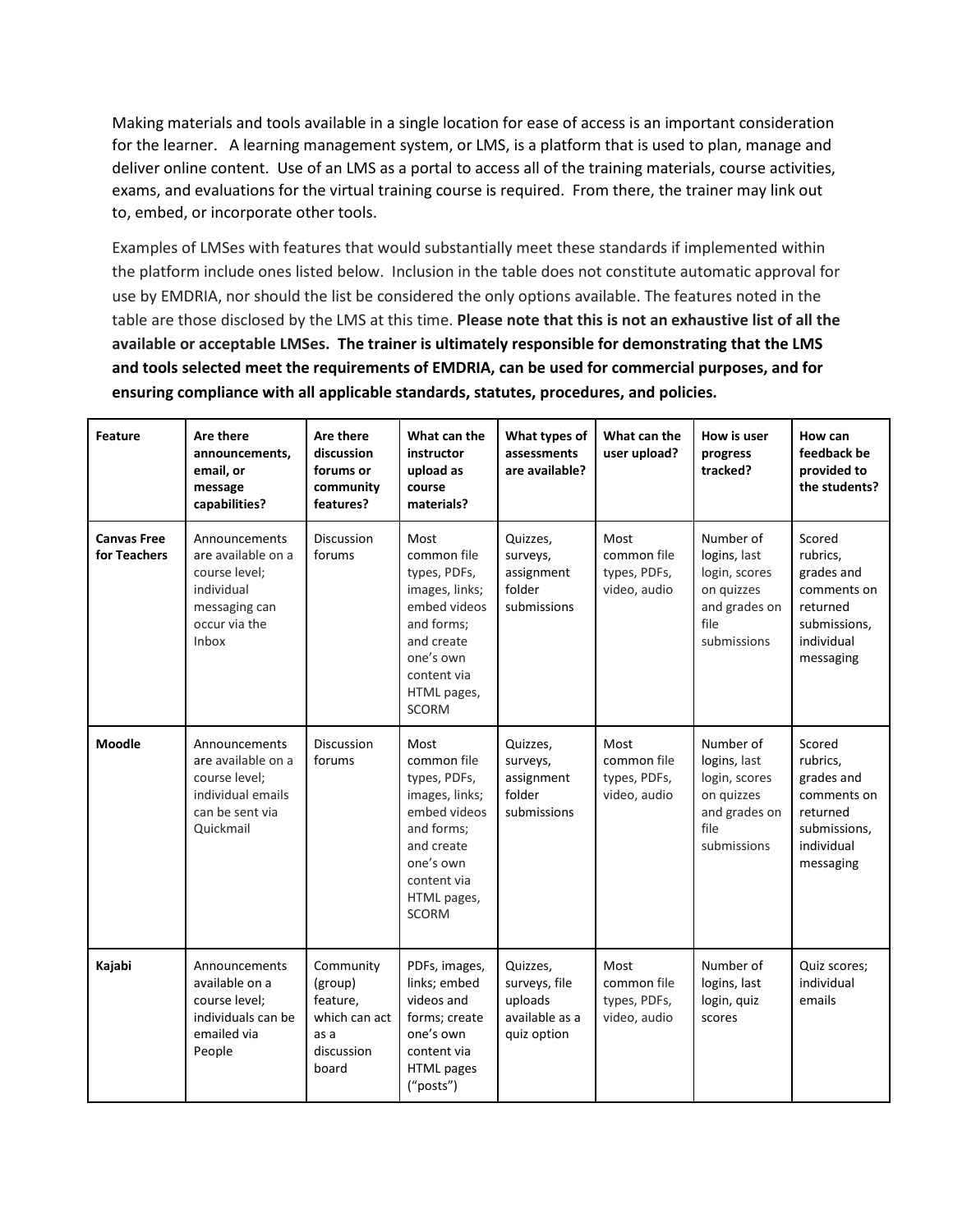| <b>Thinkific</b>  | Email<br>notifications can<br>be configured to<br>act as<br>announcements;<br>individual emails<br>to students | Discussion is<br>available as<br>comments<br>on individual<br>lessons and<br>as a<br>Community<br>(group)<br>feature | PDFs, images,<br>links; embed<br>videos and<br>forms; create<br>one's own<br>content via<br><b>HTML</b> pages<br>("lessons")                                | Quizzes,<br>surveys, file<br>uploads          | Most<br>common file<br>types, PDFs,<br>video, audio                                                                                                      | Last login,<br>completion of<br>lessons,<br>scores on<br>quizzes and<br>approval of<br>submitted<br>files | Quiz scores;<br>instructor can<br>indicate<br>approval of<br>submitted<br>files;<br>individual<br>emails |
|-------------------|----------------------------------------------------------------------------------------------------------------|----------------------------------------------------------------------------------------------------------------------|-------------------------------------------------------------------------------------------------------------------------------------------------------------|-----------------------------------------------|----------------------------------------------------------------------------------------------------------------------------------------------------------|-----------------------------------------------------------------------------------------------------------|----------------------------------------------------------------------------------------------------------|
| <b>Talent LMS</b> | Messages, which<br>can be sent to<br>individuals or an<br>entire course                                        | Discussion<br>forums                                                                                                 | PDFs, images,<br>links; embed<br>videos and<br>forms; create<br>one's own<br>content via<br><b>HTML</b> pages<br>("units" or<br>"content"),<br><b>SCORM</b> | Quizzes,<br>surveys,<br>assignment<br>folders | Most<br>common file<br>types, PDFs,<br>video, audio                                                                                                      | Last login,<br>completion of<br>units, scores<br>on quizzes                                               | Quiz scores;<br>instructor can<br>provide a<br>grade and<br>comments on<br>submissions;<br>messages      |
| LearnWorlds       | Announcements,<br>individual<br>messages                                                                       | <b>Discussion</b><br>forums,<br>Community<br>feature                                                                 | PDFs, images,<br>links; embed<br>videos and<br>forms;<br><b>SCORM</b>                                                                                       | Quizzes,<br>surveys                           | Learners can<br>add links to<br>third-party<br>storage<br>(Google Drive,<br>Dropbox, Box,<br>etc) via an<br>open-ended<br>response to a<br>quiz question | Last login,<br>total time in<br>course,<br>completion of<br>modules,<br>scores on<br>quizzes              | Quiz scores,<br>instructor can<br>provide a<br>grade and<br>comments on<br>submissions;<br>messages      |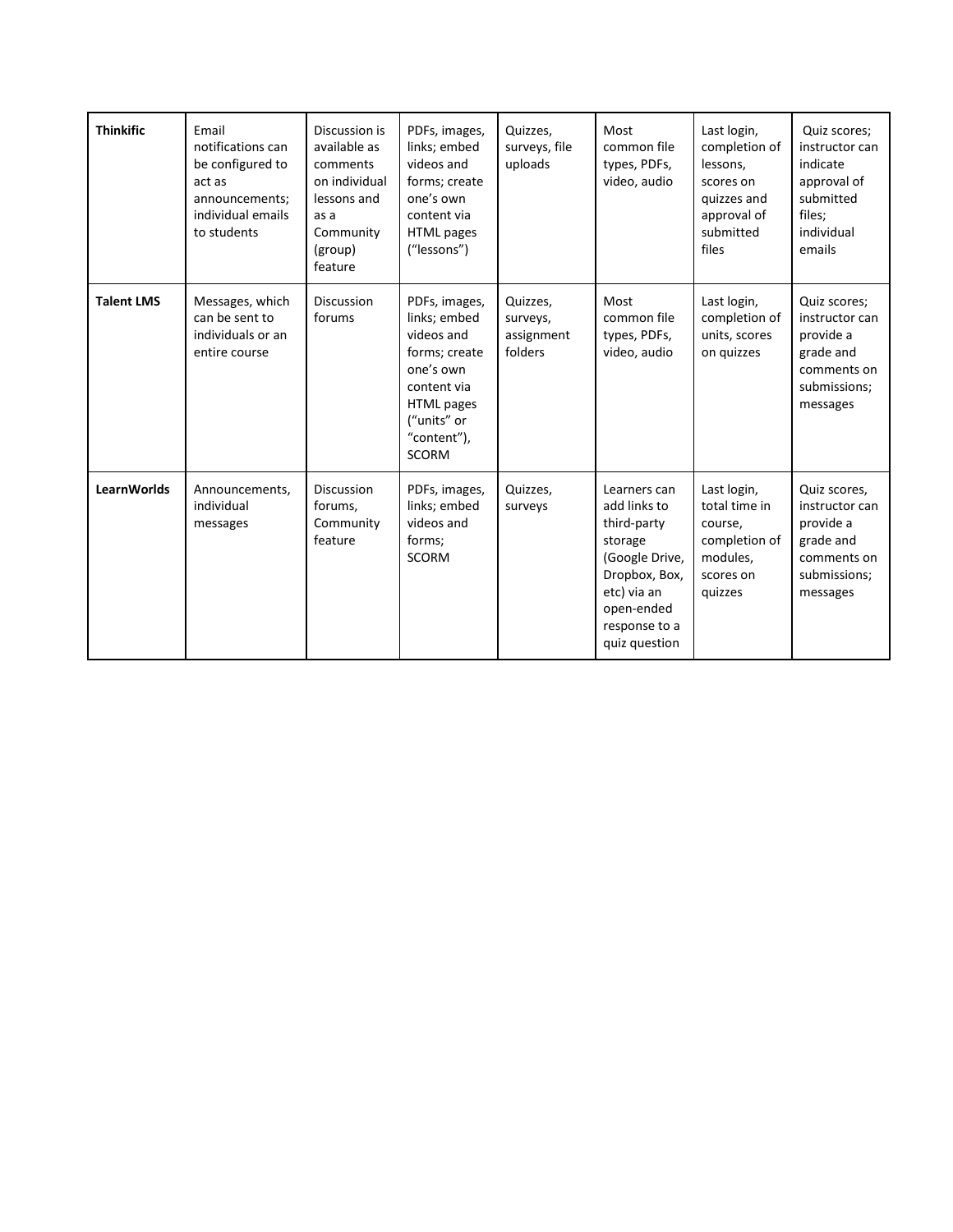## Appendix A: Defining Distance Education, 34 CFR 600.2

Distance education means education that uses one or more of the technologies listed in paragraphs (1)(i) through (1)(iv) of this definition to deliver instruction to students who are separated from the instructor or instructors, and to support regular and substantive interaction between the students and the instructor or instructors, either synchronously or asynchronously.

- 1. The technologies that may be used to offer distance education include
	- 1. The internet;
	- 2. One-way and two-way transmissions through open broadcast, closed circuit, cable, microwave, broadband lines, fiber optics, satellite, or wireless communications devices;
	- 3. Audio conferencing; or
	- 4. Other media used in a course in conjunction with any of the technologies listed in paragraphs (1)(i) through (1)(iii) of this definition.
- 2. For purposes of this definition, an instructor is an individual responsible for delivering course content and who meets the qualifications for instruction established by the institution's accrediting agency.
- 3. For purposes of this definition, substantive interaction is engaging students in teaching, learning, and assessment, consistent with the content under discussion, and also includes at least two of the following—
	- 1. Providing direct instruction;
	- 2. Assessing or providing feedback on a student's coursework;
	- 3. Providing information or responding to questions about the content of a course or competency;
	- 4. Facilitating a group discussion regarding the content of a course or competency; or,
	- 5. Other instructional activities approved by the institution's or program's accrediting agency.
- 4. An institution ensures regular interaction between a student and an instructor or instructors by, prior to the student's completion of a course or competency—
	- 1. Providing the opportunity for substantive interactions with the student on a predictable and scheduled basis commensurate with the length of time and the amount of content in the course or competency; and
	- 2. Monitoring the student's academic engagement and success and ensuring that an instructor is responsible for promptly and proactively engaging in substantive interaction with the student when needed, on the basis of such monitoring, or upon request by the student.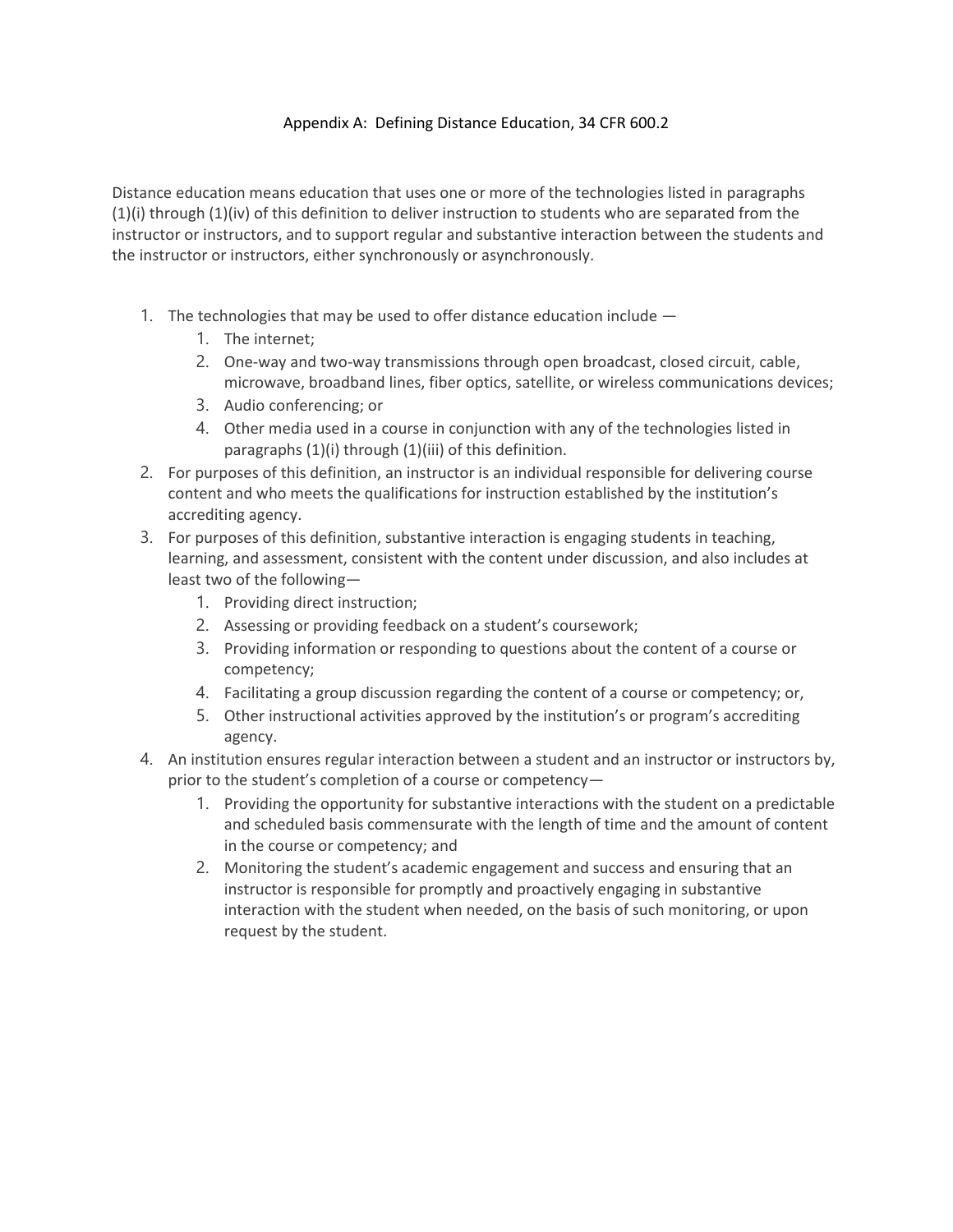## **Virtual EMDR Basic Training Curriculum Requirements**

EMDRIA is defining content in two areas for virtual basic training. The goal of virtual basic training in EMDR is to provide baseline knowledge and proficiency in the protocols that have been established and for which there is evidence of effectiveness. Protocols, techniques or interventions that do not appear in Shapiro's text are prohibited from being included or taught as part of the virtual EMDR basic training content. This area derives substantially from Shapiro's text.

The second area that trainers may include is optional material they see as important or unique to their training. This optional material may include more in-depth content on trauma, dissociation, diagnoses, or other material that augments understanding of the application and use of EMDR but does not reflect modifications or deviations from the protocols identified in Shapiro's text. Trainers should articulate what material they are including as optional for EMDRIA review in their application submissions. This optional material must be clearly outlined in an application for approval. One criteria for approval will be the research and evidence base underlying this optional material.

**OBJECTIVE:** The purpose of these curriculum requirements is to assist trainers in meeting the minimum EMDRIA standards for virtual EMDR basic training. The goal is to create a complete integrated virtual training program that provides the clinician with the knowledge and skills to utilize EMDR therapy, a comprehensive understanding of case conceptualization and treatment planning, and the ability to integrate EMDR therapy into their clinical practice. At a minimum, the Virtual EMDR Basic Training Curriculum requires instruction in the current explanatory model, methodology, and underlying mechanisms of EMDR therapy through lecture, practice, and integrated consultation. It is recommended that the course present the strengths and limitations of Shapiro's EMDR therapy model including up to date research.

## **REQUIREMENTS:**

- **I.** Three sections with a minimum time and content requirement
	- **A.** Instructional (20 hours) A minimum of 18 hours must be presented live (instructor led)  $\&$  a maximum of 2 hours can be asynchronous content (self-directed learning) as defined in the History and Overview portion of the Instructional Section.
	- **B.** Practicum (20 hours) all hours must be completed live (synchronously)
	- **C.** Consultation (10 hours) all hours must be completed live (synchronously)
- **II. Approved Virtual Basic Trainer: Only** EMDRIA Approved Virtual Basic Trainers may lead and teach the training.
- **III. Assisting Training Faculty: Only** Approved Consultants and/or Consultants-in-Training who are working under the consultation of an Approved Consultant may be brought in to assist with the practicum and consultation.
- **IV. Required Reading:**Trainers must require that trainees read the following:
	- **A.** Shapiro, F. *Eye Movement Desensitization and Reprocessing (EMDR) Therapy, Third Edition: Basic Principles, Protocols and Procedures.* (2018). New York: The Guilford Press.
	- **B.** Go With That Magazine Fall 2020, Volume 25, Issue 3 [https://mk0emdrias99osg9utnb.kinstacdn.com/wp](https://mk0emdrias99osg9utnb.kinstacdn.com/wp-content/uploads/2021/05/GWT.2020.Vol_.25.Issue_.3.RacialTrauma.ALL_.pdf)[content/uploads/2021/05/GWT.2020.Vol\\_.25.Issue\\_.3.RacialTrauma.ALL\\_.pdf](https://mk0emdrias99osg9utnb.kinstacdn.com/wp-content/uploads/2021/05/GWT.2020.Vol_.25.Issue_.3.RacialTrauma.ALL_.pdf)
	- **C.** Guidelines for Virtual EMDR Therapy which can be found online at [https://mk0emdrias99osg9utnb.kinstacdn.com/wp](https://mk0emdrias99osg9utnb.kinstacdn.com/wp-content/uploads/2020/04/virtual_tg_report_for_member.pdf)[content/uploads/2020/04/virtual\\_tg\\_report\\_for\\_member.pdf](https://mk0emdrias99osg9utnb.kinstacdn.com/wp-content/uploads/2020/04/virtual_tg_report_for_member.pdf)
- **V.** Training materials must be consistent with the 3rd edition of the Shapiro text and EMDRIA's definition of EMDR therapy.
- **VI. Required Supplemental Material:**
	- **A.** Access to the EMDRIA definition of EMDR therapy can be found online at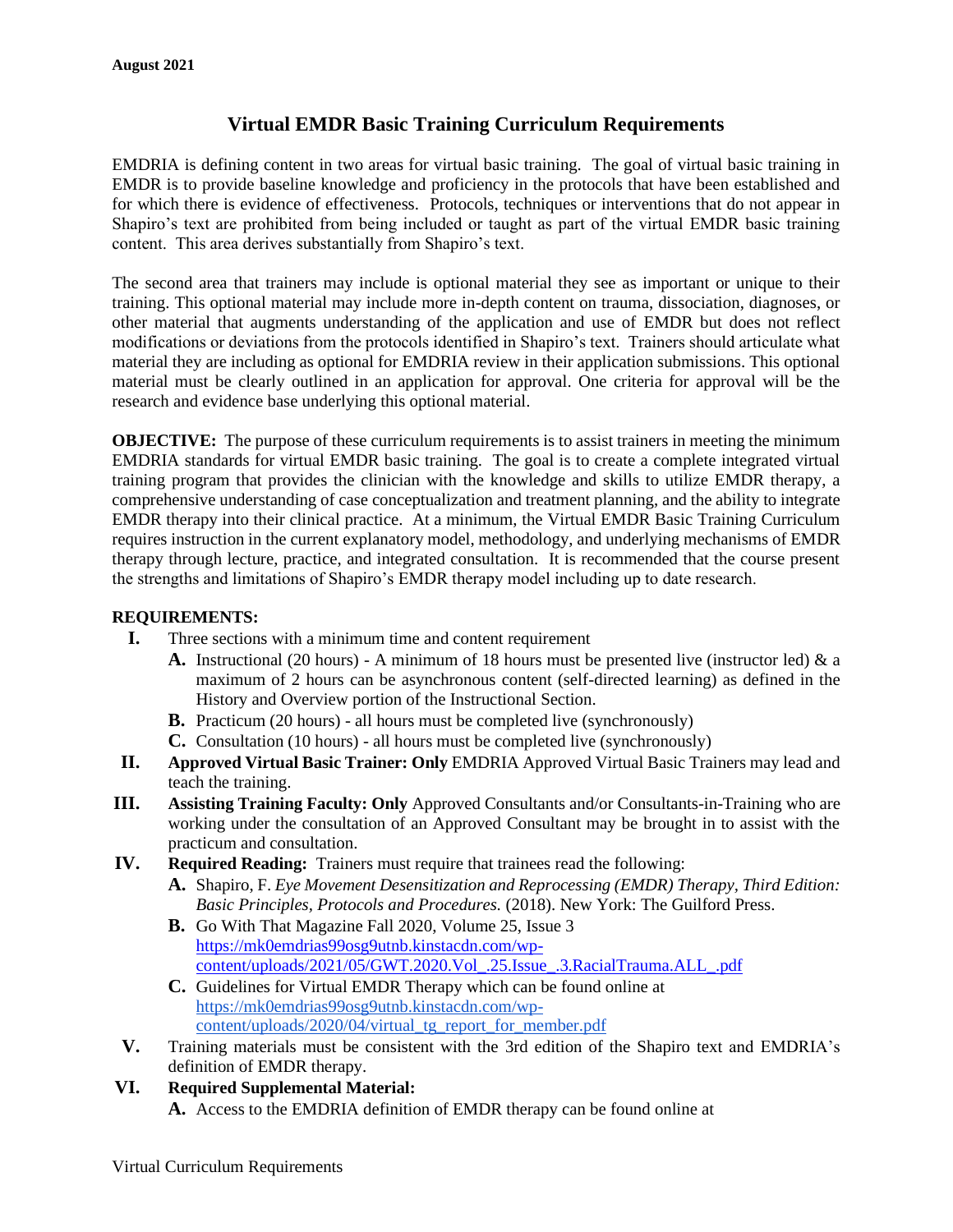<https://www.emdria.org/wp-content/uploads/2020/04/EMDRIADefinitionofEMDR.pdf>

- **B.** Access to a current list of EMDR related research citations can be found online at <https://emdrfoundation.org/emdr-info/research-lists/>
- **C.** Access to the Journal of EMDR Research Practice and Research Volume 13 Issue 4 <https://connect.springerpub.com/content/sgremdr/13/4>
- **D.** Information regarding membership and programming of EMDRIA <https://www.emdria.org/about-emdria/emdria-membership/>
- **VII.** Trainees must complete all instructional, practicum and consultation hours within 12 months of starting the training in order to receive a certificate of completion.

## **SECTION ONE: INSTRUCTIONAL**

The goal of the Instructional Section of the training is to provide information and understanding in each of the following areas. Although EMDRIA is not regulating the amount of time spent on any one portion, it is expected that the majority of time will be spent teaching the Method section as well as case conceptualization and treatment planning. The curriculum developer may determine the order in which the material is presented.

## **Minimum Required Time:** 20 hours

**Faculty Requirement:** Approved Virtual Basic Trainer

## **I. History and Overview**

The goal of this section is to review the historical evolution of EMDR therapy from its inception through validation by randomized controlled studies. This includes, but is not limited to:

## **A. Traumatology overview:**

**1.** Overview of traumatology and neurobiology of trauma

## **B. Origin:**

- **1.** Shapiro's chance observations which led to empirical observations and the development of EMDR therapy methodology.
- **2.** The publication of Shapiro (1989) pilot study through the validation of EMDR therapy's effectiveness through controlled studies.
- **3.** Current inclusion in Treatment Guidelines
- **C. Switch from EMD to EMDR therapy:** Understanding the significance of the shift in name and model from EMD to EMDR therapy, both in terms of revised theoretical model and procedure.
	- **1.** Switch from Desensitization model to Adaptive Information Processing (AIP) model
	- **2.** The effect of EMDR therapy is not desensitization in and of itself, but includes the multifaceted impact of reprocessing all aspects of negative, maladaptive information to adaptive, healthy, useful resolution (e.g., change of belief, elicitation of insight, increase in positive affects, change in physical sensation, and behavior).
- **C. Current EMDR therapy-related Research:** The Provider must include information about the representative studies to give the trainees a general grasp of the EMDR therapy literature.
	- **1.** A current annotated bibliography of EMDR therapy-related theory and research supporting your program's content that you deem foundational to your students' understanding of EMDR therapy's efficacy, model, mechanism, and method should be included in the handouts. This list need not be exhaustive. It should be reviewed no less than yearly, and updated when needed.
	- **2.** Resource sites where this material can be located and updated on the internet should be provided – with website addresses verified and updated no less than yearly.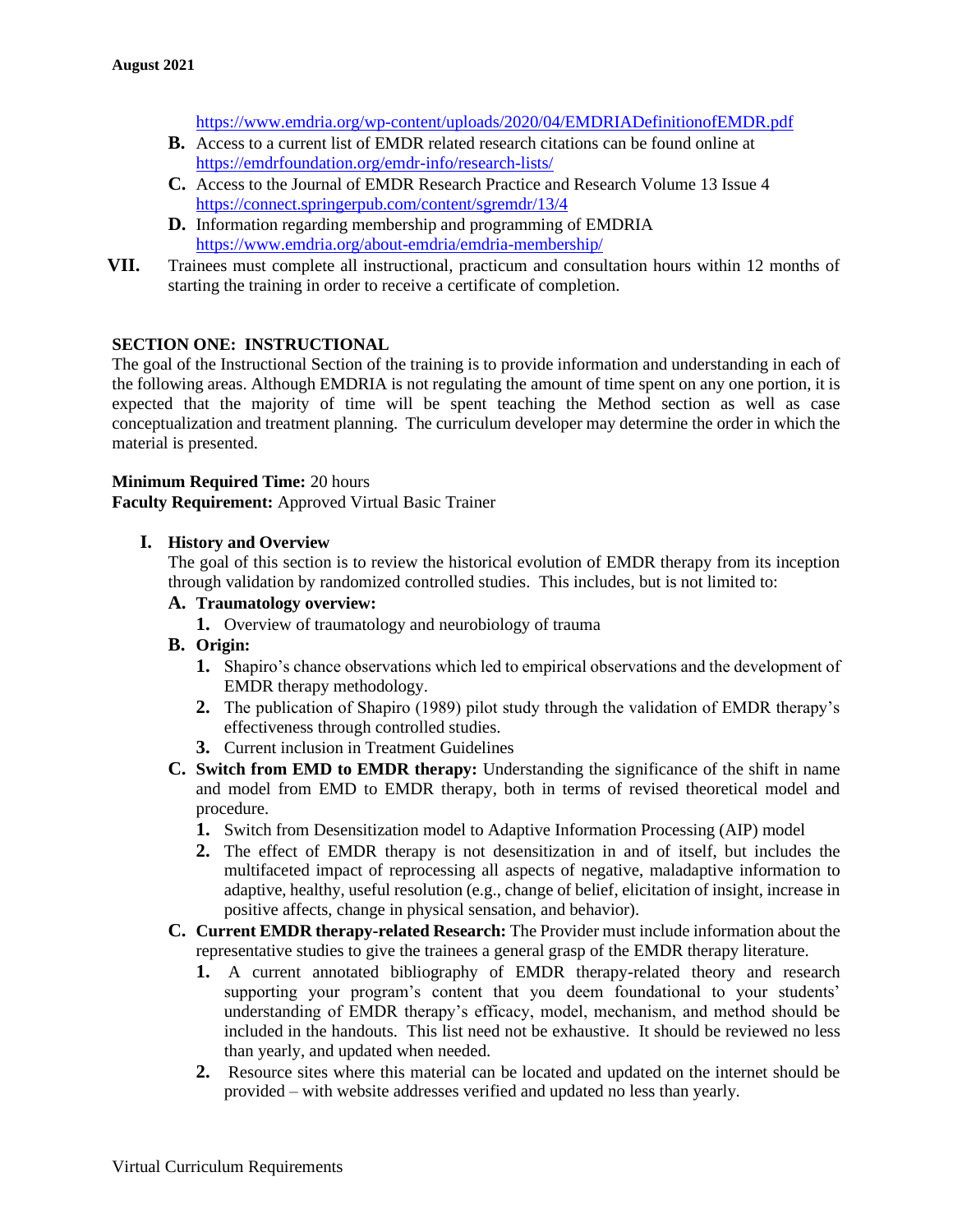## **II. Distinguish Model, Methodology, and Mechanism**

This section of the curriculum explains these three aspects of EMDR therapy and distinguishes among them. The Adaptive Information Processing model (AIP) is the underlying explanatory **model** of EMDR therapy. It is important that trainers have a full understanding of this model as outlined in Shapiro (2018). The AIP model provides the theoretical foundation of EMDR therapy. The **methodology** section includes the eight-phase treatment procedures of the basic EMDR therapy protocol, plus safeguards, ethics, and validated modifications for specific clinical situations. The **mechanism** section includes current hypotheses regarding how or why EMDR therapy works on the neurobiological level, plus current research exploring mechanisms of action. Although hypotheses regarding the mechanism of action are speculative at present, an introduction of these hypotheses is important. With a clear understanding of the AIP model, the specific aspects of the method, and current thinking regarding mechanism, the participants should be well informed regarding the study and practice of EMDR therapy.

## **A. Model – Adaptive Information Processing (AIP):**

Shapiro adapted and applied the Adaptive Information Processing (AIP) model as the underlying explanatory model of EMDR therapy. EMDR therapy is based, therefore, on a distinct information processing model which incorporates specific principles and treatment procedures. The AIP model guides history taking, case conceptualization, treatment planning, intervention, and predicts treatment outcome. (See Appendix A for information about antecedent information processing models.)

## **1. Basic hypotheses concepts of AIP:**

- **a.** The neurobiological information processing system is intrinsic, physical, and adaptive
- **b.** This system is geared to integrate internal and external experiences
- **c.** Memories are linked in associative memory networks and are the basis of perception, attitude and behavior.
- **d.** Experiences are translated into physically linked memories
- **e.** Linked memory experiences are contributors to pathology and to health
- **f.** Trauma causes a disruption of normal adaptive information processing which results in unprocessed information being dysfunctionally held in memory networks.
- **g.** Trauma can include DSM 5 Criterion A events and/or the experience of neglect or abuse that undermines an individual's sense of self worth, safety, ability to assume appropriate responsibility for self or other, or limits one's sense of control or choices
- **h.** New experiences link into previously linked memories which are the basis of interpretations, feelings, and behaviors
- **i.** If experiences are accompanied by high levels of disturbance, they may be held in the implicit/nondeclarative memory system. These memory networks contain the perspectives, affects, and sensations of the disturbing event and are linked in a way that does not allow them to connect with adaptive information networks
- **j.** When similar experiences occur (internally or externally), they link into the unprocessed memory networks and the negative perspective, affect, and/or sensations arise
- **k.** This expanding network reinforces the previous experiences
- **l.** Adaptive (positive) information, resources, and memories are also held in memory networks
- **m.** Direct processing of the unprocessed information facilitates linkage to the adaptive memory networks and a transformation of all aspects of the memory.
- **n.** Nonadaptive perceptions, affects, and sensations are discarded
- **o.** As processing occurs, there is a posited shift from implicit/nondeclarative memory to explicit/declarative memory and from episodic to semantic memory systems (Stickgold, 2002)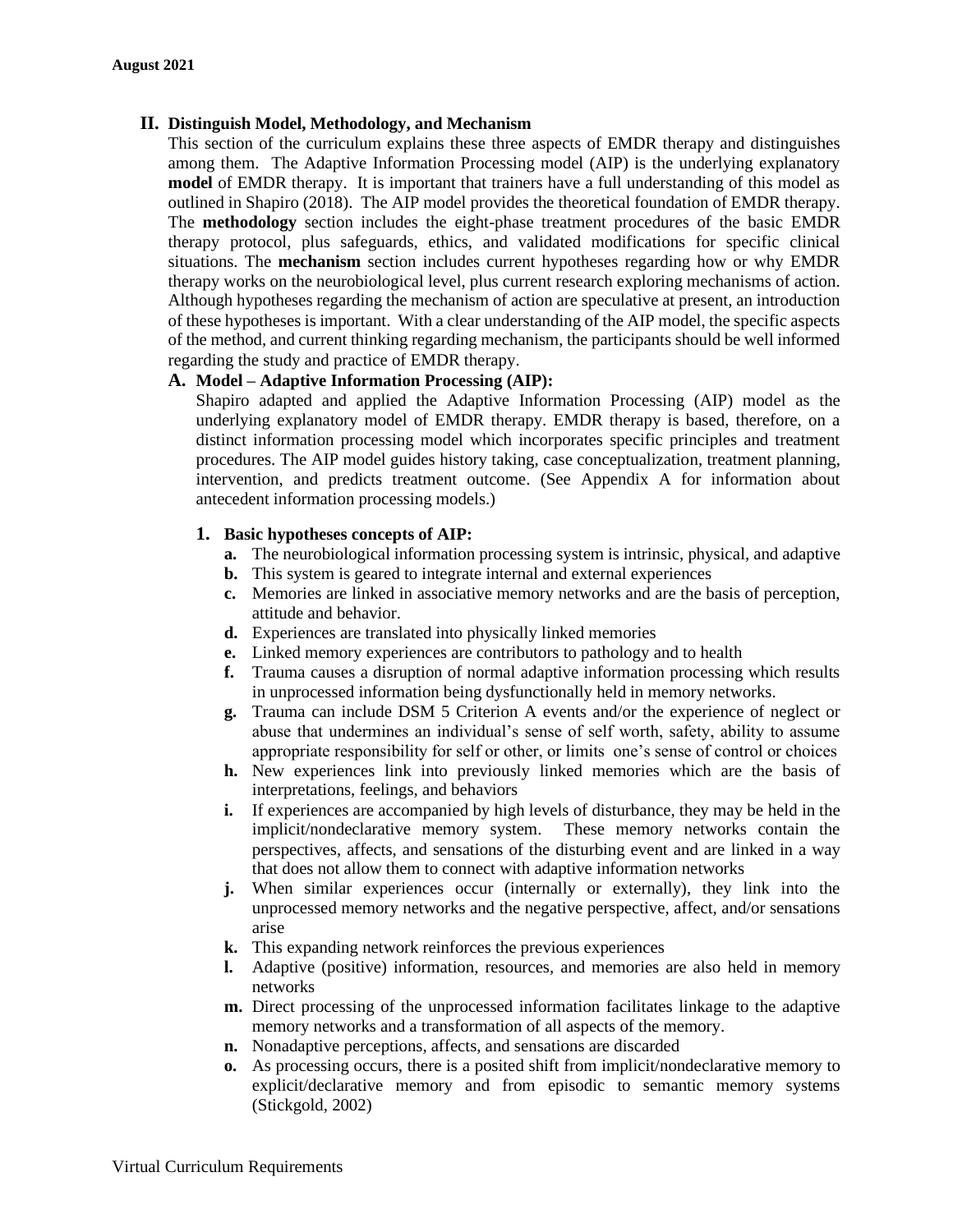**p.** Processing of the memory causes an adaptive shift in all components of the memory, including sense of time and age, symptoms, reactive behaviors, and sense of self

## **2. Clinical Implications: The AIP guides case conceptualization, treatment planning, intervention, and predicts treatment outcome**

- **a.** Clinical complaints that are not organically based or are caused by insufficient information are viewed as stemming from maladaptively linked and unprocessed information which has been unable to link with more adaptive information.
- **b.** Earlier memories which are maladaptively linked increase vulnerability to pathology including anxiety, depression, PTSD, and physical symptoms of stress and may interfere with healthy development of an individual's sense of self worth, safety, ability to assume appropriate responsibility for self or other, or limits one's sense of control or choices
- **c.** The information processing system and linked associative memories are a primary focus of treatment
- **d.** Procedures are geared to access and process dysfunctional memories and incorporate adaptive information
- **e.** The intrinsic information processing system and the client's own associative memory networks are the most effective and efficient means to achieve optimal clinical effects
- **f.** Targeted memories must be accessed as currently held so the appropriate associative connections are made throughout the relevant networks
- **g.** Unimpeded processing allows the full range of associations to be made throughout the targeted memory and the larger integrated networks
	- **i.** Interventions to assist blocked processing should mimic spontaneous processing
	- **ii.** All interventions change the natural course of processing and potentially close some associated pathways
	- iii. Following any intervention, the target needs to be reaccessed and fully processed in the original form
- **h.** Processing shifts all elements of a memory to shift to adaptive resolution
- **3. Differentiate from other models:** Highlight how pathology and treatment are viewed differently from other orientations (see Appendix B).
- **4. Applications:** It is well documented that trauma can contribute to a wide range of presenting problems, not just PTSD. The curriculum provides an understanding of the wide range of applications for EMDR therapy, when the overall clinical picture (i.e., presenting problems, symptoms, and character structure and life stressors) is framed within the AIP model. This section also provides another opportunity for teaching how the AIP model guides case conceptualization, treatment planning and overall clinical practice.
	- **a.** Scientifically-validated applications
	- **b.** Non-validated applications still needing research
- **B. Methodology** The curriculum explains and teaches the method of EMDR therapy. Although the Basic EMDR therapy protocol is taught, other such issues surrounding the practice and professionalism of EMDR therapy are to be included in the curriculum.
	- **1. 8-Phases:** EMDRIA requires that the third edition of the Shapiro text and the EMDRIA Definition of EMDR therapy guide the teaching for all 8 Phases of EMDR therapy. EMDRIA also requires that participants must have exposure to all 8 phases through lecture, demonstration, and practice. It is imperative that trainees understand how case formulation and treatment planning are incorporated into each of the 8 phases.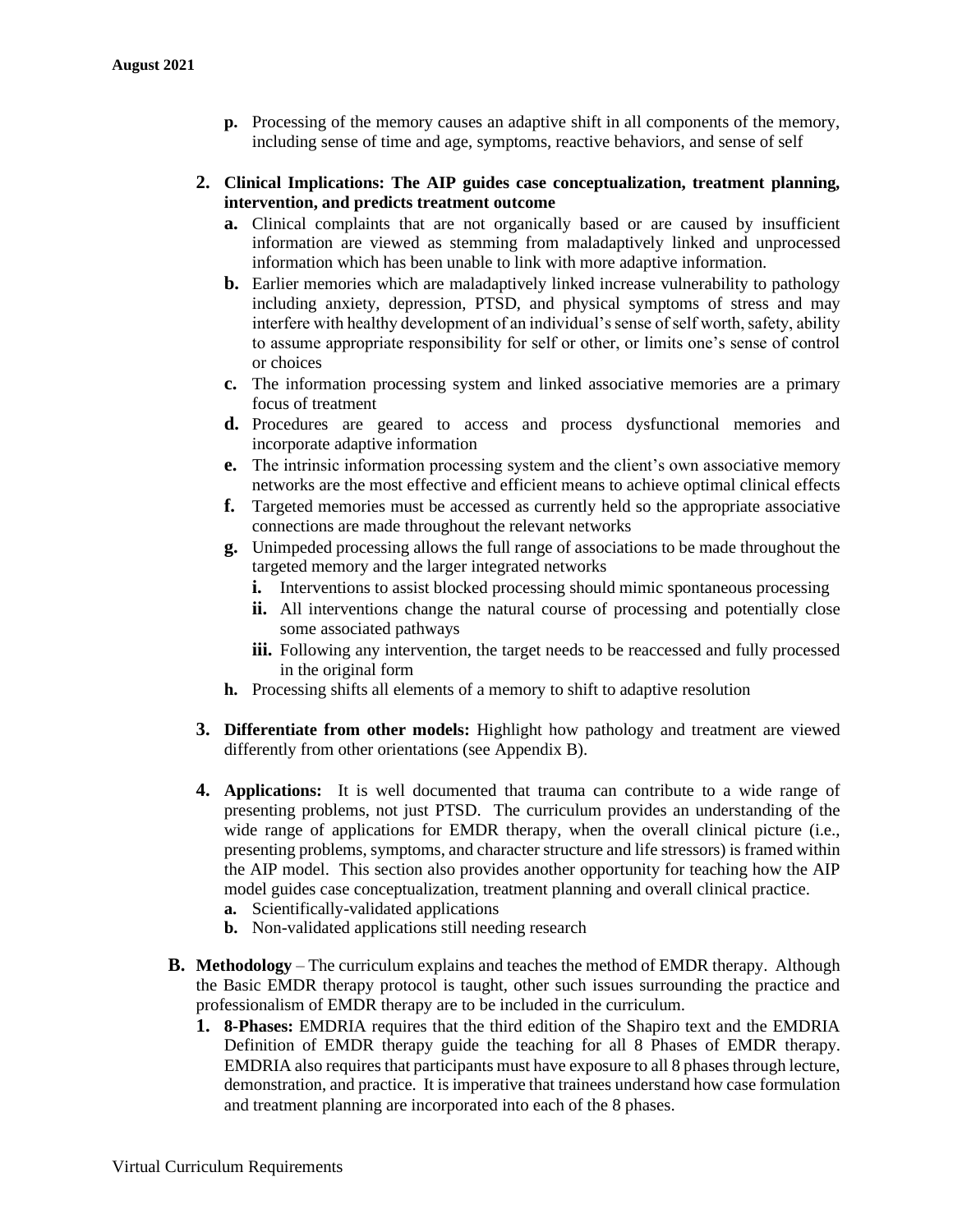- **a. History Taking, Case Conceptualization & Treatment Planning (Phase 1):** The curriculum provides instruction on what information is gathered from the client and how this information is used. That information with the evaluation of current level of functioning, character structure, and treatment goals are used to assess appropriate client selection, client readiness, target selection based on the three-pronged protocol and treatment planning.
	- **i.** Focus on areas of history taking unique to EMDR therapy practice/processing
	- **ii.** Offer variety of ways to take a history of traumatic events, abuse, neglect, or thematic negative cognitions
	- **iii.** Offer an understanding of the impact of trauma and neglect on healthy development and assessment of potential developmental holes or maladaptively linked information that underlies current problems or symptoms
	- **iv.** Introduce three-pronged approach and methods to identify appropriate targets as treatment planning methodology
	- **v.** Explain the treatment planning aspect of the selection and ordering of memories to be processed
	- **vi.** Introduce appropriate techniques used to identify earliest associated memories
	- **vii.** Introduce case conceptualization issues, such as degree of stabilization, affect intolerance, assessment of adequacy of skills and resources, duration of issues/dysfunction
	- **viii.** Client selection criteria and indications of client readiness.
	- **ix.** Client's ability to sustain Dual Attention
	- **x.** Assessment tools and procedures for screening for dissociation.
	- **xi.** Explore issues that might impede or interfere with processing and readiness, such as:
		- a) Secondary gain issues
		- b) Present-day stressors (personal, work-related, medical)
		- c) Timing issues (e.g. unavailability of clinician)
		- d) Medical concerns
		- e) Legal issues, (e.g. impending testimony)
- **b. Client Preparation (Phase 2):** The goal of this section of the curriculum is to assure that the client is informed about EMDR therapy, prepared for EMDR therapy, and to help the client establish the necessary ability to maintain a Dual Awareness during processing and the ability to manage affective reactions between sessions. These activities include but are not limited to:
	- **i.** Education about EMDR and its effects
	- **ii.** Assess/develop therapeutic rapport
	- **iii.** Address client's concerns
	- **iv.** Explain the details of the EMDR therapy procedure for both in-person and virtual delivery of EMDR therapy.
		- **a)** Seating arrangement
		- **b)** Bilateral Dual Attention Stimulation in the form of bilateral eye movements, taps, or tones (e.g., different types, testing speed & distance)
		- **c)** Accurate observation and reporting
		- **d)** Setting expectations and utilization of the "Stop" signal
	- **v.** Client Safety and Stability:
		- **a)** How to assess and develop client's stabilization skills both with in person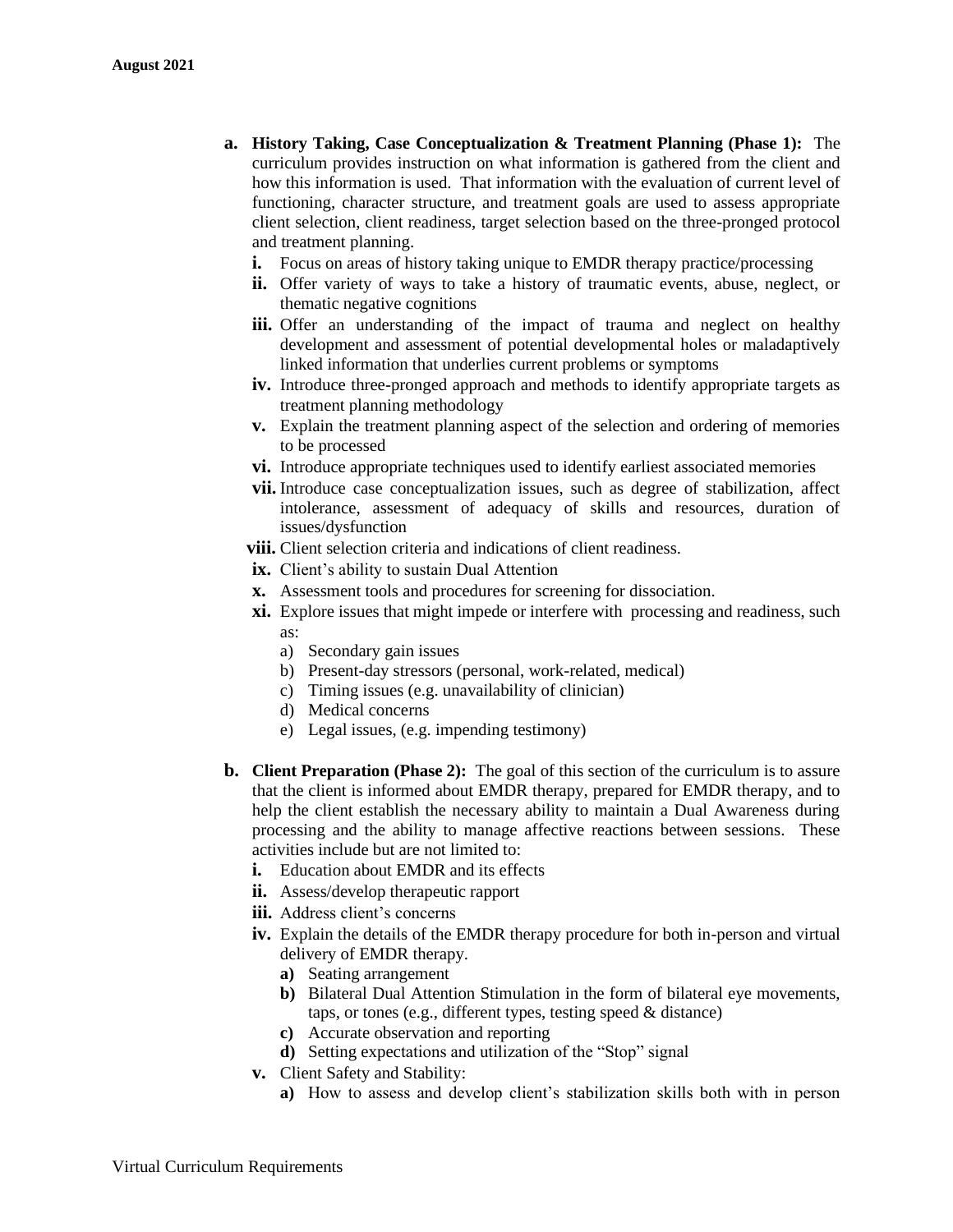treatment and through telehealth platforms/develop client's stabilization skills

- **b)** Knowledge of commonly used procedures to enhance safety and self-control for issues related to safety and stability.
- **c)** Appropriate use of Safe Place, containment skills and Resource Development **vi.** Review client selection criteria and precautions
- **c. Assessment (Phase 3):** All aspects of the assessment of targets are taught. The curriculum explains and teaches the function and importance of each component of the assessment, and how to obtain them, (e.g., distinguish between appropriate and inappropriate cognitions), and the rationale for the order of the assessment.
	- **i.** Image
	- **ii.** Negative Cognition (NC)
	- **iii.** Positive Cognition (PC)
	- **iv.** Validity of Cognition (VOC)
	- **v.** Emotions
	- **vi.** Subjective Units of Disturbance Scale (SUDS)
	- **vii.** Sensations
- **d. Desensitization (Phase 4):** In this section, the curriculum provides instruction on all aspects and expectations of what and how the processing occurs and evolves.
	- **i.** Explain channels of processing
	- **ii.** Explain the application of all forms of Bilateral Dual Attention Stimulation, provided in the form of bilateral eye movements, taps, or tones (offered) in discrete intervals, and circumstances when alternatives to eye movement may be necessary
	- iii. Note types of processing to expect (e.g., visual, emotional, sensations)
	- **iv.** Emphasize the importance of therapist maintaining empathic connectedness while allowing the client to process without unnecessary therapist intrusion
	- **v.** Emphasize the importance of following the client's processing in determining the length of Bilateral Dual Attention Stimulation sets.
	- **vi.** Reinforce the three-pronged approach
	- **vii.** Note themes and plateaus or difficulties in processing such as self worth, appropriate responsibility for self and other, safety, and choices
	- **viii.** Explain working with abreactions
	- **ix.** Note how to work with the emergence of new memories that spontaneously occur during processing which may need additional targeting
	- **x.** Identify the selection of appropriate clinical interventions for ineffective or blocked processing which include but are not limited to: change of Bilateral Dual Attention Stimulation, return to target, maximize or minimize assessment components
	- **xi.** Define and provide examples of Cognitive Interweave to maintain effective processing
	- **xii.** Identify methods to link to early events that are blocked or not conscious, such as the use of the Affect Bridge, Float Back or Touchstone events
	- **xiii.** Explain timing of re-accessing and reassessing the target
	- **xiv.** Explain therapist characteristics or responses that may interfere with adequate processing
	- **xv.** Explain client perceptions of therapist characteristics or responses that may interfere with adequate processing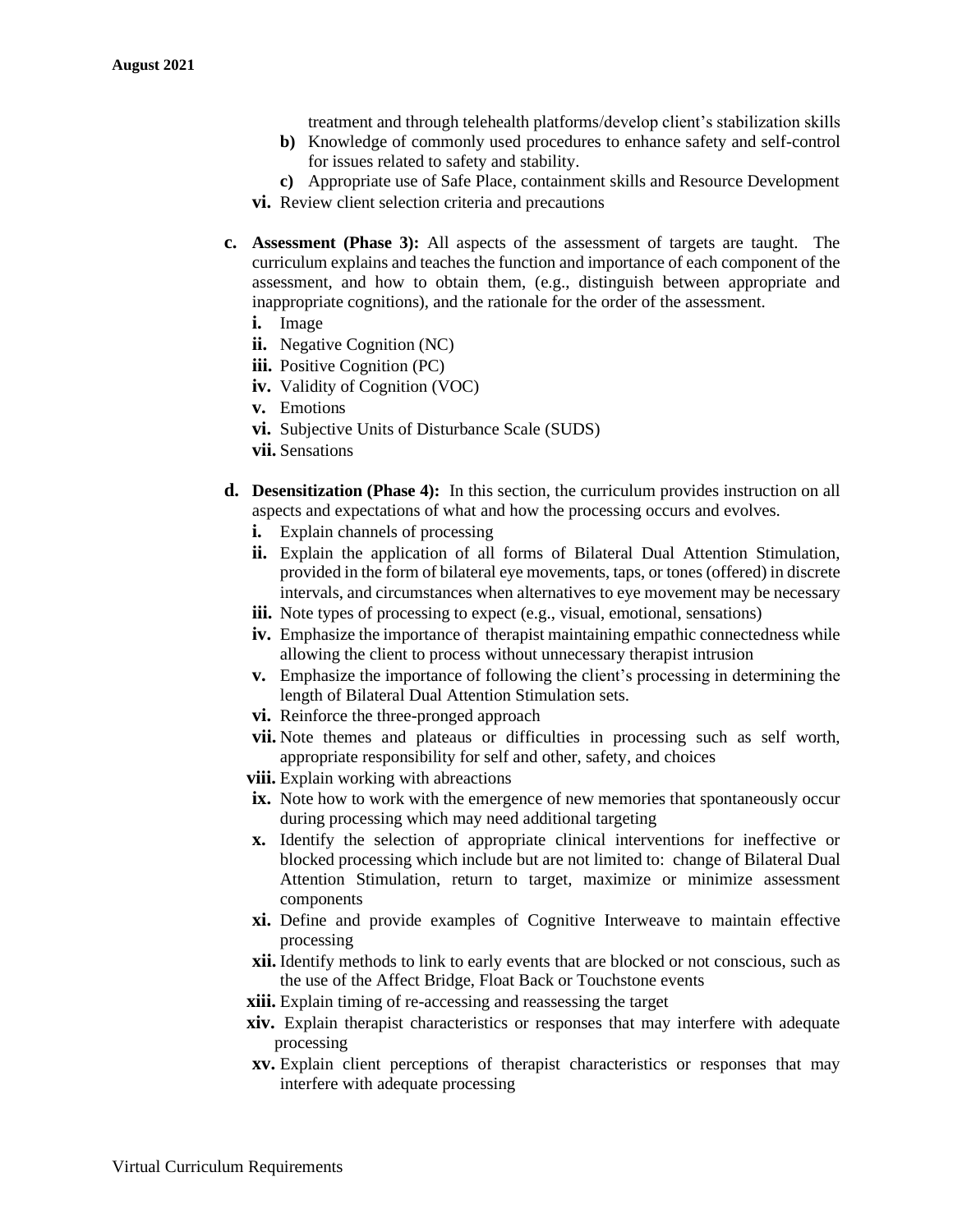- **e. Installation (Phase 5):** The curriculum instructs when, how and why the Installation phase is completed.
- **f. Body Scan (Phase 6):** The curriculum instructs when and how to conduct the Body Scan, as well as the importance of the information gained during the Body Scan.
- **g. Closure (Phase 7):** The curriculum instructs the purpose of closure for both a single therapy session as well as closure to the processing of a given EMDR therapy target. Rationale and methods to ensure client stability in the event of incomplete processing of a specific target must be emphasized.
- **h. Reevaluation (Phase 8):** The curriculum instructs on the rationale of "checking your work" of the previous session. It provides information on the status of a fully processed memory. A fully processed memory needs to have processed the past memory, present triggers, and future template. If the memory is not fully processed phase 8 instructs on how to re engage the target for continuing processing. A re-evaluation of all targets occurs at the conclusion of therapy.

## **2. Three Pronged Model – Future Template**

The curriculum includes instruction on the Three Pronged Model. To achieve comprehensive treatment effects a three-pronged basic treatment protocol is generally used so that past events are reprocessed, present triggers desensitized, and future adaptive outcomes explored for related challenges. The timing of addressing all three prongs is determined by client stability, readiness and situation. There may be situations where the order may be altered or prongs may be omitted, based on the clinical picture and the clinician's judgment.

**3. Advanced Methodology:** Procedural modifications are shown to produce better outcomes in specific situations. The curriculum must include the rationale for any modifications of the EMDR therapy basic protocol. This also provides another opportunity to discuss case conceptualization and treatment planning from the framework of the AIP.

#### **a. Protocols and Procedures for Special Situations**

- **i.** Recent events
- **ii.** Anxiety and Phobia
- **iii.** Illness and somatic disorders
- **iv.** Grief
- **v.** Self-use for Affect Regulation
- **b.** The curriculum introduces working with specific populations and encourages additional training for those who work in these areas
	- **i.** Children
	- **ii.** Couples
	- **iii.** Addictions
	- **iv.** Sexual Abuse Victims
	- **v.** Complex PTSD or DESNOS
	- **vi.** Dissociative clients
	- **vii.** Collective Trauma including Racial and Cultural Marginalization
	- **viii.** Military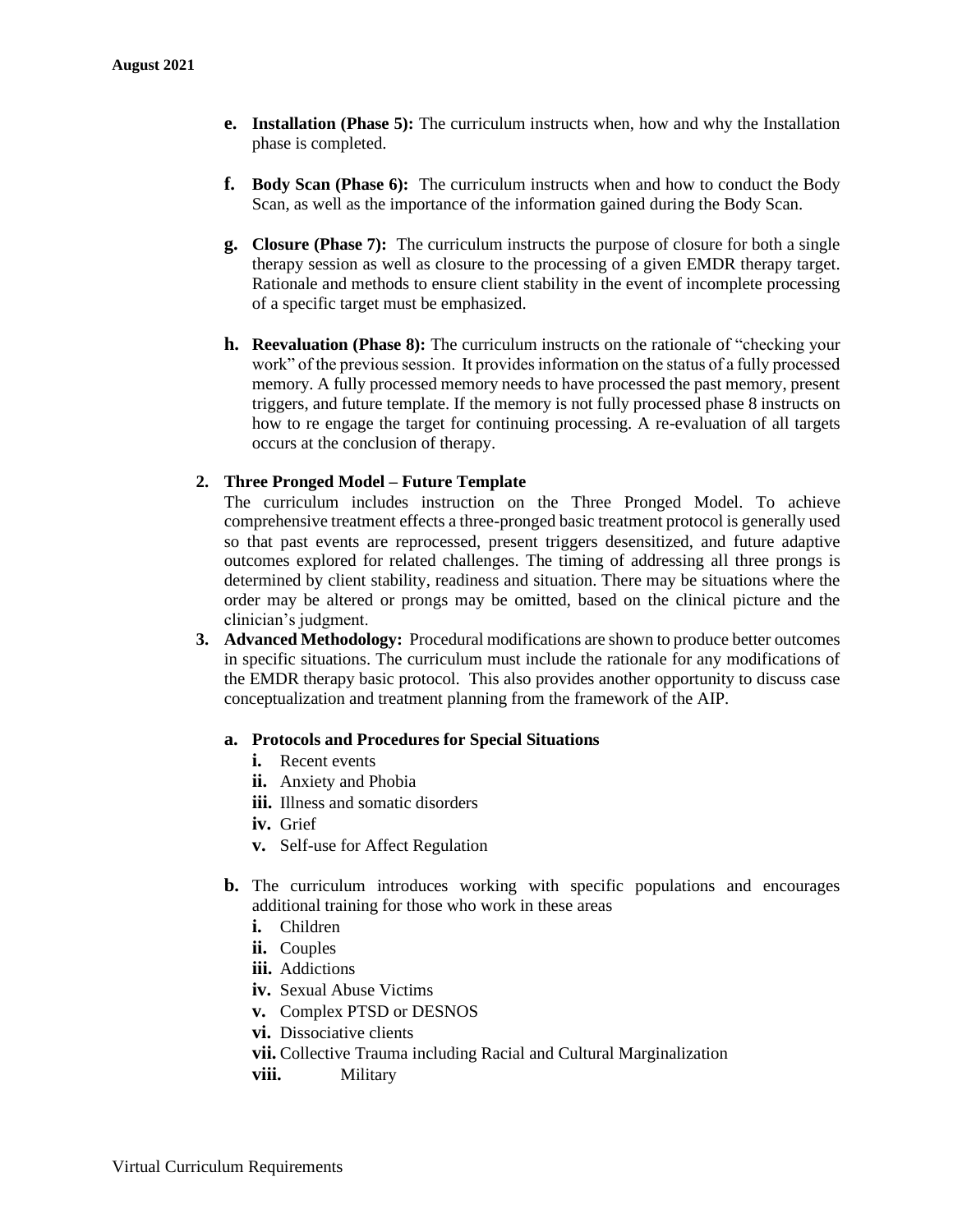- **c.** Advanced protocols such as Flash, FSAP, DeTUR, etc. are beyond the scope of basic training. While these may be introduced, they should not be taught as a part of basic training.
- **4. Professional, legal, ethical issues**: This curriculum provides an opportunity to remind trainees of the general principles and issues necessary for excellence in practice. It can also provide information about EMDRIA, the need for ongoing continuing education and other professional or practical issues (e.g., insurance reimbursement).
	- **a.** Scope of practice: Within their competency level (i.e., education, training, and professional experience) and licensure status.
	- **b.** Standards of practice of your professional discipline.
	- **c.** Issues of informed consent.
- **C. Hypothesized Mechanisms of Action and Neurobiological aspects of EMDR therapy** (see Appendix C).
	- **1. The curriculum must provide the most current information in these or any emerging explanatory models.**

## **SECTION TWO: PRACTICUM**

The goal of Practicum is to facilitate the demonstration and practice of the EMDR therapy methodology as outlined above in the Shapiro text, and the EMDRIA Definition of EMDR therapy.

## **Minimum Required Time:** 20 Hours

The practicum should be appropriately scheduled to allow adequate teaching time for the full explanation of the component to be demonstrated and practiced.

**Assisting Training Faculty: Only** Approved Consultants and/or Consultants-in-Training who are working under the consultation of an Approved Consultant may be brought in to assist with the practicum.

**Ratio:** The ratio of practicum faculty to trainees should not exceed 1:10 to allow for direct behavioral observation of each trainee.

## **I. Practice Exercises**

- **A.** To achieve the goals of the Practicum, practice may be done in either dyads or triads.
	- **1.** The role of the clinician is required.
	- **2.** The role of clinical recipient is required.
	- **3.** The role of "observer" is preferred but not mandatory. EMDRIA recognizes that it is not always possible to fill the role of Observer during the practicum.
- **B.** It is imperative that trainees receive direct behavioral observation and feedback.
- **C.** Whenever appropriate, trainees practice with real life experiences.
- **D.** Ample practice is recommended before introducing/teaching the Cognitive Interweave.
- **E.** Practice should be included for each phase of the procedure as outlined in the Instructional Section. Special attention should be given to the following:

## **1. Phase One: History taking**

- **a.** Case conceptualization
	- **i.** Appropriate techniques are used to identify the earlier associated targets
	- **ii.** Target identification is associated with primary presenting complaints
- **b.** Treatment planning
	- **i.** Selection and ordering of targets to be processed
	- **ii.** Three pronged approach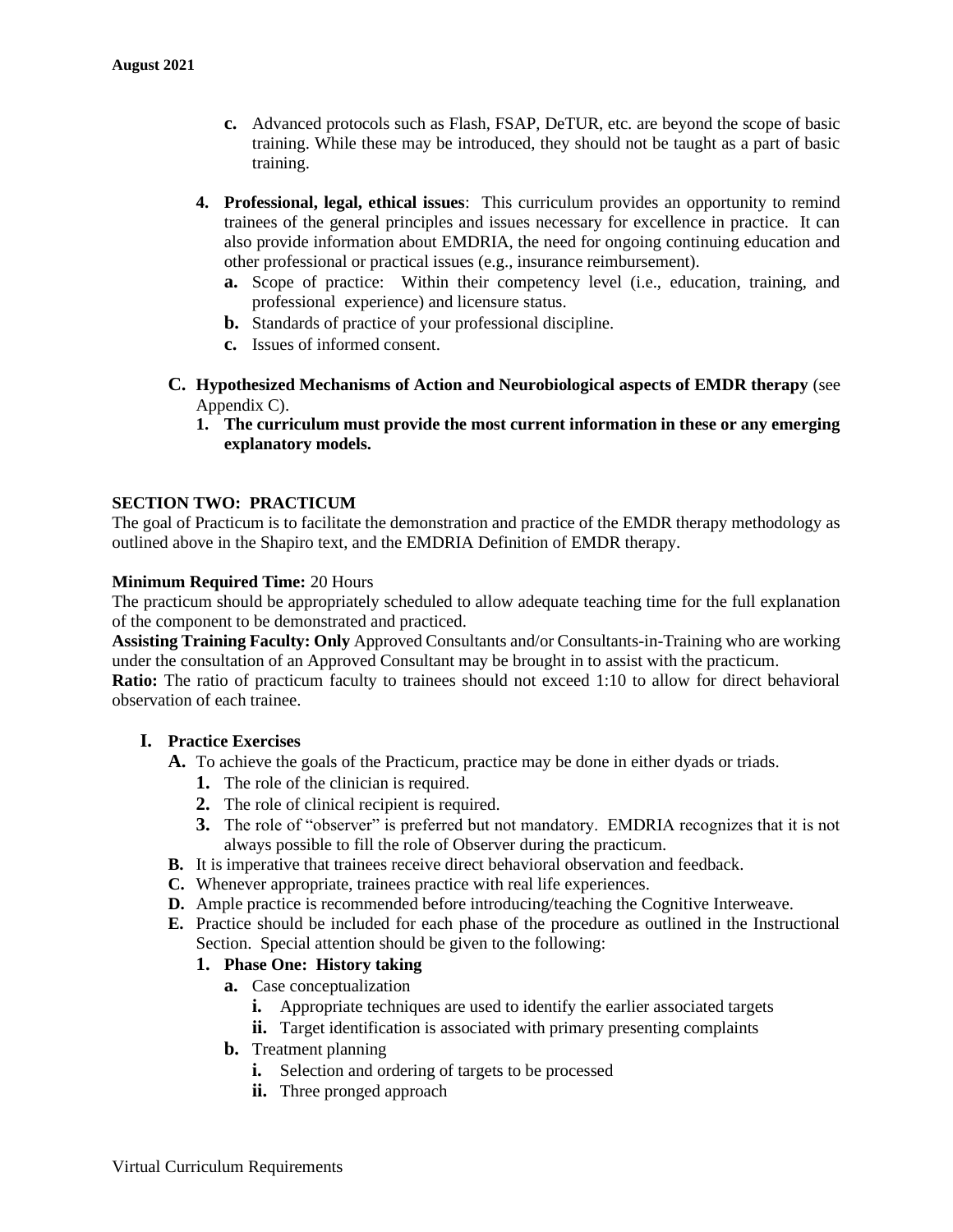## **4. Phase Four: Desensitization**

- **a.** Application of all forms of Bilateral Dual Attention Stimulation, provided in the form of bilateral eye movements, taps, or tones (offered) in discrete intervals, and circumstances when alternatives to eye movements may be necessary.
- **b.** Types of processing to expect (e.g., visual, emotional, sensations)
- **c.** Importance of allowing the client to process without unnecessary therapist intrusion.
- **d.** Note the emergence of new memories that spontaneously occur during processing that may need additional targeting
- **e.** Timing of re-accessing and re-assessing the target
- **f.** Working with abreactions
- **g.** Selection of appropriate clinical interventions for ineffective or blocked processing which include, but are not limited to:
	- **i.** Change of Bilateral Dual Attention Stimulation, return to target, maximize or minimize assessment components
	- **ii.** Cognitive Interweave
	- **iii.** Affect Bridge or Float Back technique to identify earlier disturbing memories that need to become the focus of processing
	- **iv.** Re-accessing the target and processing in undistorted form.
- **h.** Each trainee practices the basic elements of EMDR therapy (Target Assessment, Desensitization, Installation, Body Scan and Closure) – including closing off incomplete sessions – during the practicum sessions. It is understood that trainers will have different ways of implementing this practice, but it is recommended that every effort be made to include each aspect of the three pronged protocol – Past, Present and Future. In addition, it is recommended that trainees work on their own issues to the extent consistent with participant safety.
- **k.** Additional areas that may be explored when they arise:
	- **i.** Therapist characteristics or responses that may interfere with adequate processing
	- **ii.** Client perceptions of therapist characteristics or responses that may interfere with adequate processing

## **SECTION THREE: CONSULTATION**

The goal of consultation is to begin to allow trainees to safely and effectively integrate the use of EMDR therapy into their clinical setting. Consultation provides an opportunity for the integration of the theory of EMDR therapy along with the development of EMDR therapy skills. During consultation trainees receive individualized feedback and instruction in the areas of case conceptualization, client readiness, target selection, treatment planning, specific application of skills, and the integration of EMDR therapy into clinical practice.Consultation increases the use of EMDR therapy by those who have received training, reduces the formation of bad habits and the risks of problematic use of EMDR therapy. It also allows the trainee to develop and integrate EMDR therapy skills creatively into their other skills in a way that enhances clinical efficiency and effectiveness in helping a wider range of clients meet their goals for change.

**Minimum Required Time:** 10 hours of consultation are required and should be provided in developmental increments to extend over the course of the training.

**Assisting Training Faculty: Only** Approved Consultants and/or Consultants-in-Training who are working under the consultation of an Approved Consultant may be brought in to assist with the consultation.

**Ratio:** The ratio of consultant to trainees should not exceed 1:10 (smaller consultant to trainee ratios are encouraged).

**I.** Consultation is about real client cases and not experiences that occur in practicum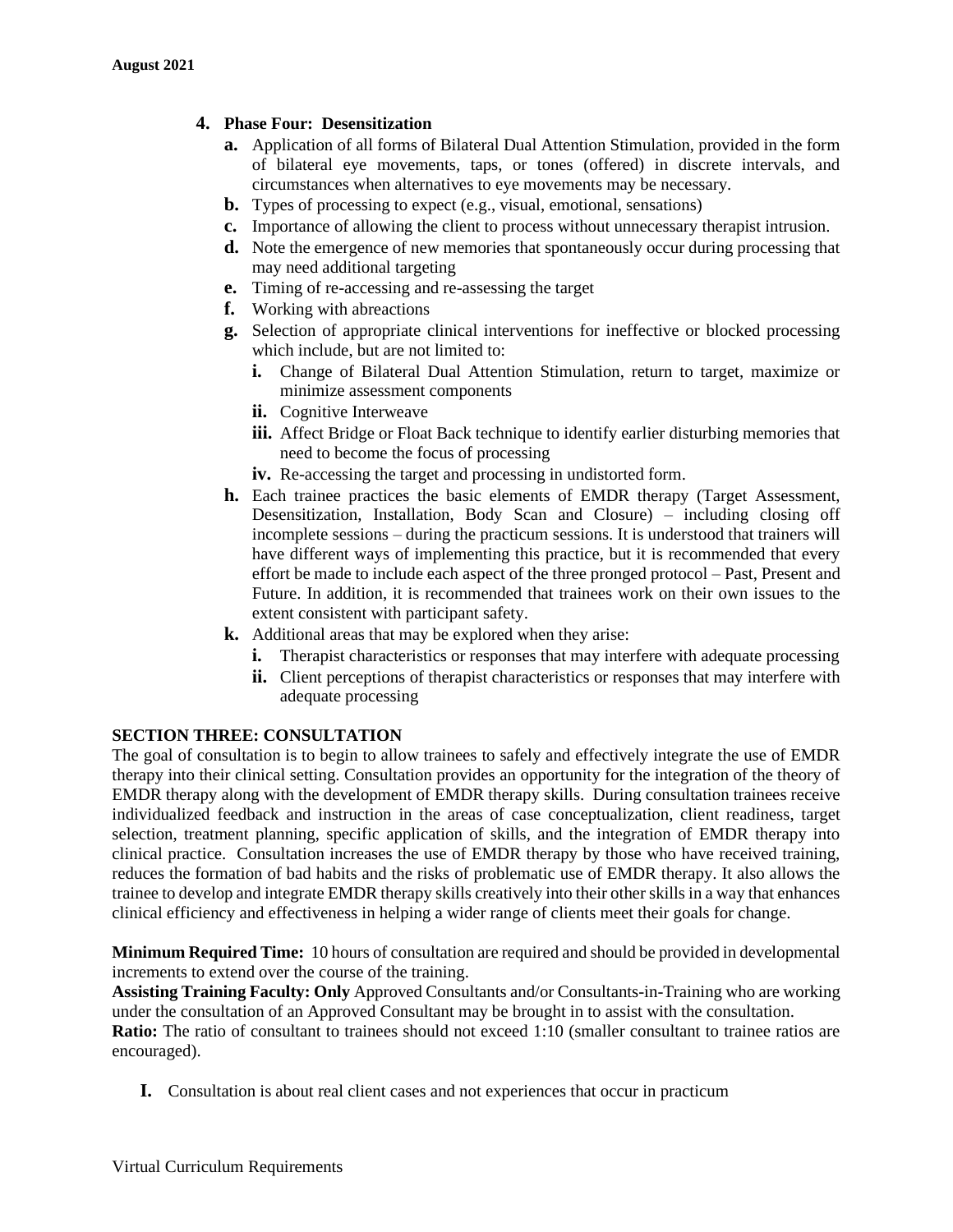- **A.** Behavioral samples of trainees work with actual clients is required. Behavioral samples can include video, audio or verbatim summary.
- **II.** Consultation addresses, but is not limited to, the following content:
	- **A.** Use of EMDR therapy within a structured treatment plan
	- **B.** Application of the standard EMDR therapy procedural steps
	- **C.** Case conceptualization and target selection
	- **D.** Client readiness including inclusion, exclusion and cautionary criteria for EMDR therapy
	- **E.** Client safety and effective outcomes using the standard EMDR therapy procedural steps
	- **F.** Integration of EMDR therapy into their existing clinical setting or in an alternate clinical setting
	- **G.** Specific application of skills
- **III.**Consultation provides opportunity for the faculty to assess the strengths and weaknesses of each trainee's overall understanding and knowledge of EMDR therapy and the practice of EMDR therapy skills and the opportunity to tailor further learning experiences to address deficits.
- **IV.**Consultation sessions are appropriately scheduled to allow adequate time for teaching, practicum and clinical use of EMDR therapy, to maximize the discussion of case conceptualization, client readiness, target selection, treatment planning, specific application of skills, and the integration of EMDR therapy into clinical practice.
- **V.** Acceptable Consultation Formats
	- **A.** Individual: One-on-one time between trainee and consultant.
	- **B.** Group: Group consultation could involve discussions of issues that have a generic interest, but should not replace the intimate formats that allow for individualized feedback. As a general guideline, groups should allow a ratio of 15 minutes per individual trainee. A group of four would meet with at least one consultant for no less than one hour; a group of eight would meet with at least one consultant for no less than two hours. Trainees would receive credit for the total time spent in the group.
	- **C. Combinations of Individual and Group:** Any combination of Individual Consultation and Group Consultation that meets the time guideline suggested above and provides a total of ten hours of consultation time.

## **Appendix A**

- **I. Antecedent, historical models of emotional information processing:** 
	- **A.** Peter J. Lang (1977, 1979, 2000)
	- **B.** Stanley Rachman (1980)
	- **C.** Gordon Bower (1981)
	- **D.** Edna Foa and Michael J. Kozak (1986)

## **Appendix B**

**I. Differentiate from other models:** Highlight how pathology and treatment are viewed differently from other orientations. The trainer should be prepared to highlight and/or to answer questions regarding how EMDR therapy and the Adaptive Information Processing Model contrast and compare with other psychotherapeutic approaches. This might include the view of pathology and health, case conceptualization, and how change occurs. Examples would include:

## **A.** Cognitive—

- **1.** Irrational thoughts are the basis of pathology
- **2.** Cognitions are changed through reframing, self-monitoring, and homework exercises
- **B.** Behavioral—
	- **1.** Cannot see within the "black box" (the brain)
	- **2.** Learned behavior is changed through conditioning, exposure, modeling, etc. (learning processes)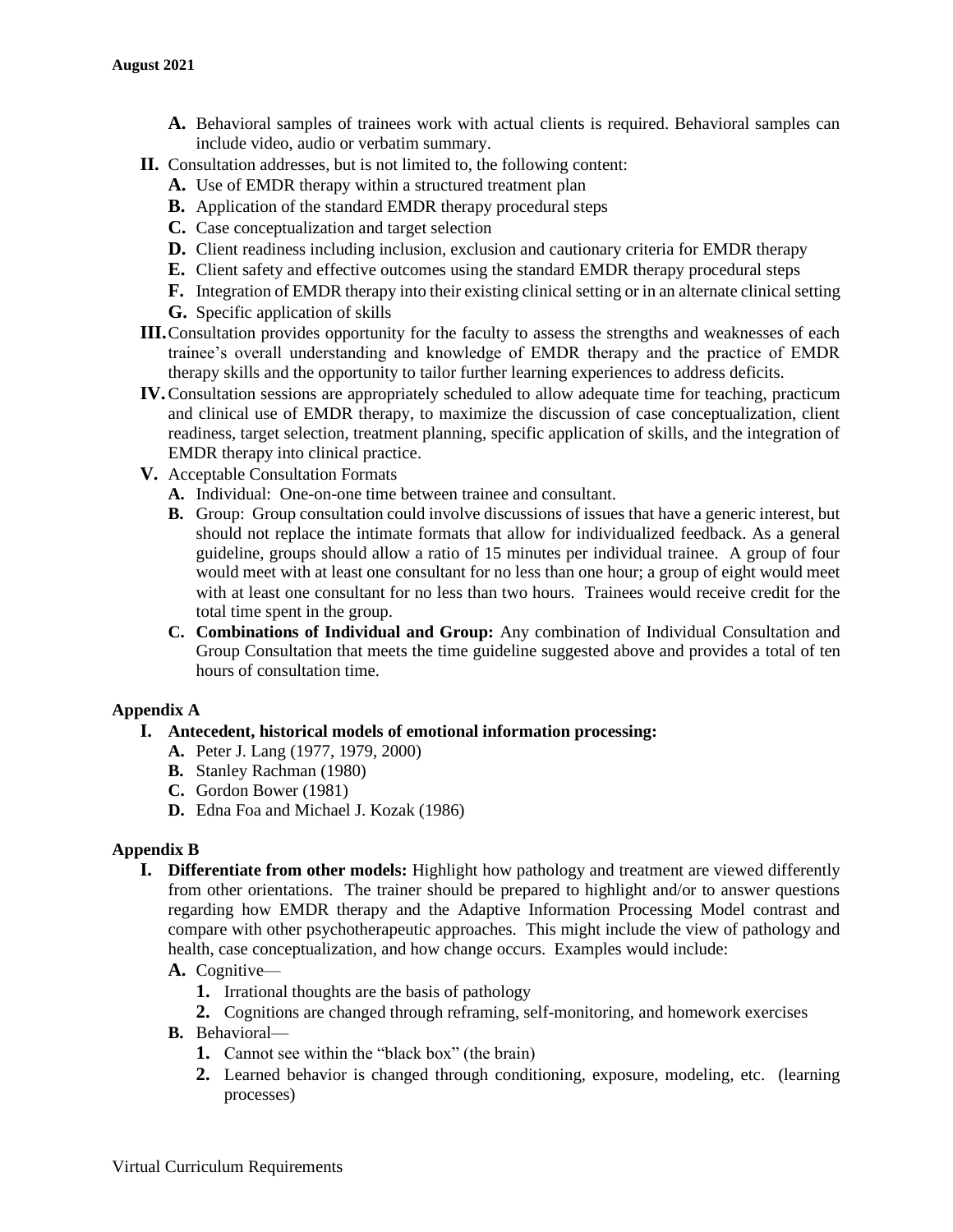- **C.** "Third wave" of CBT—
	- **1.** Suffering is inevitable
	- **2.** Change is through acceptance, commitment, and Mindfulness exercises
- **D.** Psychodynamic—
	- **1.** Explores the impact of Family of Origin, Object relations
	- **2.** Change is created by insight or "working through"
	- **3.** Goal is to make the subconscious conscious
- **E.** Family Therapy—
	- **1.** Problems and solutions are interactional
	- **2.** Exploration and evaluation of family dynamics
	- **3.** Change through education and role realignment
- **F.** Experiential
	- **1.** Facilitates client self-healing
	- **2.** Affect and body are central
	- **3.** Uses relationship, "two-chair," "meaning bridge"

## **Appendix C Hypothesized Mechanisms of Action and Neurobiological aspects of EMDR therapy**:

Amano, T., & Toichi, M. (2016a). Possible neural mechanisms of psychotherapy for trauma-related symptoms:Cerebral responses to the neuropsychological treatment of post-traumatic stress disorder model individuals. SciRep, 6, 34610. doi:10.1038/srep34610

Amano, T., & Toichi, M. (2016b). The role of alternating bilateral stimulation in establishing positive cognition in EMDR therapy: A multi-channel near-infrared spectroscopy study. PLoS ONE, 11(10), e0162735. doi:10.1371/journal.pone.0162735

Bossini, L., Tavanti, M., Calossi, S., Polizzotto, N. R., Vatti, G., Marino, D., & Castrogiovanni, P. (2011). EMDR treatment for posttraumatic stress disorder, with focus on hippocampal volumes: A pilot study. The Journal of Neuropsychiatry and Clinical Neurosciences, 23(2), E1-2. doi:10.1176/appi.neuropsych.23.2.E1

Boukezzi, S., El Khoury-Malhame, M., Auzias, G., Reynaud, E., Rousseau, P.-F., Richard, E. et al. (2017). Grey matter density changes of structures involved in Posttraumatic Stress Disorder (PTSD) after recovery following Eye Movement Desensitization and Reprocessing (EMDR) therapy. Psychiatry Res, 266, 146- 152.

de Voogd, L. D., Kanen, J. W., Neville, D. A., Roelofs, K., Fernández, G., & Hermans, E. J. (2018). Eye movement intervention enhances extinction via amygdala deactivation. The Journal of Neuroscience, 0703- 0718.

Calancie, O. G., Khalid-Khan, S., Booij, L., & Munoz, D. P. (2018). Eye movement desensitization and reprocessing as a treatment for PTSD: current neurobiological theories and a new hypothesis. Ann N Y Acad Sci.

El Khoury-Malhame, M., Reynaud, E., Beetz, E. M., & Khalfa, S. (2017). Restoration of emotional control ability in PTSD following symptom amelioration by EMDR therapy. European Journal of Trauma & amp; Dissociation, 1(1), 73-79.

Landin-Romero, R., Moreno-Alcazar, A., Pagani, M., & Amann, B. L. (2018). How Does Eye MovementDesensitization and Reprocessing Therapy Work? A Systematic Review on Suggested Mechanisms of Action.Frontiers in Psychology, 9.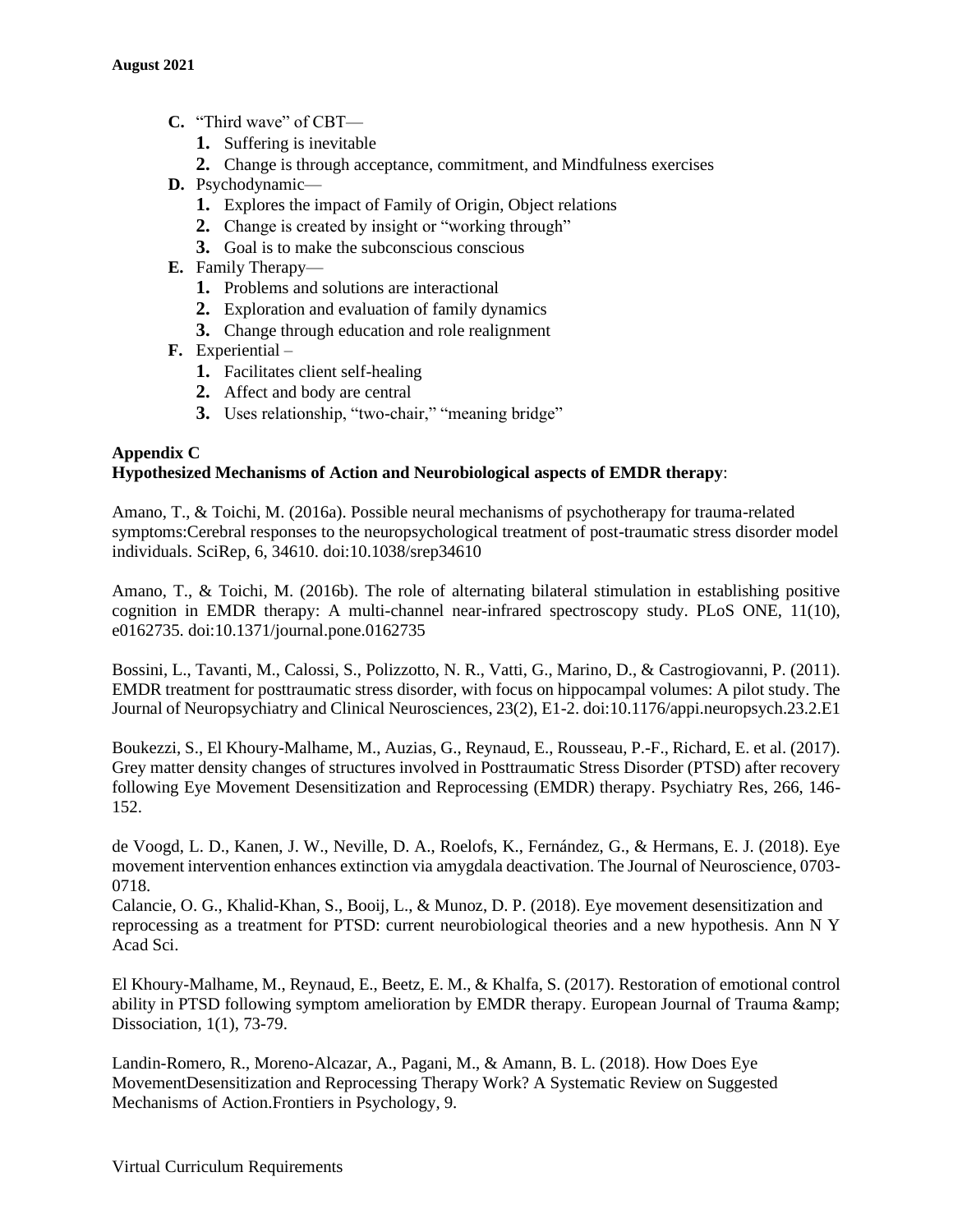Lee, C. W., & Cuijpers, P. (2013). A meta-analysis of the contribution of eye movements in processing emotional memories. Journal of Behavior Therapy and Experimental Psychiatry, 44(2), 231-239. doi:10.1016/j.jbtep.2012.11.001

Rimini, D., Molinari, F., Liboni, W., Balbo, M., Darò, R., Viotti, E., & Fernandez, I. (2016). Effect of ocular movements during eye movement desensitization and reprocessing (EMDR) therapy: A nearinfrared spectroscopy study. PLoS ONE, 11(10), e0164379. doi:10.1371/journal.pone.0164379

Schubert, S. J., Lee, C. W., & Drummond, P. D. (2010). The efficacy and psychophysiological correlates of dual attention tasks in eye movement desensitization and reprocessing (EMDR). J Anxiety Disord, [doi:10.1016/j.janxdis.2010.06.024].

Schubert, S. J., Lee, C. W., & Drummond, P. D. (2016). Eye Movements Matter, But Why? Psychophysiological Correlates of EMDR Therapy to Treat Trauma in Timor-Leste. Journal of EMDR Practice and Research, 10(2), 70-81.

Yaggie, M., Stevens, L., Miller, S., Abbott, A., Woodruff, C., Getchis, M. et al. (2015). Electroencephalography Coherence, Memory Vividness, and Emotional Valence Effects of Bilateral Eye Movements During Unpleasant Memory Recall and Subsequent Free Association: Implications for Eye Movement Desensitization and Reprocessing. Journal of EMDR Practice and Research, 9(2), 78-97.

## **References**

Bower, G. (1981). Mood and Memory. *American Psychologist, 36*(2), 129-148.

Foa, E. B., & Kozak, M. J. (1986). Emotional Processing of Fear: Exposure to Corrective Information. *Psychological Bulletin, 99(1),* 20-35.

Lang, P. J. (1977). Imagery in therapy: An information processing analysis of fear. *Behavior Therapy, 8,* 862-886.

Lang, P. J. (1979). A bioinformational theory of emotional imagery. *Psychophysiology, 16,* 495-512.

Lang, P. J., Davis, M., & Ohman, A. (2000). Fear and anxiety: animal models and human cognitive psychophysiology. *Journal of Affective Disorders, 61(3),* 137-159.

Rachman, S. (1980). Emotional processing. *Behaviour Research and Therapy, 14,* 125-132. Shapiro, F. (1989). Efficacy of the eye movement desensitization procedure in the treatment of traumatic memories. *Journal of Traumatic Stress, 2,* 199-223.

Shapiro, F., (2018). Eye Movement Desensitization and Reprocessing, Third Edition: Basic Principles, Protocols and Procedures. New York: The Guilford Press.

Stickgold, R. (2002). EMDR: A putative neurobiological mechanism of action. *Journal of Clinical Psychology, 58,* 61-75.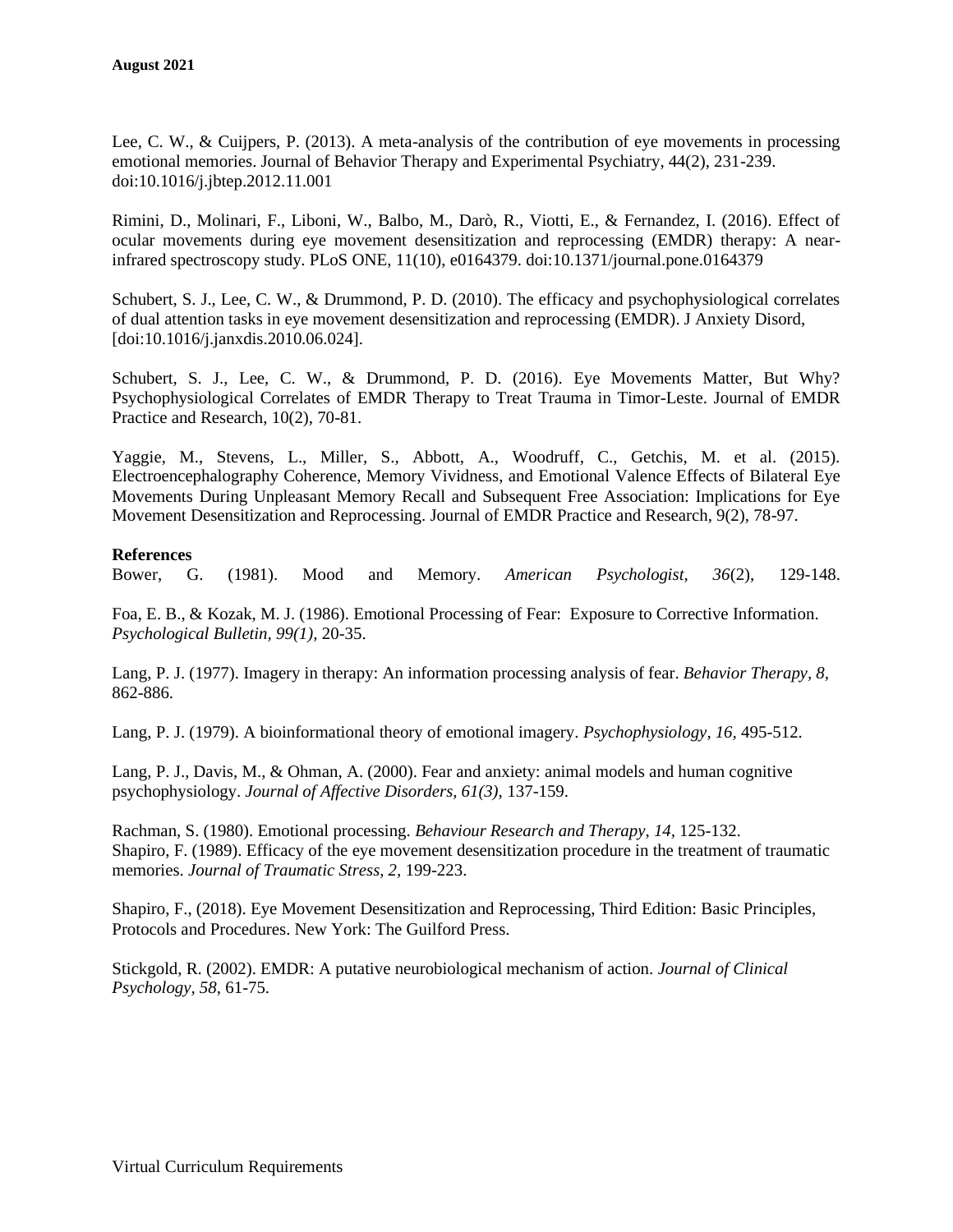## **Virtual EMDR Training – Domain 3: Learner Assessment**

| <b>Page Reference</b> | <b>Question Body</b>                                                                                                                                                                                                                                                                                                                                                                                                                                                                                                                                                                                                                                                                                      | <b>Correct Answer</b>                                                                                                                                                                                                  | Category by<br><b>Survey Rank</b> |
|-----------------------|-----------------------------------------------------------------------------------------------------------------------------------------------------------------------------------------------------------------------------------------------------------------------------------------------------------------------------------------------------------------------------------------------------------------------------------------------------------------------------------------------------------------------------------------------------------------------------------------------------------------------------------------------------------------------------------------------------------|------------------------------------------------------------------------------------------------------------------------------------------------------------------------------------------------------------------------|-----------------------------------|
|                       |                                                                                                                                                                                                                                                                                                                                                                                                                                                                                                                                                                                                                                                                                                           |                                                                                                                                                                                                                        |                                   |
| P. 216 Shapiro        | 1) The three-pronged<br>protocol refers to which<br>of the following:<br>A. Fears related to a<br>traumatic event,<br>attachment<br>experiences with<br>primary caregivers,<br>and structural<br>dissociation of the<br>personality.<br>Identify, target and<br>В.<br>process the earlier<br>memories causing the<br>problems, present<br>experiences triggering<br>the disturbance and<br>the behaviors needed<br>for adaptive future<br>functioning.<br>Sensory experiences<br>C.<br>related to the trauma,<br>unacted urges and<br>impulses related to<br>the trauma, and<br>emotions related to<br>the trauma.<br>D. The negative<br>cognition, the positive<br>cognition and the<br>body sensations. | B. Identify, target<br>and process the<br>earlier memories<br>causing the<br>problems, the<br>present experiences<br>triggering the<br>disturbance, and the<br>behaviors needed<br>for adaptive future<br>functioning. | <b>Eight Phases</b>               |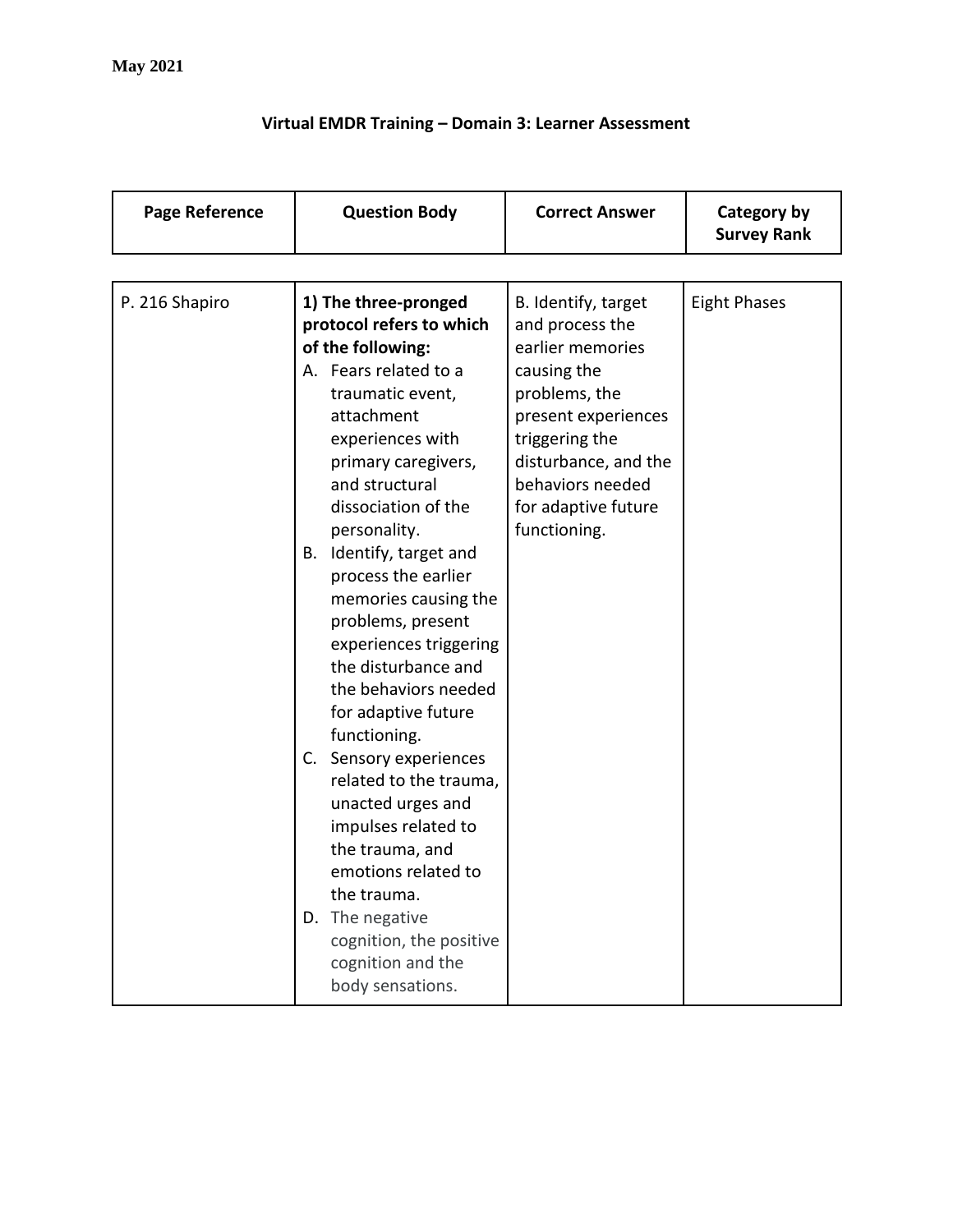| P. 206 Shapiro     | 2) The positive/future<br>template involves<br>applying bilateral dual<br>attention stimulation<br>while a client runs<br>through the sequence of<br>a challenging past<br>experience until there is<br>no longer a disturbance<br>associated with it.<br>True<br>А.<br>False<br>Β.                                                  | <b>B.</b> False               | <b>Eight Phases</b> |
|--------------------|--------------------------------------------------------------------------------------------------------------------------------------------------------------------------------------------------------------------------------------------------------------------------------------------------------------------------------------|-------------------------------|---------------------|
| PP. 98-100 Shapiro | 3) Delineating the<br>client's presenting<br>complaint and its<br>symptoms, initial causes,<br>duration, and additional<br>past occurrences occurs<br>during which Phase?<br>A. Phase 3 - Assessment<br>B. Phase $2$ – Preparation<br>C. Phase $4-$<br>Reprocessing<br>D. Phase 1 - History-<br>taking                               | D. Phase 1 History-<br>taking | <b>Eight Phases</b> |
| P. 88 Shapiro      | 4) Shapiro (2018) states<br>that because EMDR<br>therapy has been shown<br>to be effective and<br>efficient, it is not<br>necessary to take steps<br>to test whether clients<br>can manage moderate to<br>high levels of emotional<br>disturbance and to<br>practice self-control<br>procedures.<br>True<br>Α.<br>False<br><b>B.</b> | <b>B.</b> False               | <b>Eight Phases</b> |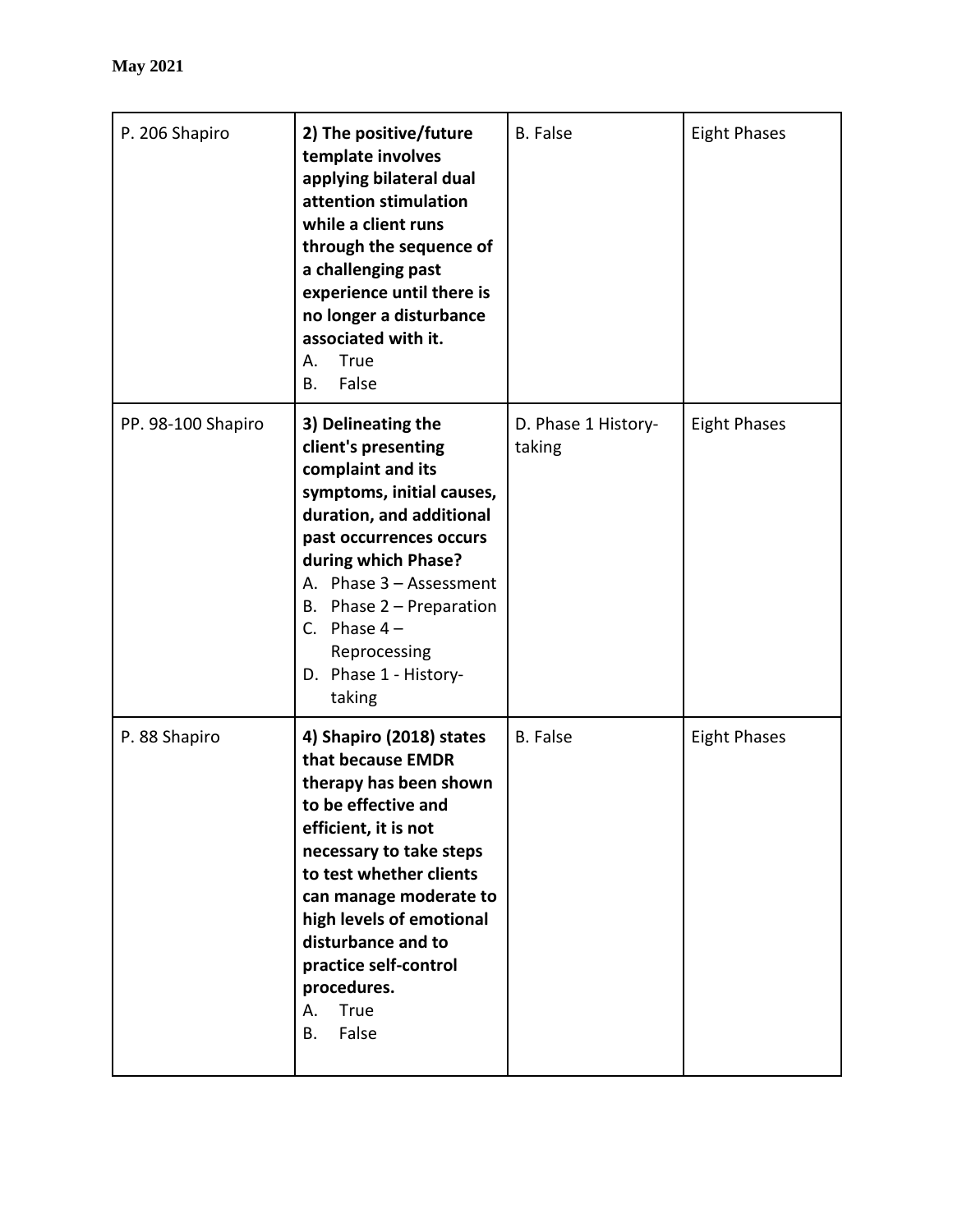| P. 117 Shapiro | 5) Shapiro (2018)<br>suggests the Safe/Calm<br>place exercise is<br>recommended as part of<br>the preparation phase<br>before starting<br>reprocessing because:<br>A. Peaceful images do<br>not produce any<br>feelings of anxiety.<br>B. It unlocks and drains<br>a reservoir of<br>negative emotions.<br>C. It reassures clients<br>they have a way to<br>recover emotional<br>stability during any<br>disturbance.<br>D. It allows whatever<br>happens to happen. | C. It reassures clients<br>they have a way to<br>recover emotional<br>stability during any<br>disturbance. | <b>Eight Phases</b> |
|----------------|----------------------------------------------------------------------------------------------------------------------------------------------------------------------------------------------------------------------------------------------------------------------------------------------------------------------------------------------------------------------------------------------------------------------------------------------------------------------|------------------------------------------------------------------------------------------------------------|---------------------|
| P. 125 Shapiro | 6) When selecting an<br>image during<br><b>Assessment Phase, the</b><br>clinician should<br>specifically ask:<br>A. What picture best<br>represents the<br>experience to you?<br>What picture<br>В.<br>represents what you<br>think of yourself in<br>your worst moments?<br>What scenery is<br>$C_{\cdot}$<br>passing by when you<br>think of the incident?<br>D. What picture defines<br>yourself in this<br>moment?                                               | A. What picture<br>best represents the<br>experience to you?                                               | <b>Eight Phases</b> |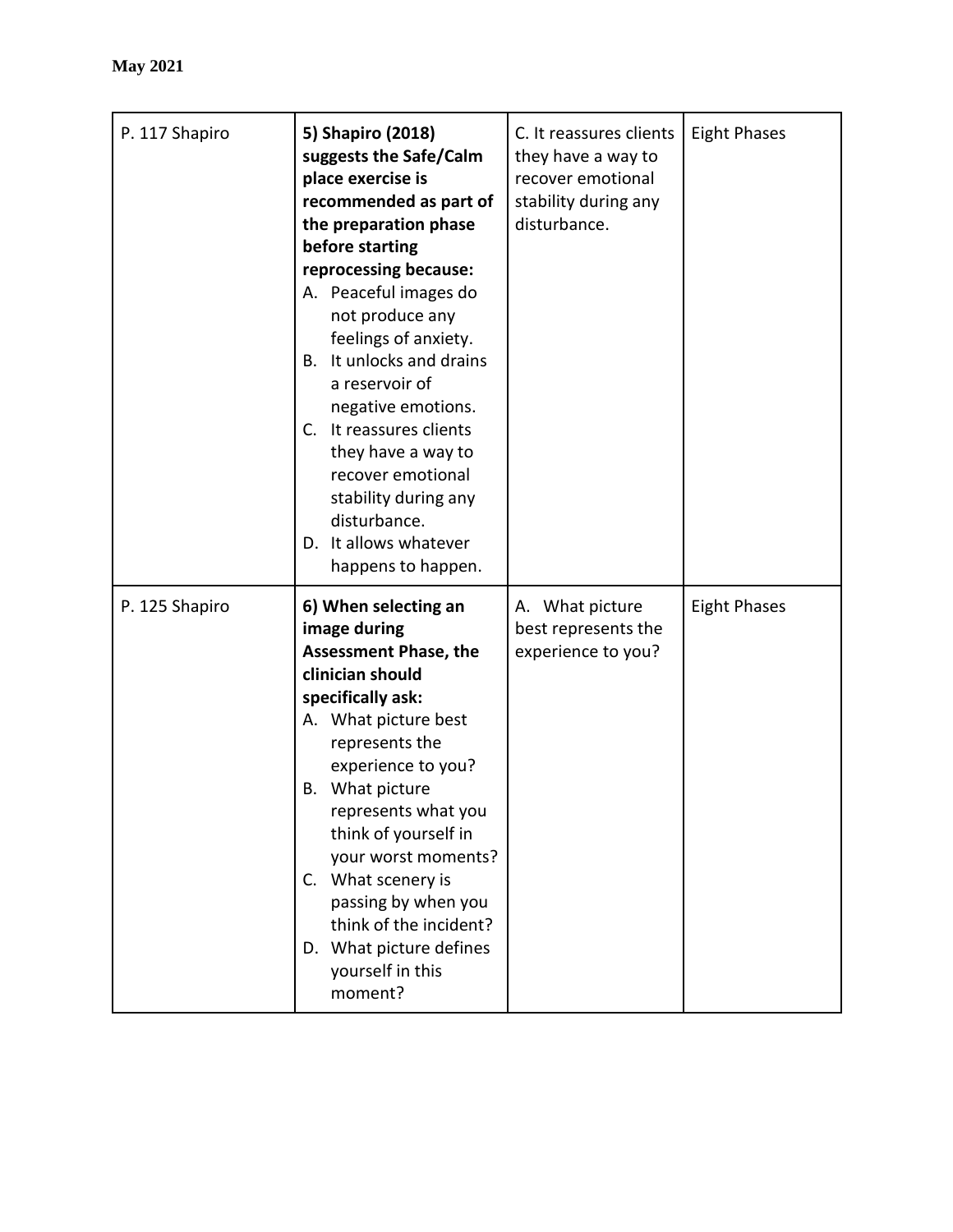| P. 125 Shapiro | 7) A Negative Cognition<br>(NC) is a negative self-<br>statement the client<br>believes at least to some<br>extent about themselves<br>now when recalling the<br>disturbing event and<br>picture.<br>A. True<br>B. False                                                                                                                                                                                                                                                            | A. True                                                                                                            | <b>Eight Phases</b> |
|----------------|-------------------------------------------------------------------------------------------------------------------------------------------------------------------------------------------------------------------------------------------------------------------------------------------------------------------------------------------------------------------------------------------------------------------------------------------------------------------------------------|--------------------------------------------------------------------------------------------------------------------|---------------------|
| P. 129 Shapiro | 8) What is the Validity of<br><b>Cognition scale range</b><br>(VOC)?<br>A. From 1-10<br><b>B.</b> From 0-10<br>C. From 0-7<br>D. From 1-7                                                                                                                                                                                                                                                                                                                                           | D. From 1-7                                                                                                        | <b>Eight Phases</b> |
| P. 130 Shapiro | 9) Naming the<br>emotion(s) in the<br>Assessment phase is<br>important because:<br>A. It identifies the<br>emotion that the<br>client feels as they<br>bring up the<br>experience in present<br>time.<br>It prevents confusion<br>В.<br>if they subsequently<br>describe the<br>reprocessing<br>experience by using<br>the SUD scale.<br>It produces a sense of<br>C.<br>accomplishment.<br>D. It separates the<br>emotion<br>psychologically from<br>the sensation in the<br>body. | A. It identifies the<br>emotion that the<br>client feels as<br>they bring up the<br>experience in<br>present time. | <b>Eight Phases</b> |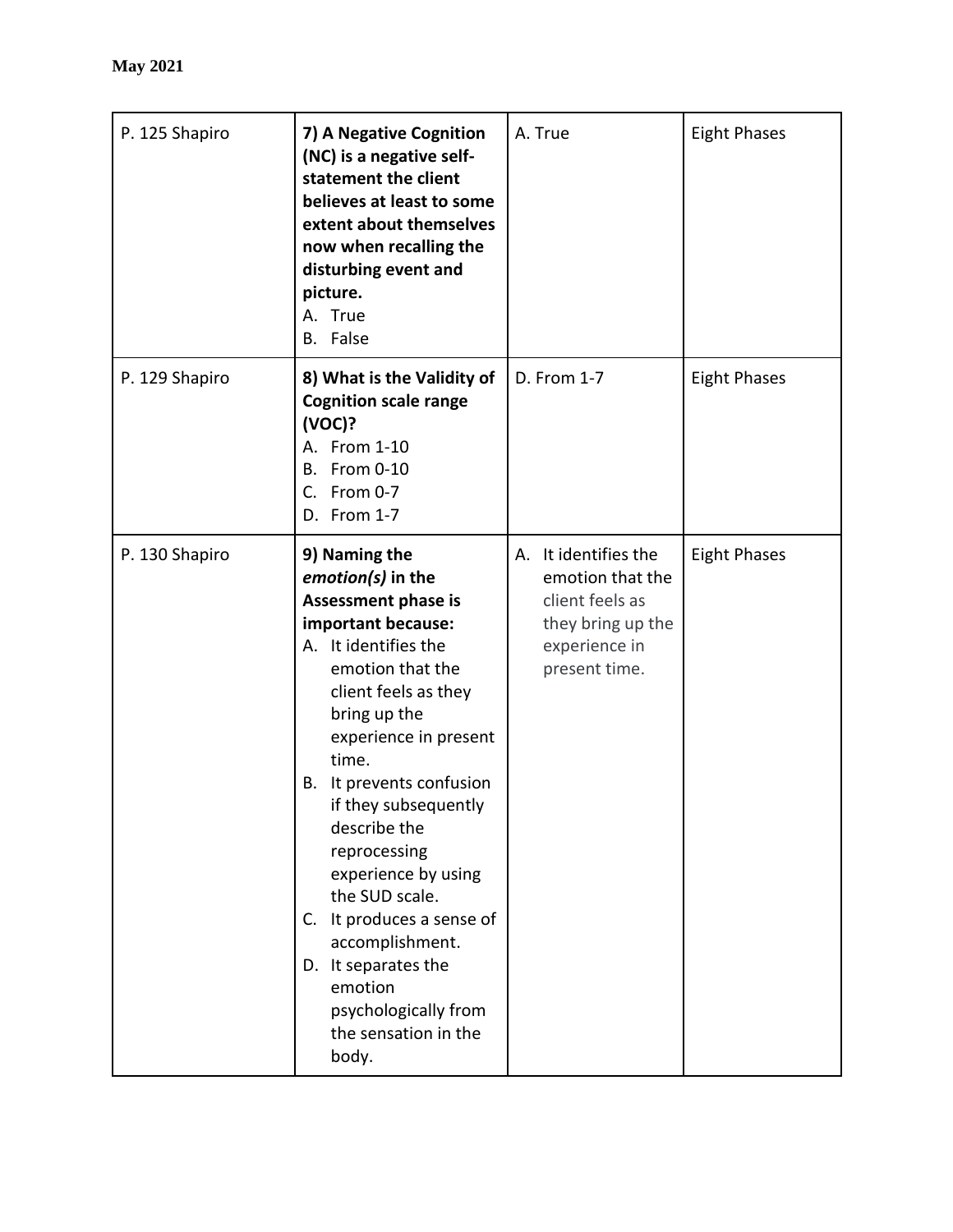| P. 137 Shapiro | 10) Which three things<br>should the clinician ask<br>the client to notice when<br>beginning the<br><b>Desensitization Phase?</b><br>A. The image, the<br>positive cognition and<br>where they feel it in<br>their body.<br>The negative<br>В.<br>cognition, the positive<br>cognition and the<br>emotion.<br>C. The image, the<br>negative cognition<br>and where they feel it<br>in their body.<br>D. The image, the<br>bilateral dual<br>attention stimulation<br>and the emotion. | C. The image, the<br>negative cognition<br>and where they feel<br>it in their body. | <b>Eight Phases</b> |
|----------------|---------------------------------------------------------------------------------------------------------------------------------------------------------------------------------------------------------------------------------------------------------------------------------------------------------------------------------------------------------------------------------------------------------------------------------------------------------------------------------------|-------------------------------------------------------------------------------------|---------------------|
| P. 137 Shapiro | 11) During the<br><b>Desensitization Phase</b><br>after the first set of BLS,<br>it is advisable for the<br>clinician to:<br>A. Remind client of the<br>negative cognition.<br>Ask the client to<br>Β.<br>continue to hold the<br>original image in<br>mind.<br>Refrain from<br>$C_{\cdot}$<br>reminding client of<br>the negative<br>cognition.<br>D. Check the validity of<br>cognition.                                                                                            | C. Refrain from<br>reminding client of<br>the negative<br>cognition.                | <b>Eight Phases</b> |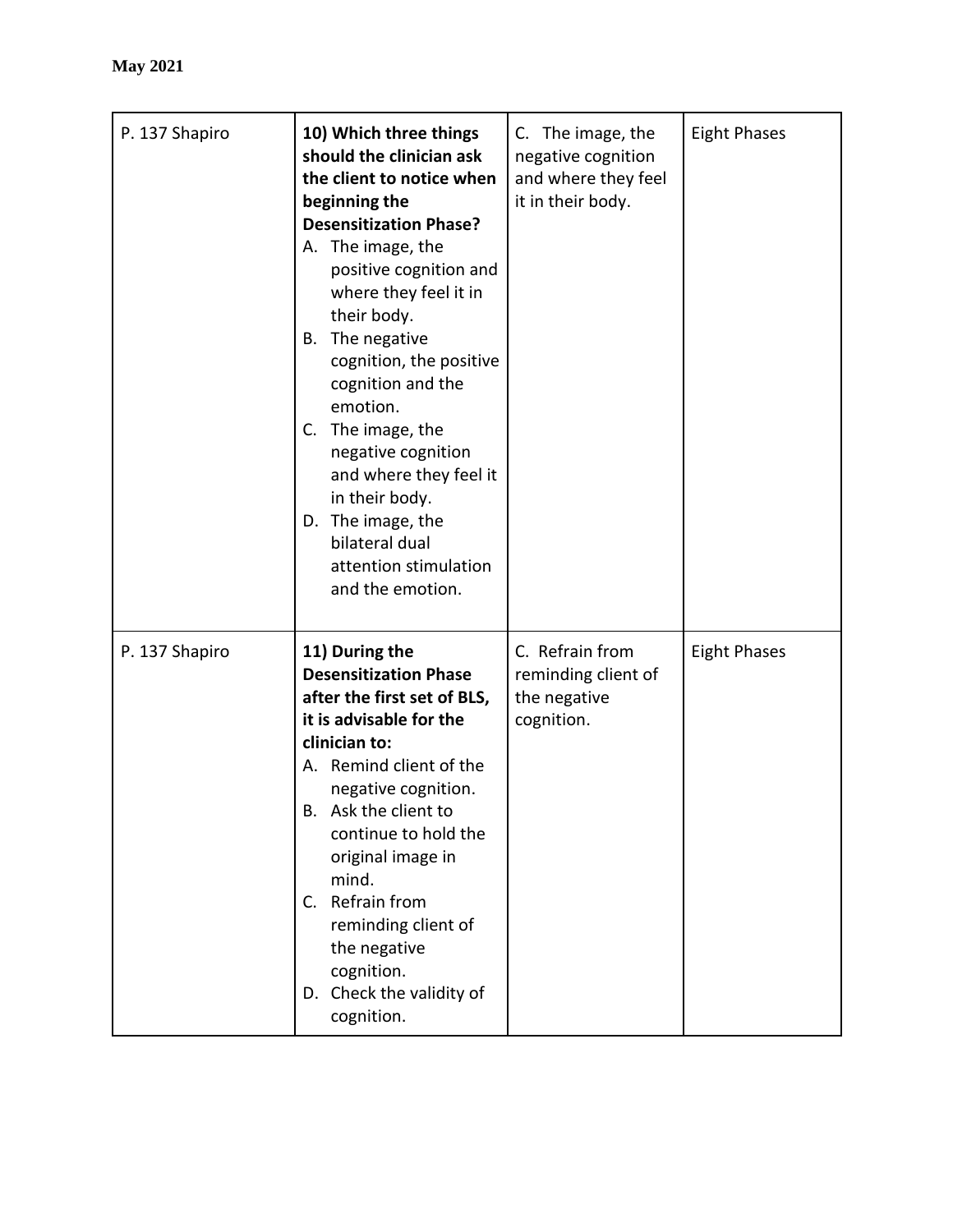| P. 259 Shapiro | 12) Three primary<br>themes for interweaves<br>are:<br>A. Past, present, future.<br>Responsibility, Safety<br>В.<br>and Choices.<br>C. Supportive figures,<br>personal<br>achievements,<br>spiritual figures.<br>D. Relationship, affect<br>regulation, self-<br>esteem.                                                                                                                                                                                                                                                                                    | В.<br>Responsibility,<br>Safety and Choices.                                                                                                                                            | <b>Eight Phases</b> |
|----------------|-------------------------------------------------------------------------------------------------------------------------------------------------------------------------------------------------------------------------------------------------------------------------------------------------------------------------------------------------------------------------------------------------------------------------------------------------------------------------------------------------------------------------------------------------------------|-----------------------------------------------------------------------------------------------------------------------------------------------------------------------------------------|---------------------|
| P. 191 Shapiro | <b>13) Phase 8</b><br><b>Reevaluation:</b><br>A. Is optional because in<br>many cases the target<br>has already been<br>processed to a SUD of<br>0 and a VoC of 7.<br>Is sometimes referred<br>В.<br>to as Reassessment<br>Phase and should<br>only be used after<br>incomplete sessions.<br>Is vital and should<br>C.<br>open each<br>reprocessing session<br>after the first,<br>assessing client's<br>progress and how<br>well previously<br>targeted material has<br>been resolved.<br>D. Was added later by<br>Francine Shapiro as<br>the "R" in EMDR. | C. Is vital and should<br>open each<br>reprocessing session<br>after the first,<br>assessing client's<br>progress and how<br>well previously<br>targeted material<br>has been resolved. | <b>Eight Phases</b> |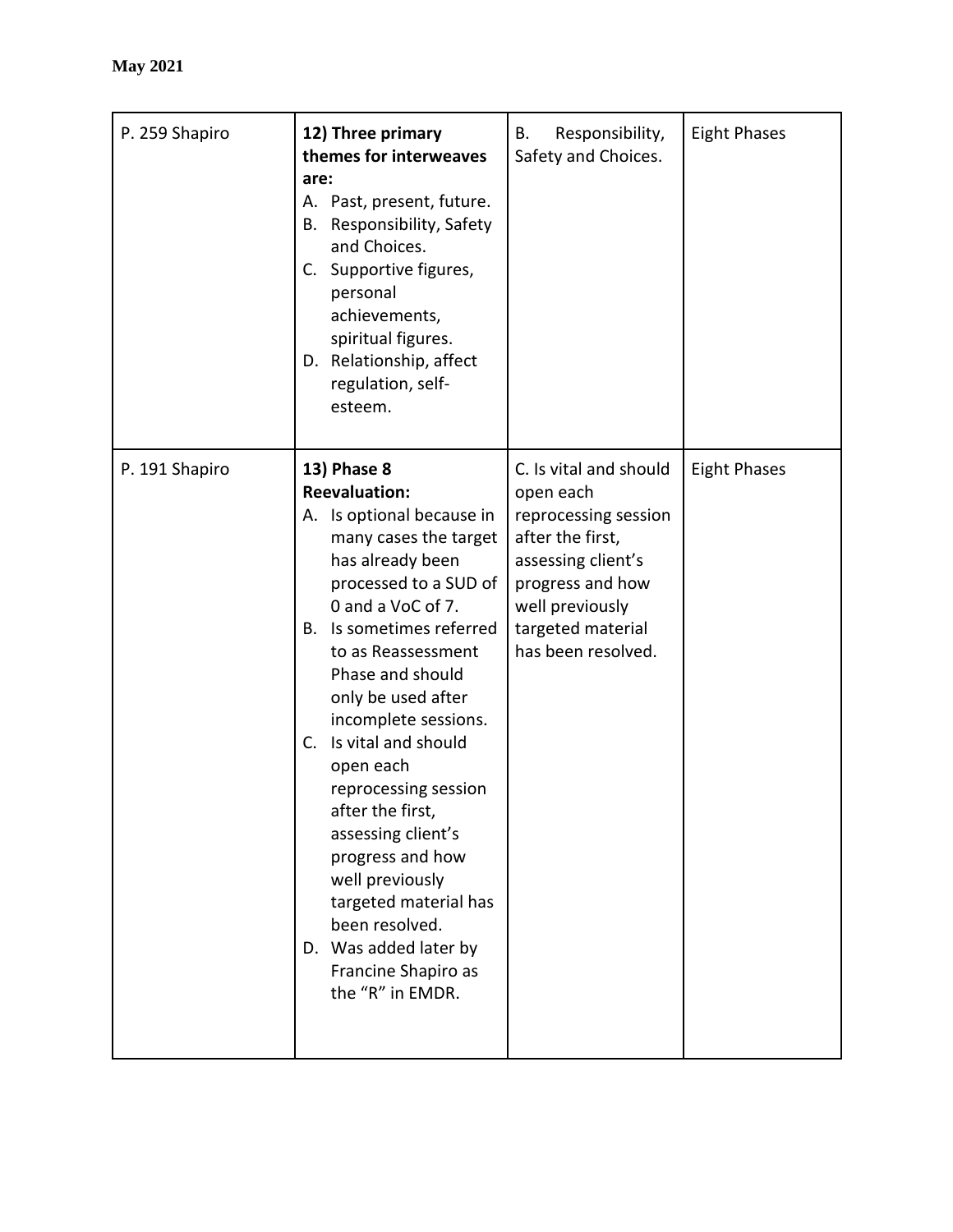| P. 190 Shapiro      | 14) Shapiro (2018) states<br>that, when reprocessing<br>is not progressing even<br>after changing the<br>nature or type of<br>bilateral dual attention<br>stimulation, the clinician<br>should:<br>A. Start a different<br>target to see if that<br>will resolve.<br>B. Change the NC and<br>PC in case they were<br>the problem.<br>C. Explore ancillary<br>factors, such as<br>feeder memories,<br>blocking beliefs or<br>secondary gain.<br>D. End the session and<br>switch back to talk<br>therapy. | C. Explore ancillary<br>factors, such as<br>feeder memories,<br>blocking beliefs or<br>secondary gain.                                                 | <b>Eight Phases</b> |
|---------------------|----------------------------------------------------------------------------------------------------------------------------------------------------------------------------------------------------------------------------------------------------------------------------------------------------------------------------------------------------------------------------------------------------------------------------------------------------------------------------------------------------------|--------------------------------------------------------------------------------------------------------------------------------------------------------|---------------------|
| P. 183 Shapiro      | 15) When processing the<br>initial target is<br>unsuccessful, the<br>clinician should consider<br>inquiring about negative<br>beliefs that are blocking<br>progress.<br>True<br>Α.<br>False<br>Β.                                                                                                                                                                                                                                                                                                        | A. True                                                                                                                                                |                     |
| PP. 151-152 Shapiro | 16) When beginning the<br>Phase 5 Installation, the<br>first question to ask is:<br>"What do you notice<br>А.<br>in your body now?"                                                                                                                                                                                                                                                                                                                                                                      | B. "Do the words<br>[repeat the positive<br>cognition] still fit, or<br>is there another<br>positive statement<br>you feel would be<br>more suitable?" | <b>Eight Phases</b> |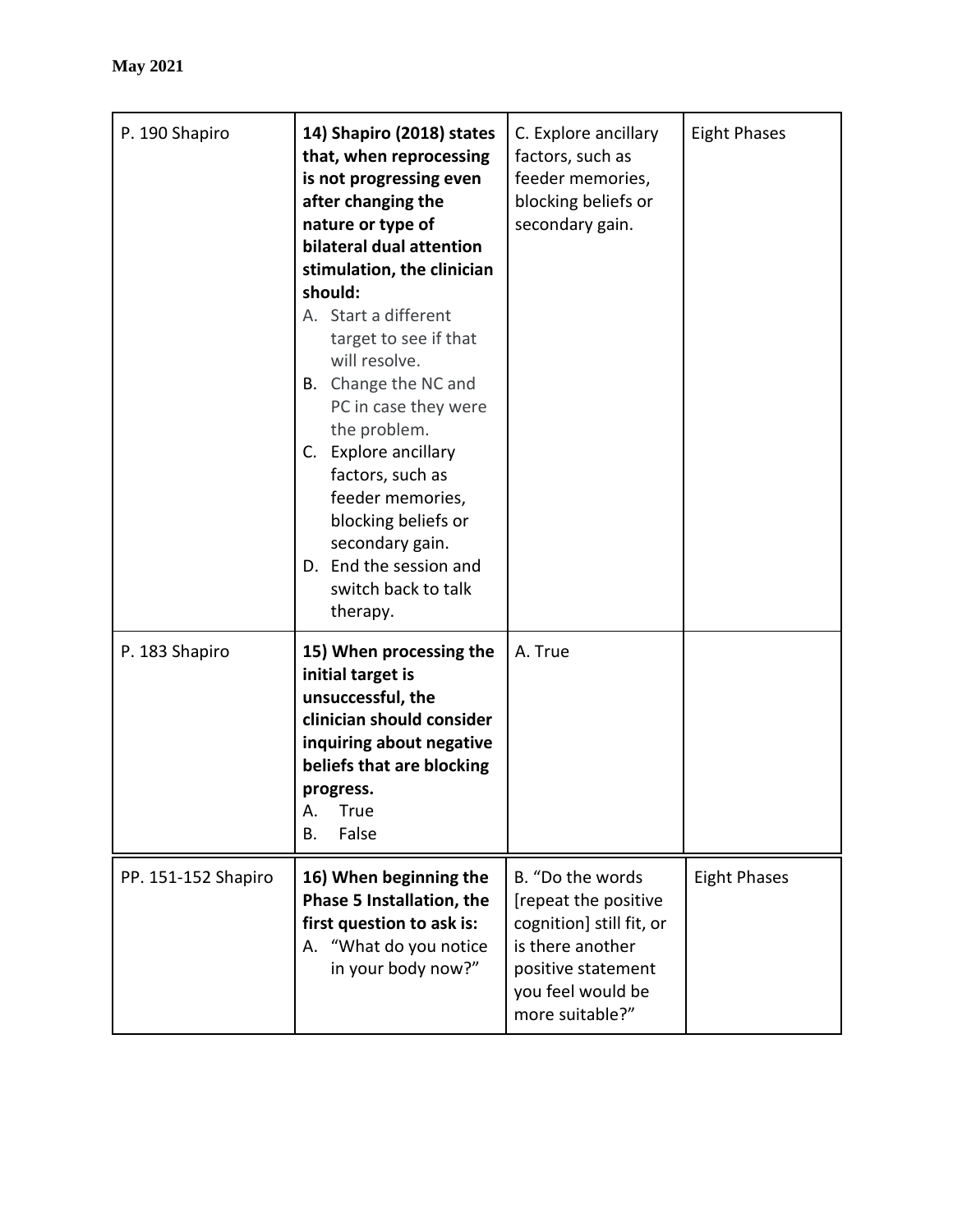|                | B. "Do the words<br>[repeat the positive<br>cognition] still fit, or<br>is there another<br>positive statement<br>you feel would be<br>more suitable?"<br>"What do you think"<br>C.<br>about the negative<br>cognition now?"<br>D. "How are you feeling<br>when you recall the<br>[restate the<br>disturbing event]?"                                                                                                                                                                                                                                            |                                                                                                                                                                                     |                     |
|----------------|------------------------------------------------------------------------------------------------------------------------------------------------------------------------------------------------------------------------------------------------------------------------------------------------------------------------------------------------------------------------------------------------------------------------------------------------------------------------------------------------------------------------------------------------------------------|-------------------------------------------------------------------------------------------------------------------------------------------------------------------------------------|---------------------|
| P. 152 Shapiro | 17) When checking the<br><b>VOC during Installation</b><br>Phase, the therapist<br>should say:<br>A. When you think<br>about the original<br>picture, what do you<br>think now?<br>B. On a scale of 0 to 10<br>where 0 is no<br>disturbance or<br>neutral and 10 is the<br>highest disturbance<br>you can imagine, how<br>disturbing does it feel<br>to you now?<br>Think about the<br>$C_{\cdot}$<br>original incident and<br>those words [selected<br>positive cognition],<br>from 1, completely<br>false, to 7, completely<br>true, how true do<br>they feel? | C. Think about the<br>original incident and<br>those words<br>[selected positive<br>cognition], from 1,<br>completely false, to<br>7, completely true,<br>how true do they<br>feel? | <b>Eight Phases</b> |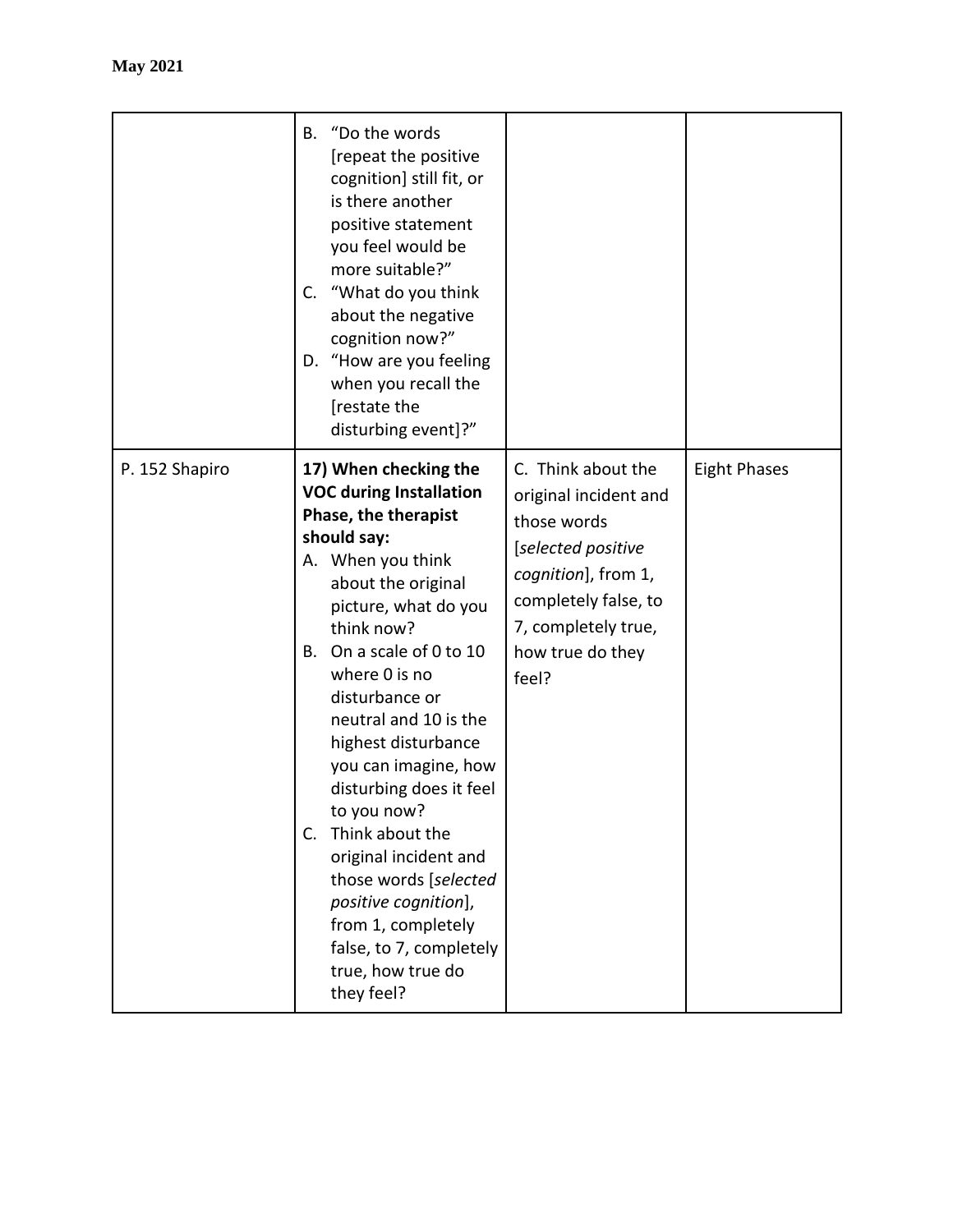|                     | D. Close your eyes and<br>keep in mind the<br>original memory and<br>the positive<br>cognition. Then bring<br>your attention to the<br>different parts of<br>your body, starting<br>with your head and<br>working downward.                                                                                                                                                                                                                                                           |                                                                                     |                     |
|---------------------|---------------------------------------------------------------------------------------------------------------------------------------------------------------------------------------------------------------------------------------------------------------------------------------------------------------------------------------------------------------------------------------------------------------------------------------------------------------------------------------|-------------------------------------------------------------------------------------|---------------------|
| PP. 500-502 Shapiro | 18) Because of the<br>potential of EMDR for<br>rapid destabilization,<br>there are many client<br>factors to consider prior<br>to beginning EMDR.<br>Which of the following is<br>not a factor?<br>A. If the client has good<br>affect tolerance.<br>B. If the client has a<br>stable life<br>environment.<br>C. If the client has<br>stated they would<br>like to start the EMDR<br>immediately.<br>D. If the client can<br>undergo temporary<br>discomfort for long<br>term relief. | C. If the client has<br>stated they would<br>like to start the<br>EMDR immediately. | <b>Eight Phases</b> |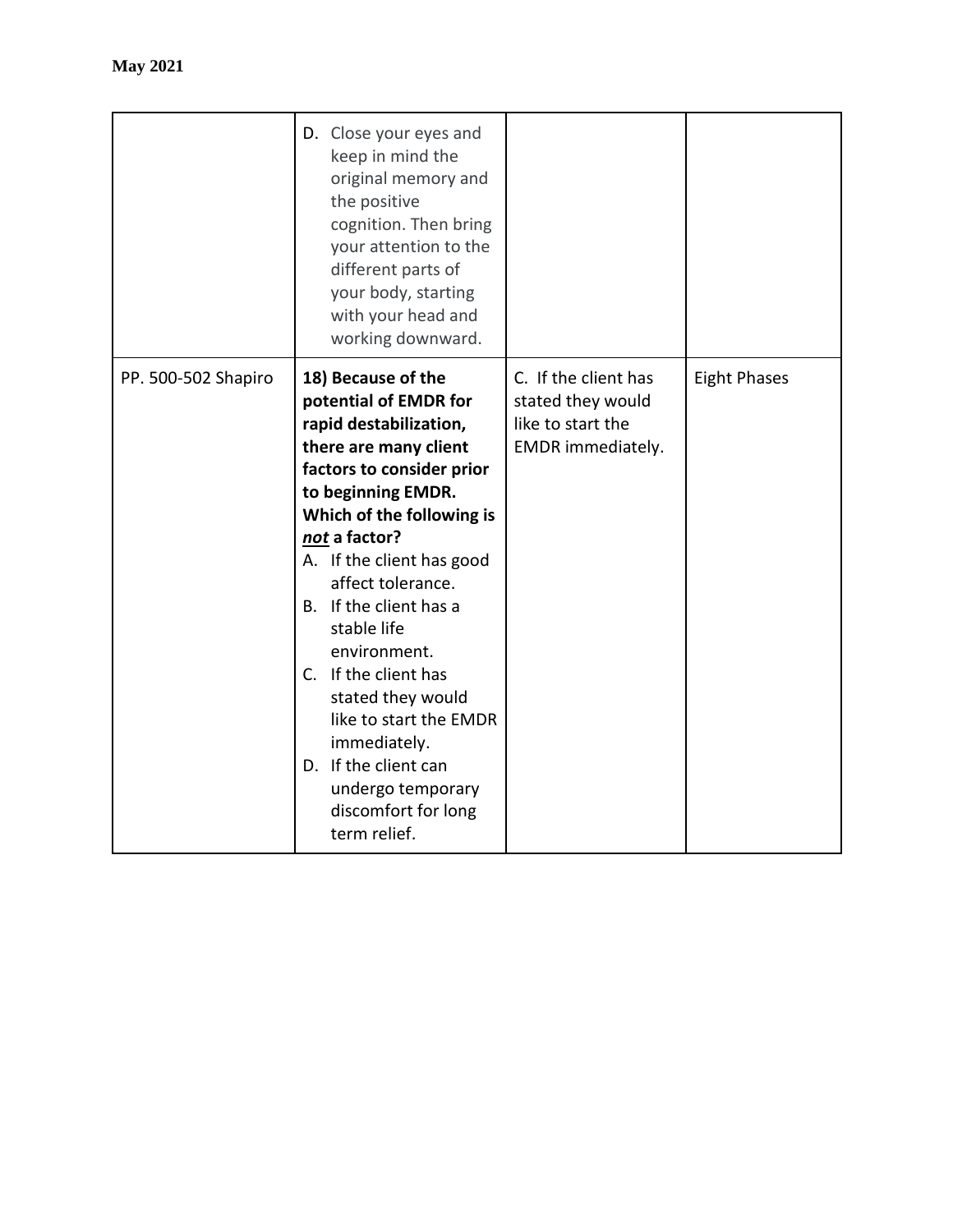| P. 44 Shapiro     | 19) In EMDR therapy,<br>pathology is viewed in<br>terms of maladaptive<br>memory networks which<br>have not been fully<br>reprocessed and<br>continue to be held in a<br>state-specific form giving<br>rise to maladaptive<br>perceptions, behaviors,<br>beliefs and attitudes.<br><b>True</b><br>А.<br>False<br>Β. | A. True                                        | AIP |
|-------------------|---------------------------------------------------------------------------------------------------------------------------------------------------------------------------------------------------------------------------------------------------------------------------------------------------------------------|------------------------------------------------|-----|
| P. 38 Shapiro     | 20) The AIP model states<br>that maladaptive<br>personality traits may<br>be:<br>A. The result of<br>unprocessed<br>experience.<br>B. Intractable.<br>C. Pathological targets.<br>D. Difficult to treat.                                                                                                            | A. The result of<br>unprocessed<br>experience. | AIP |
| P. 39 Shapiro     | 21) According to Shapiro<br>(2018), any event that<br>has had a lasting<br>negative effect on the<br>self or psyche is by its<br>nature traumatic.<br>A. True<br>B. False                                                                                                                                           | A. True                                        | AIP |
| PP. 26-27 Shapiro | 22) The AIP model<br>provides a framework<br>for treatment,<br>understanding<br>development of<br>pathology, making<br>associations, coming to a<br>resolution, and guiding<br>future actions.                                                                                                                      | A. True                                        | AIP |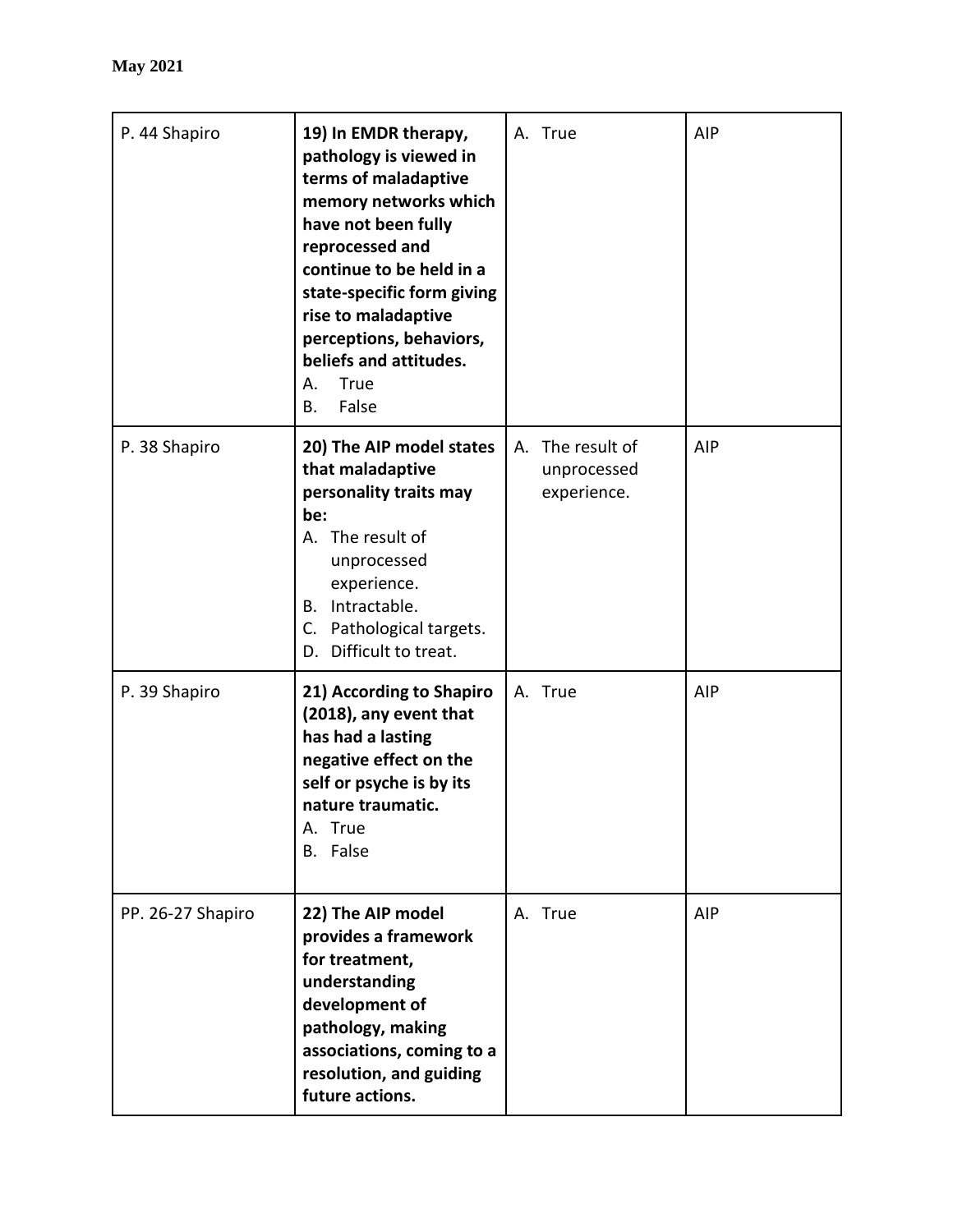|               | True<br>А.<br>False<br>В.                                                                                                                                                                                                                                                                                                                                                                                                                                                                      |                                                                                 |              |
|---------------|------------------------------------------------------------------------------------------------------------------------------------------------------------------------------------------------------------------------------------------------------------------------------------------------------------------------------------------------------------------------------------------------------------------------------------------------------------------------------------------------|---------------------------------------------------------------------------------|--------------|
| P. 28 Shapiro | 23) Which of the<br>following is an important<br>premise of the AIP<br>model?<br>A. A long period of<br>exposure to the<br>memory of a<br>traumatic incident is<br>the best method for<br>healing trauma.<br>Consistent client<br>В.<br>homework in<br>between sessions is<br>the key to therapy<br>efficacy.<br>The body has an<br>C.<br>intrinsic capacity for<br>psychological self-<br>healing.<br>D. Teaching clients<br>improved responses<br>to stimuli results in<br>improved emotion. | C. The body has an<br>intrinsic capacity for<br>psychological self-<br>healing. | AIP          |
| P. 28 Shapiro | 24) According to Shapiro<br>(2018), when the<br>information processing<br>system is activated it is:<br>Maladaptive.<br>А.<br>B. Always going to result<br>in rapid healing.<br>Adaptive.<br>C.<br>D. Triggering.                                                                                                                                                                                                                                                                              | C. Adaptive.                                                                    | AIP          |
| P. 27 Shapiro | 25) Which of the<br>following is not a factor<br>in changes in the<br>nervous system<br>associated with<br>psychological trauma<br>that result in a loss of                                                                                                                                                                                                                                                                                                                                    | <b>B.</b> Relaxation<br>response.                                               | Neuro/Trauma |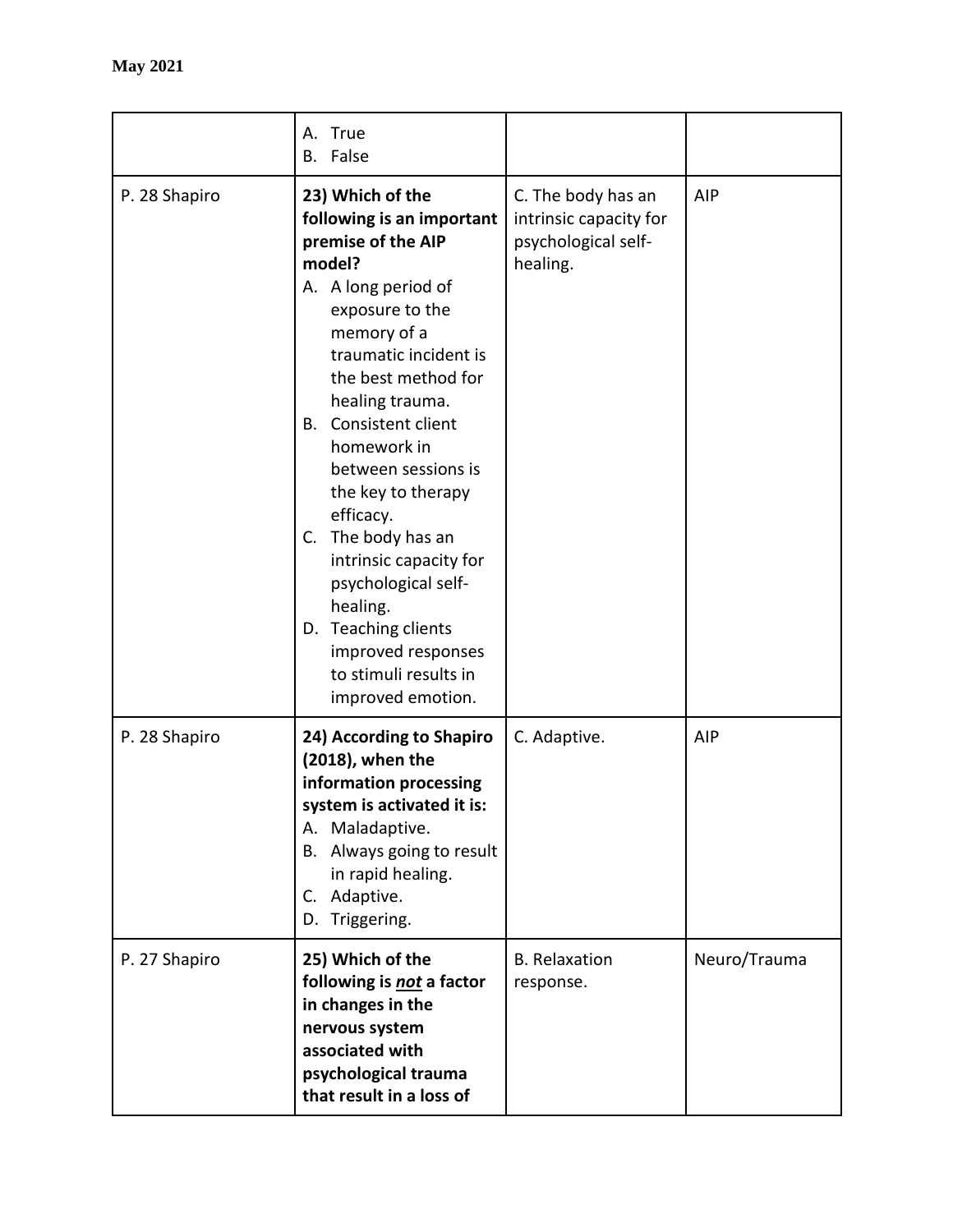|                    | neural homeostasis:<br>A. Cortisol release.<br>Relaxation response.<br>В.<br>Fluctuations in<br>$C_{\cdot}$<br>neurotransmitters.<br>D. Spikes in adrenaline.                                                                                                                                                                                                                                                                                                                                                                                                    |                                                                                     |              |
|--------------------|------------------------------------------------------------------------------------------------------------------------------------------------------------------------------------------------------------------------------------------------------------------------------------------------------------------------------------------------------------------------------------------------------------------------------------------------------------------------------------------------------------------------------------------------------------------|-------------------------------------------------------------------------------------|--------------|
| P. 373-374 Shapiro | 26) Which of the<br>following is not a<br>hypothesis to explain<br>the impact of eye<br>movements on<br>reprocessing are:<br>A. Dual attention taxes<br>the working memory<br>ultimately lowering<br>the disturbance of<br>the memory.<br><b>Bilateral eye</b><br>В.<br>movements elicit the<br>orienting response,<br>engaging the<br>parasympathetic<br>nervous and lowering<br>the disturbance.<br>The rhythm of eye<br>C.<br>movements erases<br>memories so that<br>they are forgotten.<br>D. Eye movements<br>stimulate a process<br>similar to REM sleep. | C. The rhythm of eye<br>movements erases<br>memories so that<br>they are forgotten. | Neuro/Trauma |
| P 168 Shapiro      | 27) Which of the<br>following is not a<br>strategy that clinicians<br>can use to reinforce the<br>client's dual focus of<br>attention and<br>connection to present<br>time:<br>A. Verbal reassurances<br>during the set.                                                                                                                                                                                                                                                                                                                                         | D. Check the VOC<br>level.                                                          | Neuro/trauma |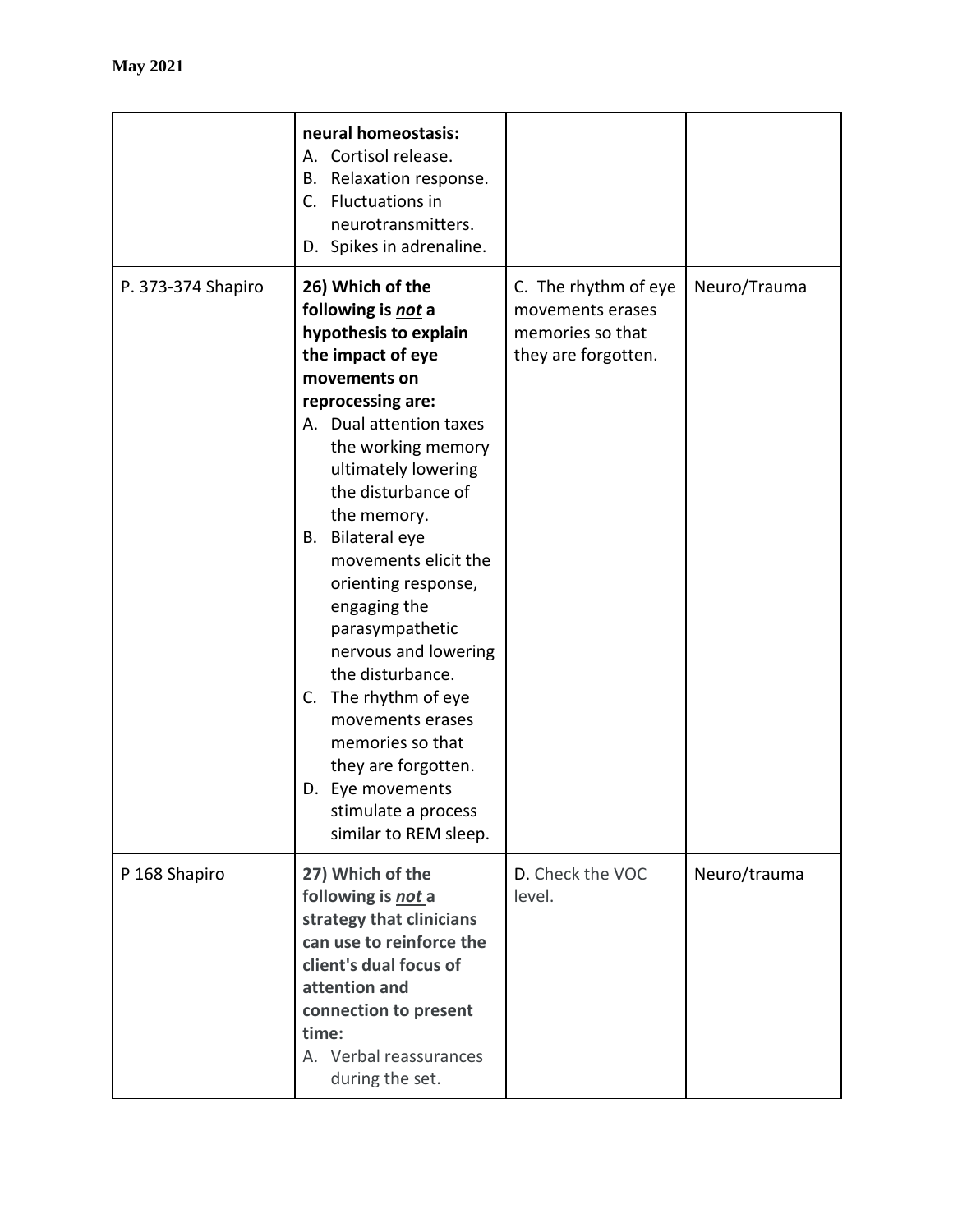|                                                                     | Purposely changing<br>В.<br>the direction and<br>speed of the eye<br>movements.<br>Make slower<br>C.<br>movements or cover<br>a shorter range.<br>Check the VOC level.<br>D.                                                                                                                                                                                                                                                                                                                                                                                                                                                                                                                                                                                                                |                                                                                                                                                                                                                                                                |          |
|---------------------------------------------------------------------|---------------------------------------------------------------------------------------------------------------------------------------------------------------------------------------------------------------------------------------------------------------------------------------------------------------------------------------------------------------------------------------------------------------------------------------------------------------------------------------------------------------------------------------------------------------------------------------------------------------------------------------------------------------------------------------------------------------------------------------------------------------------------------------------|----------------------------------------------------------------------------------------------------------------------------------------------------------------------------------------------------------------------------------------------------------------|----------|
| P. 25 (Fall 2020<br>Volume 25, Issue 3<br>Go With That<br>Magazine) | 28) According to Ashley's<br>and Lipscomb's article in<br>Go With That magazine,<br>which best describes how<br>cultural competency<br>informs the application<br>of EMDR therapy?<br>A. In History Taking, to<br>prevent undisclosed<br>pockets of feeder<br>memories.<br>In Preparation, to<br>В.<br>allow the client to<br>select resources that<br>fit with their own<br>adaptive information.<br>In Assessment,<br>C.<br>allowing the client to<br>select a culturally-<br>relevant Negative or<br>Positive Cognition.<br>D. Throughout all<br>phases: through race-<br>related inquiry,<br>culturally relevant<br>cognitive interweaves,<br>and awareness that<br>successful<br>desensitization may<br>involve a higher level<br>SUDs due to ongoing<br>threats related to<br>racism. | D. Throughout all<br>phases: through<br>race-related inquiry,<br>culturally relevant<br>cognitive<br>interweaves, and<br>awareness that<br>successful<br>desensitization may<br>involve a higher<br>level SUDs due to<br>ongoing threats<br>related to racism. | Cultural |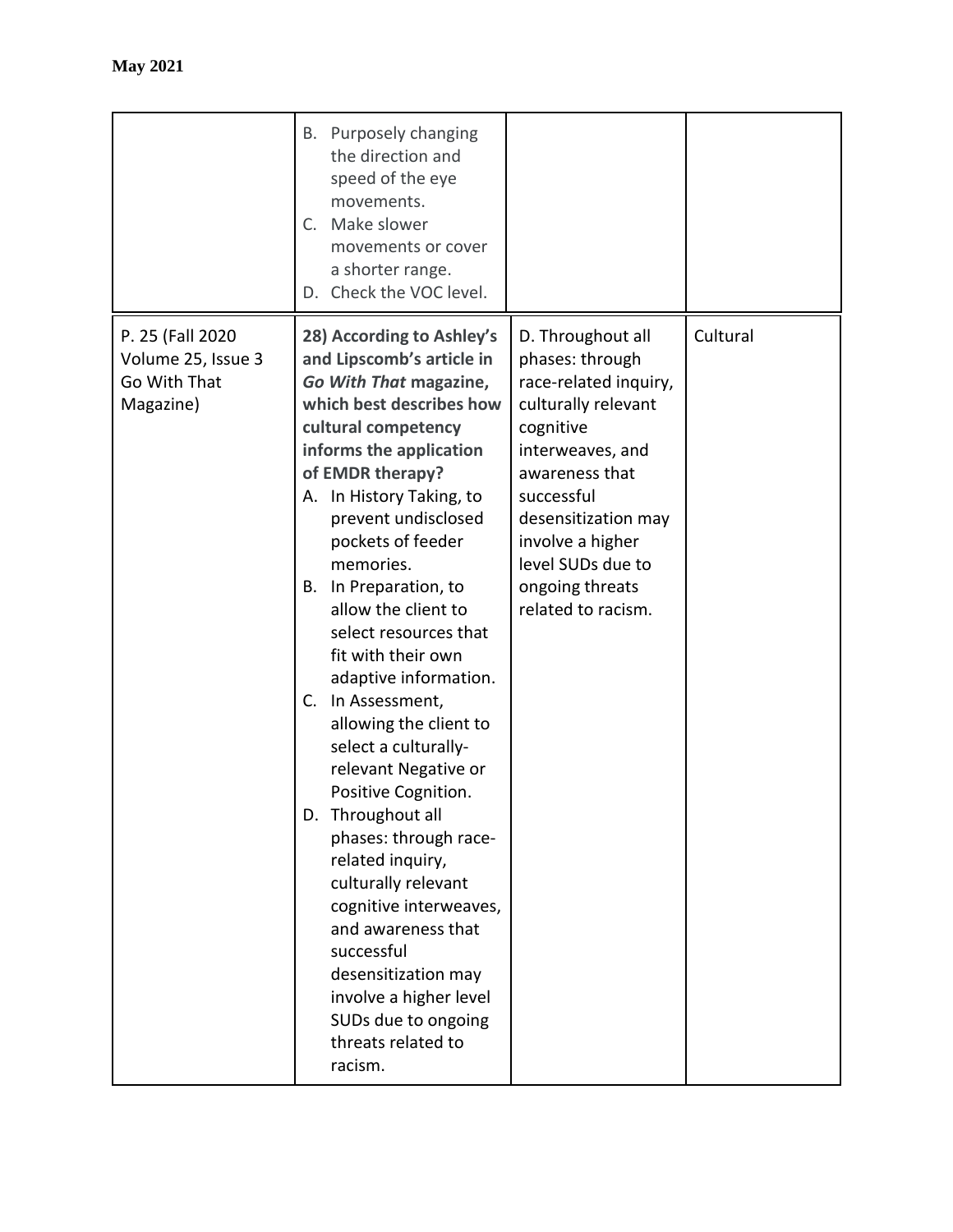| P. 18 (Fall 2020<br>Volume 25, Issue 3<br>Go With That<br>Magazine) | 29) According to Archer's<br>article in Go With That<br>magazine, Racial trauma<br>is historical,<br>multigenerational, and<br>reinforced through<br>implicit and explicit<br>forms of discrimination<br>and oppression. In<br>addition to preverbal<br>traumatic events, using<br><b>EMDR helps to target</b><br>second-generation<br>traumatic material.<br>A. True<br>B. False                                                                                                                                                                                                                                                           | A. True                                                                                                                                                              | Cultural |
|---------------------------------------------------------------------|---------------------------------------------------------------------------------------------------------------------------------------------------------------------------------------------------------------------------------------------------------------------------------------------------------------------------------------------------------------------------------------------------------------------------------------------------------------------------------------------------------------------------------------------------------------------------------------------------------------------------------------------|----------------------------------------------------------------------------------------------------------------------------------------------------------------------|----------|
| P. 7 (Fall 2020<br>Volume 25, Issue 3<br>Go With That<br>Magazine)  | 30) According to Archer's<br>article in Go With That<br>magazine, when<br>identifying adverse or<br>traumatic experiences<br>during history-taking<br>with Black, Indigenous,<br>People of Color (BIPOC)<br>clients:<br>It is not important to<br>А.<br>consider a client's<br>race, as the concept is<br>simply a social<br>construct.<br>The issue of race can<br>В.<br>be set aside, since<br>race is actually a 'fake'<br>reality with no real<br>consequences.<br>It is especially<br>C.<br>important to consider<br>how a client might<br>have been racialized<br>into disadvantage,<br>since racism affects<br>one's trauma history. | C. It is especially<br>important to<br>consider how a<br>client might have<br>been racialized into<br>disadvantage, since<br>racism affects one's<br>trauma history. | Cultural |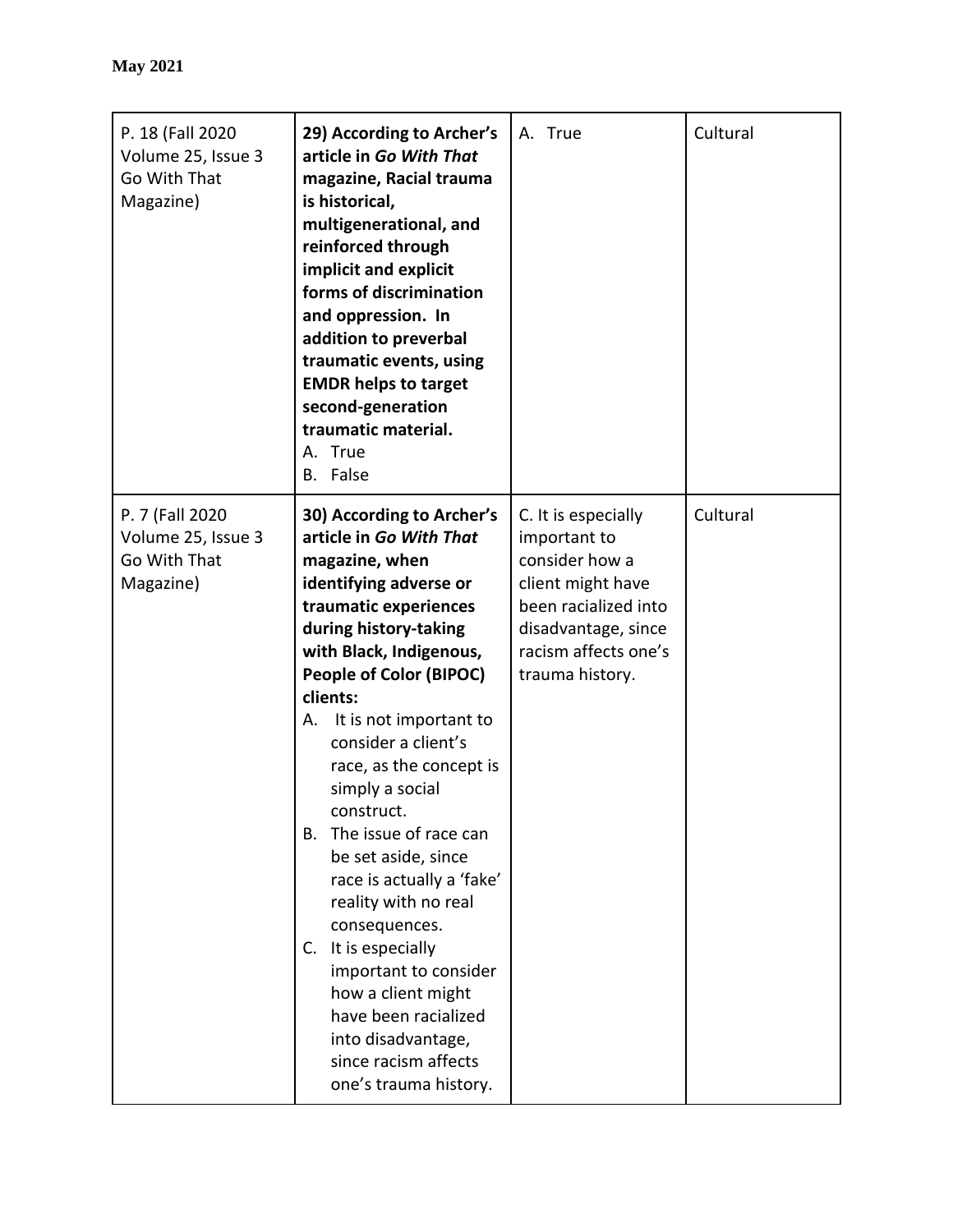|                                                                      | D. Most BIPOC clients<br>will have the same<br>perspective on their<br>experience of inequity<br>and racism.                                                                                                                                                                                                                                                                                                                               |                                                                                                             |               |
|----------------------------------------------------------------------|--------------------------------------------------------------------------------------------------------------------------------------------------------------------------------------------------------------------------------------------------------------------------------------------------------------------------------------------------------------------------------------------------------------------------------------------|-------------------------------------------------------------------------------------------------------------|---------------|
| P. 25 (Fall 2020)<br>Volume 25, Issue 3<br>Go With That<br>Magazine) | 31) According to Ashley's<br>and Lipscomb's article in<br>Go With That magazine,<br>the EMDR Therapist<br>working with Black<br><b>Americans should:</b><br>A. Consider historical<br>trauma and the<br>reluctance, stigma,<br>and shame when<br>seeking help.<br>B. Work with the client<br>using color blindness<br>as a model.<br>Avoid all reference to<br>C.<br>race.<br>D. Ignore<br>microaggressions<br>when they are<br>described. | Consider<br>А.<br>historical trauma<br>and the<br>reluctance,<br>stigma, and<br>shame when<br>seeking help. | Cultural      |
| P. 92 Shapiro                                                        | 32) In memories that<br>might be a part of a case<br>involving a legal<br>proceeding, which of the<br>following is true?<br>A. The client will forget<br>what happened,<br>thereby making their<br>testimony unusable.<br>The client should<br>В.<br>avoid testifying<br>immediately after an<br><b>EMDR</b> treatment<br>session.                                                                                                         | C. Informed consent<br>should be used with<br>all pertinent parties.                                        | Legal/Ethical |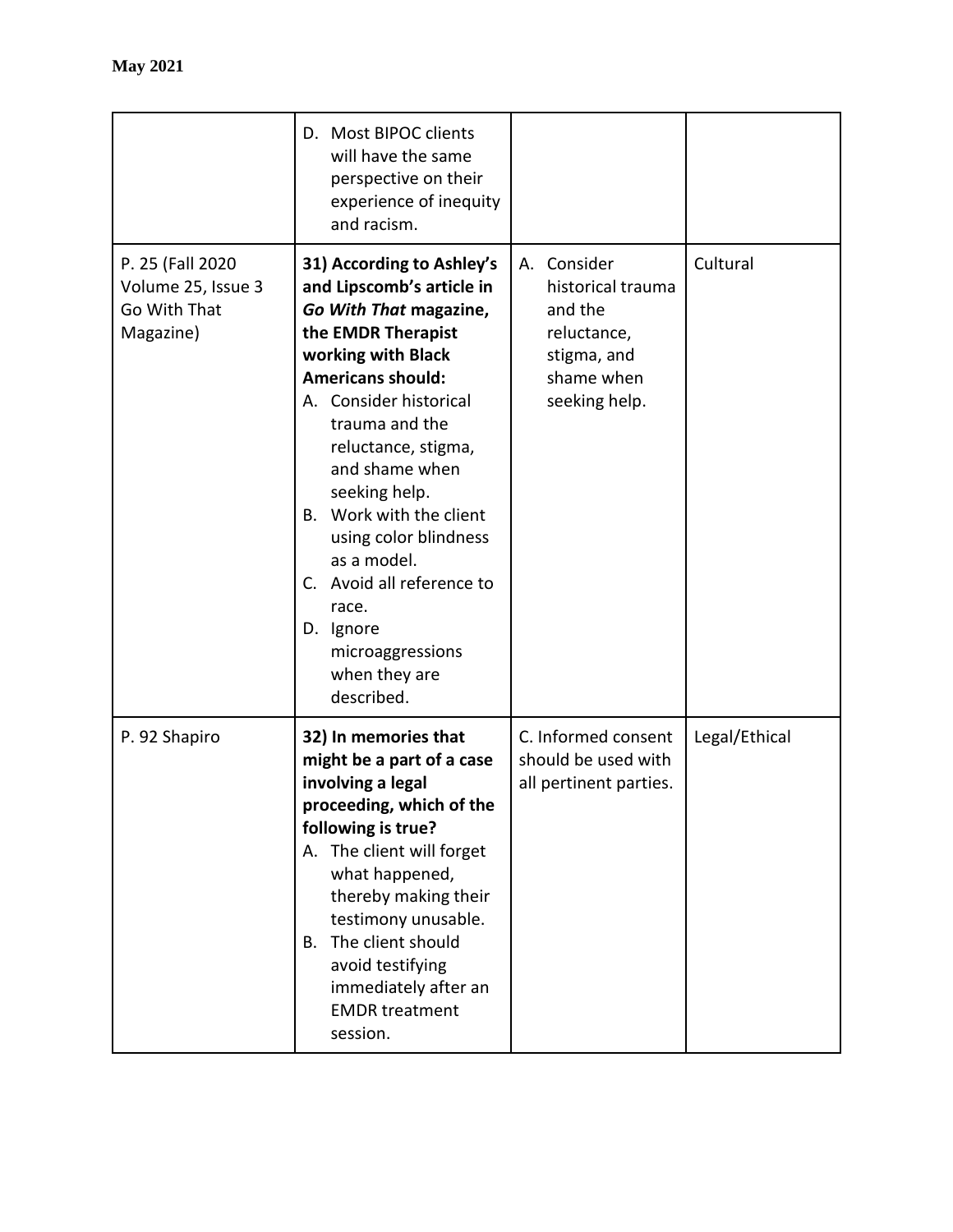|                | C. Informed consent<br>should be used with<br>all pertinent parties.<br>D. EMDR should not be<br>attempted until after<br>the legal proceeding is<br>concluded.                                                                                                                                                                                                                                                                                                                                      |                                                                                                                                                                      |               |
|----------------|------------------------------------------------------------------------------------------------------------------------------------------------------------------------------------------------------------------------------------------------------------------------------------------------------------------------------------------------------------------------------------------------------------------------------------------------------------------------------------------------------|----------------------------------------------------------------------------------------------------------------------------------------------------------------------|---------------|
| P. 301 Shapiro | 33) According to Shapiro<br>(2018), clinicians should<br>be cognizant:<br>A. That false memory<br>syndrome is a well-<br>known widely<br>accepted common<br>occurrence.<br>That limitations and<br>В.<br>distortions of memory<br>may exist that could<br>alter the accuracy of<br>any memory that<br>emerges during EMDR<br>processing.<br>C. That a light hypnotic<br>trance is necessary<br>and desirable during<br>reprocessing.<br>D. That childrens'<br>memories are<br>historically accurate. | <b>B.</b> That limitations<br>and distortions of<br>memory may exist<br>that could alter the<br>accuracy of any<br>memory that<br>emerges during<br>EMDR processing. | Legal/Ethical |
| P. 366 Shapiro | 34) According to Shapiro<br>(2018), research indicates<br>that EMDR processing<br>frequently leads to a<br>somatic de-arousal<br>response associated with<br>eye movements.<br>A. True<br>B. False                                                                                                                                                                                                                                                                                                   | A. True                                                                                                                                                              | Research      |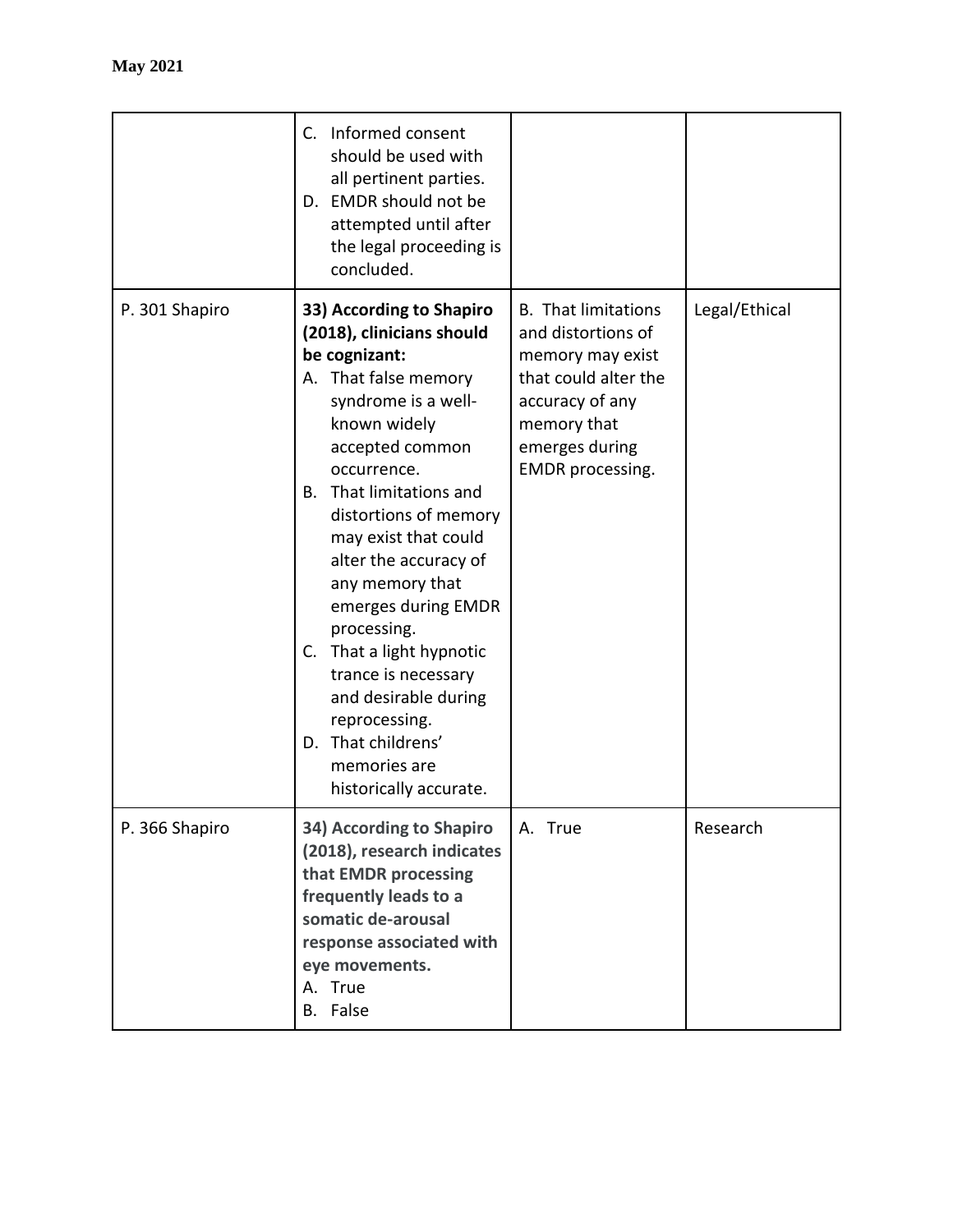| P. 27 Shapiro | 35) Which of the<br><b>Mechanisms of Action</b><br>has <i>not</i> been strongly<br>supported as an<br>explanation for EMDR<br>therapy?<br>A. Taxing Working<br>Memory.<br>B. Exposure to High<br>Levels of Distress.<br>C. REM Processes.<br>D. Orienting Response. |    | B. Exposure to high<br>levels of distress. | Research |
|---------------|---------------------------------------------------------------------------------------------------------------------------------------------------------------------------------------------------------------------------------------------------------------------|----|--------------------------------------------|----------|
| P. 95 Shapiro | 36) So far, research has<br>shown that no<br>medications appear to<br>completely block EMDR<br>processing, although<br>benzodiazepines have<br>been reported to reduce<br>treatment efficacy with<br>some clients.<br>A. True<br>B. False                           |    | A. True                                    | Research |
| P. 9 Shapiro  | 37) Francine Shapiro's<br>first controlled study<br>included work with this<br><b>PTSD population:</b><br>A. Vietnam Veterans.<br>Eating disordered<br>В.<br>patients.<br>C. College students.<br>D. National Guard.                                                | А. | Vietnam<br>veterans.                       | History  |
| P. 1 Shapiro  | 38) Since 1987, EMDR<br>therapy has been<br>empirically supported by<br>numerous randomized<br>controlled trials (RCTs)<br>and is internationally<br>recognized as an effective<br>treatment for trauma and<br>a wide range of                                      |    | A. True                                    | History  |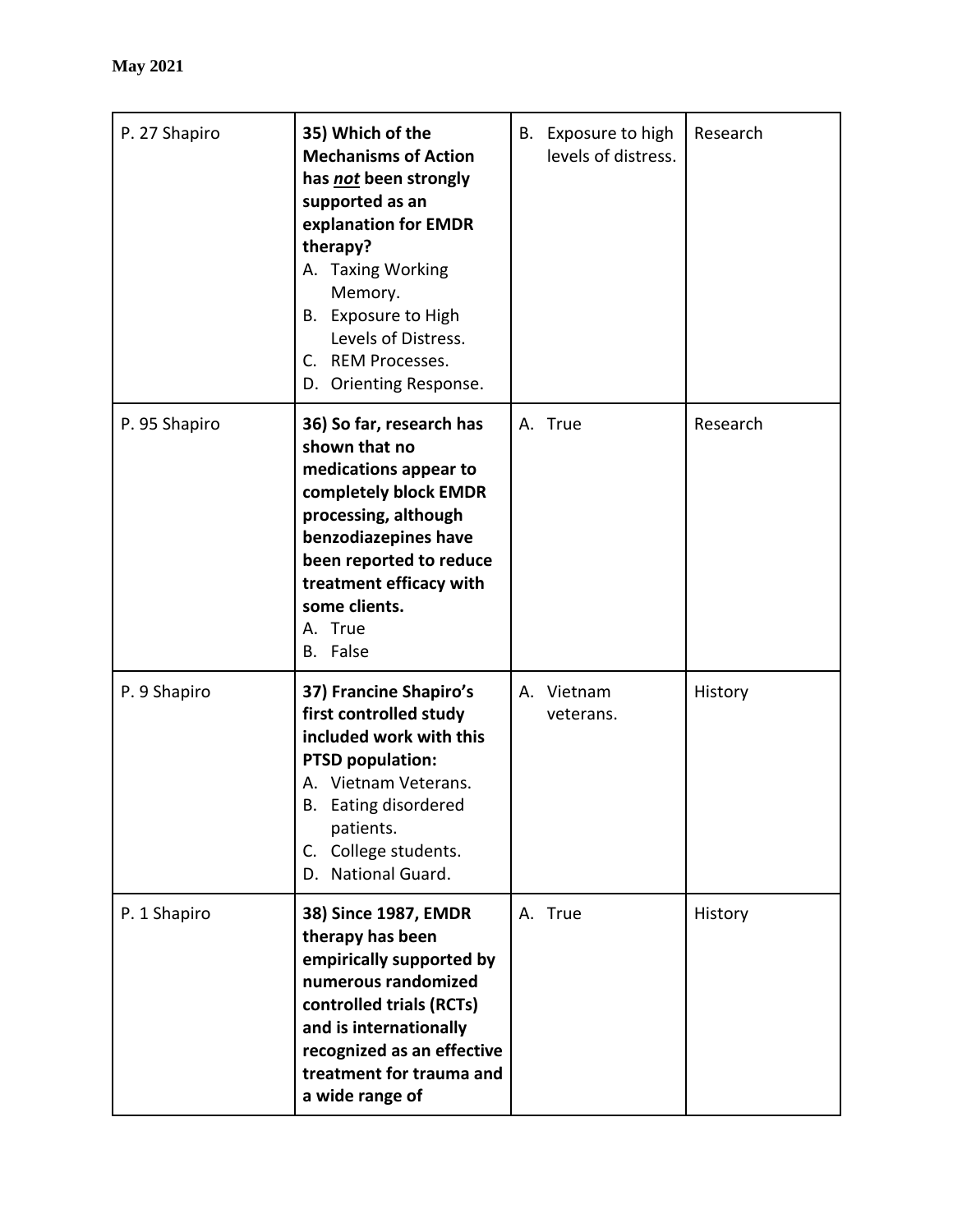|               | experientially based<br>disorders.<br>A. True<br>B. False                                                                                                                                                                                                                                                    |                                                                                                                   |                         |
|---------------|--------------------------------------------------------------------------------------------------------------------------------------------------------------------------------------------------------------------------------------------------------------------------------------------------------------|-------------------------------------------------------------------------------------------------------------------|-------------------------|
| P. 2 Shapiro  | 39) As a comprehensive<br>approach, careful<br>attention is given to<br>images, beliefs,<br>emotions, physical<br>responses, increased<br>awareness, internal<br>stability, resiliency, and<br>interpersonal systems in<br>achieving the effects of<br><b>EMDR therapy.</b><br>A. True<br>B. False           | A. True                                                                                                           | History                 |
| P. 21 Shapiro | 40) One way in which the<br>standard EMDR therapy<br>protocol differs from<br><b>Cognitive Behavioral</b><br>therapy is that the<br>standard EMDR therapy<br>protocol does not<br>necessitate homework.<br>A. True<br>B. False                                                                               | A. True                                                                                                           | <b>EMDR</b> vs. Other   |
| PP. 304-306   | 41) Which of the<br>following are true of<br>working with military<br>personnel and veterans:<br>A. Several modifications<br>need to be made to<br>the standard EMDR<br>therapy protocol.<br>It is important to<br>В.<br>develop cultural<br>competence on the<br>effect of military<br>values and training. | B. It is important to  <br>develop cultural<br>competence on<br>the effect of<br>military values<br>and training. | Selected<br>Populations |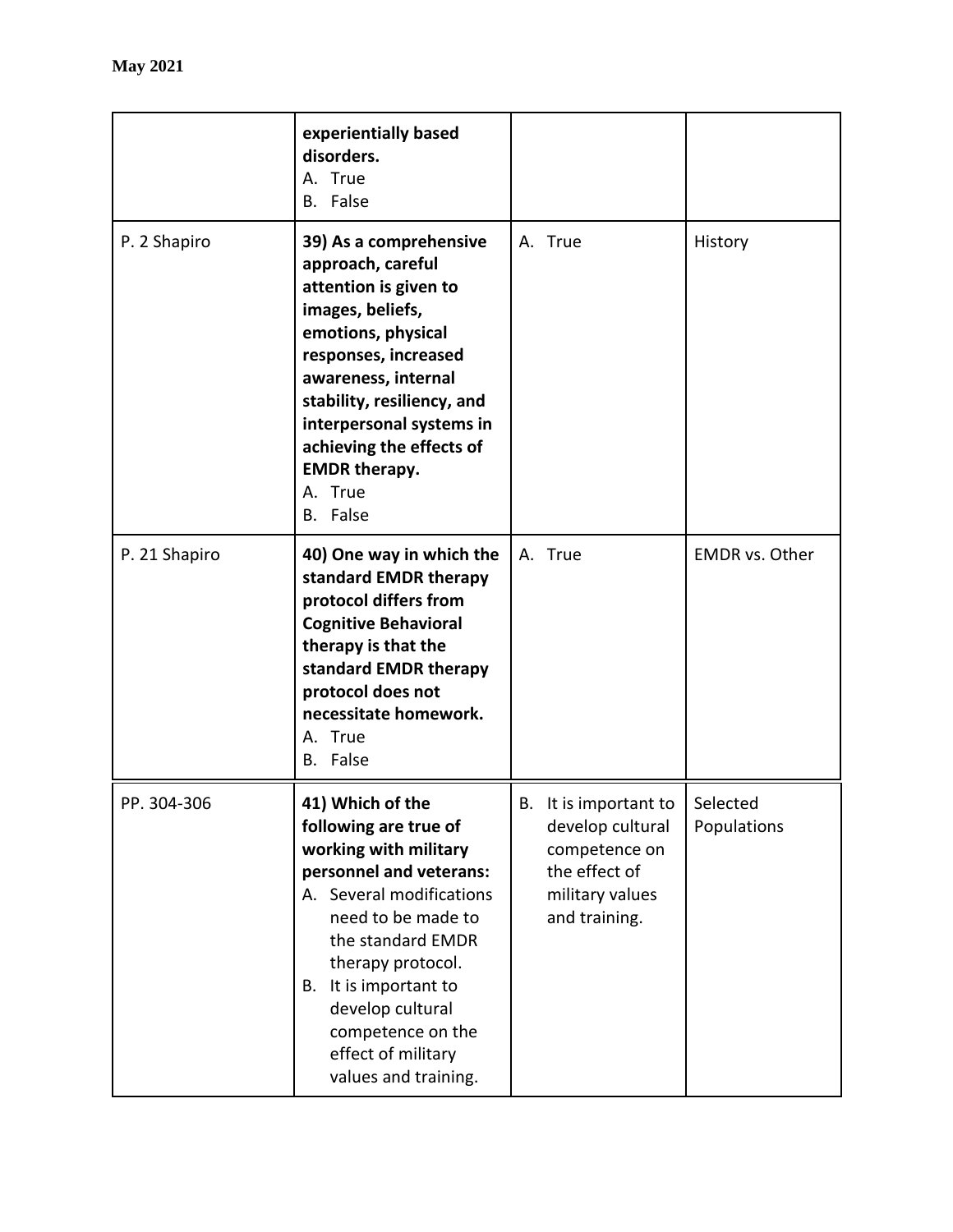|                     | It is best to avoid the<br>C.<br>use of interweaves.<br>D. Military personnel do<br>not benefit from<br><b>EMDR</b> therapy due to<br>the complexity of their<br>trauma.                                                                                                        |                                                                                             |                         |
|---------------------|---------------------------------------------------------------------------------------------------------------------------------------------------------------------------------------------------------------------------------------------------------------------------------|---------------------------------------------------------------------------------------------|-------------------------|
| PP. 228-229 Shapiro | 42) When targeting a<br>process phobia, the<br>clinician must address all<br>the pertinent aspects of<br>the experience, including<br>decision-making and<br>anticipatory anxiety.<br>A. True<br>B. False                                                                       | A. True                                                                                     | Selected<br>Populations |
| P. 233 Shapiro      | 43) Following the death<br>of a loved one, a person<br>may first experience<br>emotional shock<br>accompanied by<br>numbing. In these cases,<br>psychological first aid,<br>rather than EMDR<br>processing, is<br>recommended at this<br>stage.<br>A. True<br>B. False          | A. True                                                                                     | Selected<br>Populations |
| P. 223 Shapiro      | 44) According to Shapiro<br>(2018), which of the<br>following is the first step<br>in the Recent Event<br>Protocol?<br>A. Target the most<br>disturbing aspect of<br>the memory.<br>Obtain a narrative<br>В.<br>history of the event,<br>noting the most<br>disturbing moments. | B. Obtain a<br>narrative history of<br>the event, noting<br>the most disturbing<br>moments. | Selected<br>Populations |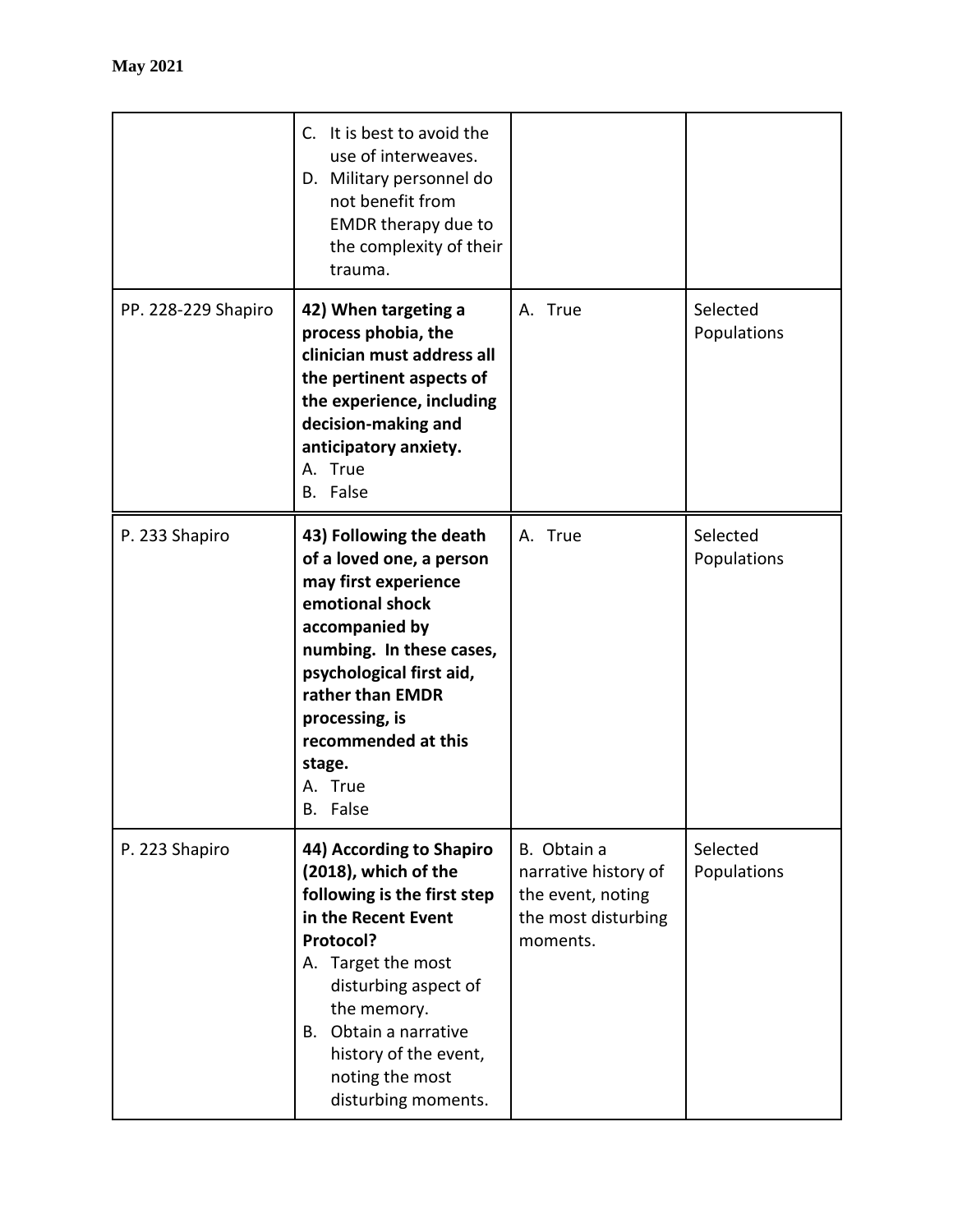|                     | C. Process present<br>stimuli.<br>D. Incorporate positive<br>future templates for<br>each trigger.                                                                                                                                                                                                                                                                                                                                                                                                                                                                                                                     |                                                                                                                                                      |                         |
|---------------------|------------------------------------------------------------------------------------------------------------------------------------------------------------------------------------------------------------------------------------------------------------------------------------------------------------------------------------------------------------------------------------------------------------------------------------------------------------------------------------------------------------------------------------------------------------------------------------------------------------------------|------------------------------------------------------------------------------------------------------------------------------------------------------|-------------------------|
| PP. 324-325 Shapiro | 45) The following<br>statements are true for<br>the treatment of<br>children, except:<br>A. Children can create<br>maps, timelines, and<br>storybooks of their<br>lives, through which<br>the clinician can<br>identify potential<br>targets and resources.<br>B. Young children may<br>use hands to indicate<br>levels of disturbance.<br>C. Clinicians should<br>advise parents to<br>remain in the room<br>and give verbal<br>feedback during<br>desensitization and<br>installation phases.<br>D. Clinician may ask for a<br>"mixed up thought" or<br>a "bad thought" to<br>help elicit the negative<br>cognition. | C. Clinicians should<br>advise parents to<br>remain in the room<br>and give verbal<br>feedback during<br>desensitization and<br>installation phases. | Selected<br>Populations |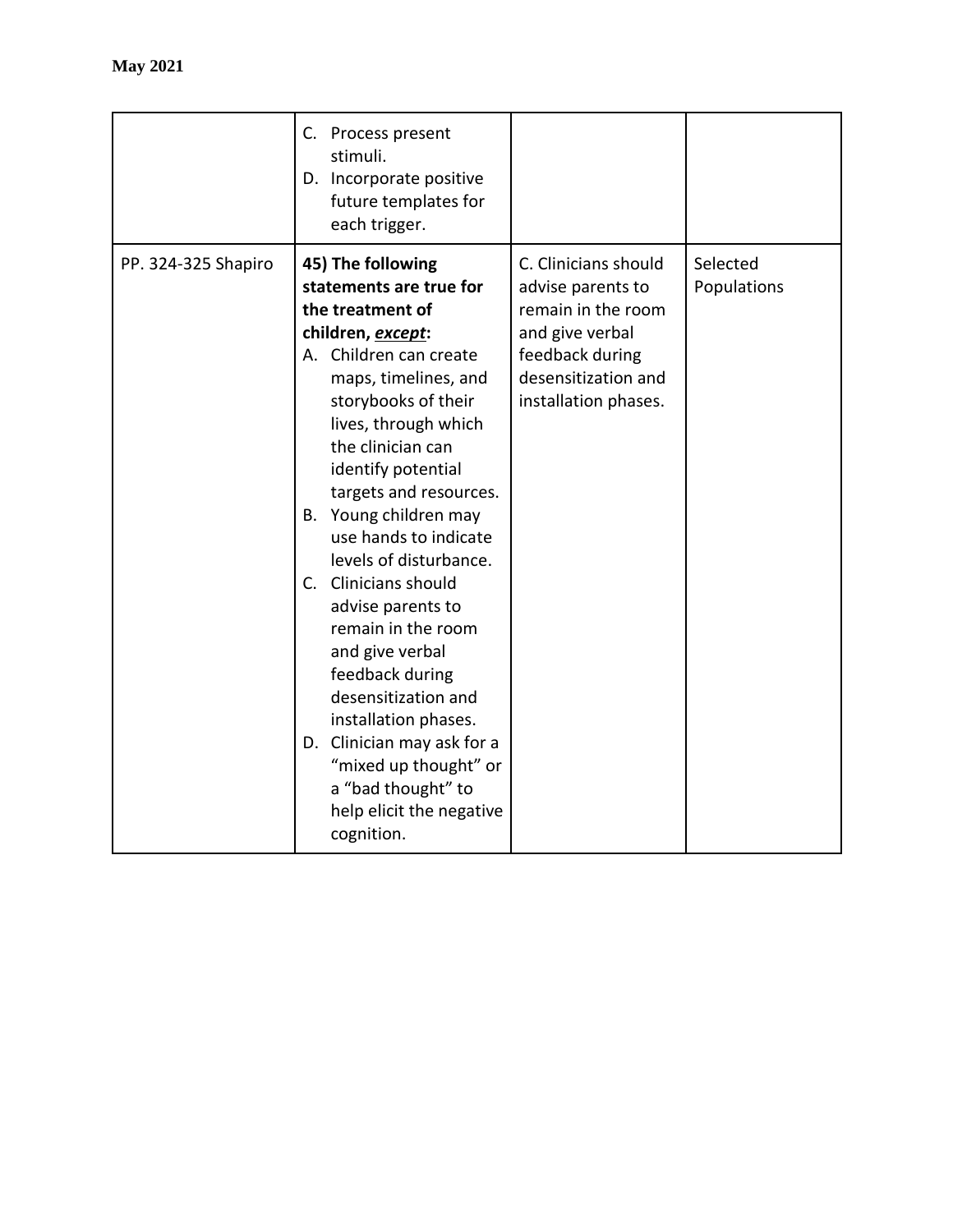## **Virtual EMDR Training – Domain 4: Trainer Essay Questions Based on Gagne's Nine Events**

## 1. **Gain Attention**

Summary: The trainee is prepared for what to expect from virtual training so they can focus on the learning content. They are introduced to the course, to the trainer, and to each other. Expectations for learning online are communicated clearly.

- a. Tell us how you prepare the trainees for the first day of training. What do you do or ask them to do in advance so they are ready to learn?
- b. How do you open your training day?
- c. How do you engage trainees in the didactic portion of the training?

## 2. **Inform Trainees of Learning Objectives**

Summary: The trainer communicates what is to be learned to the trainees, describes the required level of performance, and explains how the trainer and trainee will know that level has been achieved by the end of the training.

- a. Outline the expectations and/or achievements your trainees must meet.
- b. How do you explain/convey learning expectations to trainees?

## 3. **Stimulate Recall of Prior Learning**

Summary: The trainer relates previously-covered information, such as prior lectures or reading assignments, to new material, and helps trainees to make connections between their own experiences, workplaces, or other coursework to EMDR.

a. What methods do you use to tie in prior experience, knowledge and concepts so that trainees can make sense of the new training content they are being taught? Be sure to provide specific examples.

## 4. **Present Content**

Summary: The trainer presents content in a logical, easy-to-follow manner. Discussions, videos, cases, polls, and opportunities to ask questions are incorporated to add variety to the didactic portions of the training. Learning resources in multiple formats (PDFs, videos, etc.) are posted in a learning management system to allow trainees to access the materials outside of live training.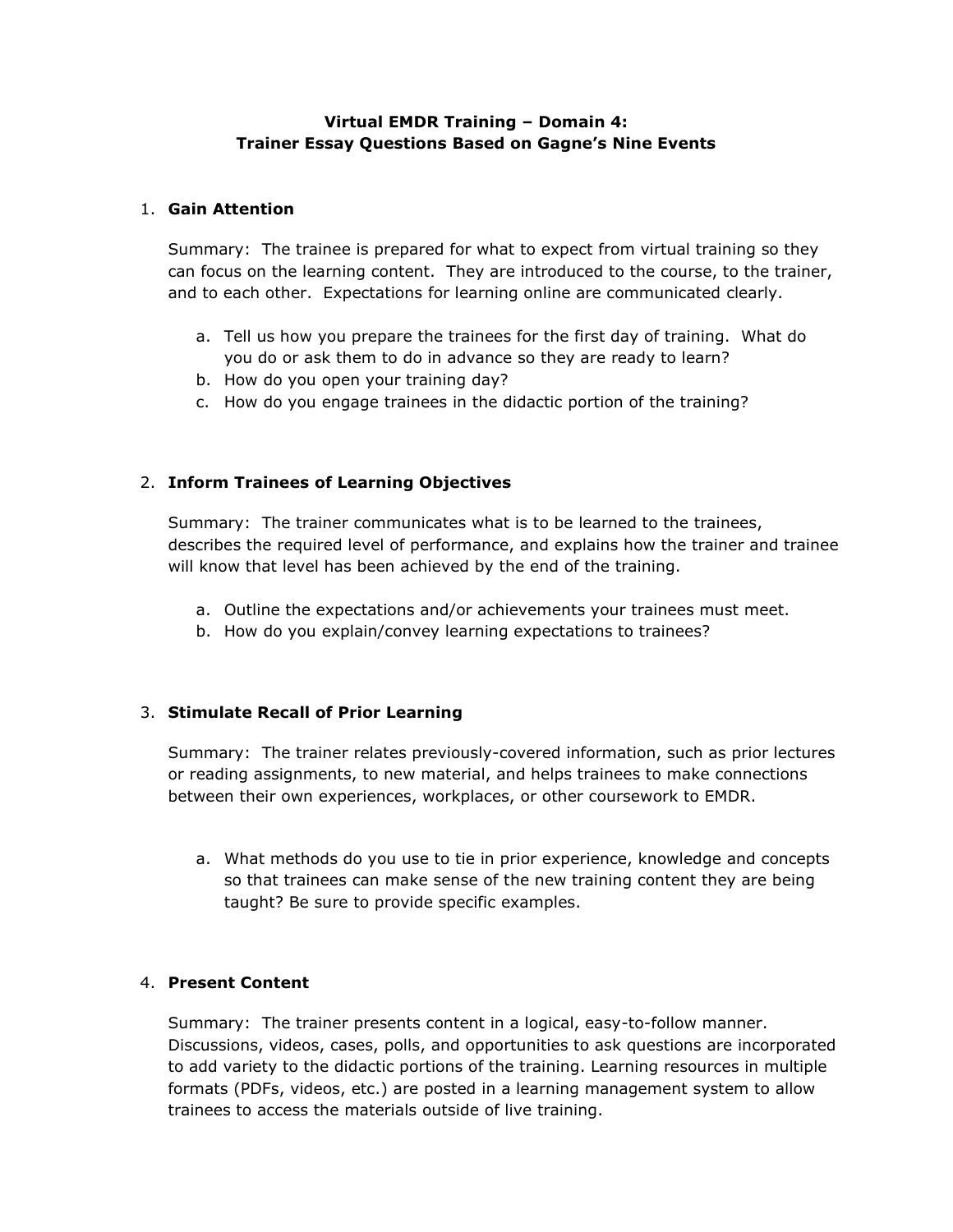- a. What is your philosophy with regard to maintaining fidelity to EMDR therapy?
- b. Give specific examples of how you will foster and maintain fidelity to EMDR therapy?
- c. How do you plan to teach the AIP theory?
- d. How have you adapted your training materials to the virtual environment?
- e. How have you adapted your training materials to cover content related to cultural equity and diversity? Be sure to provide specific examples.

## 5. **Provide Learning Guides**

Summary: The trainer provides detailed information, such as directions, expectations, demonstrations, timelines, rubrics, and checklists for training activities.

a. What strategies do you employ to provide instructional support to trainees? Be sure to give specific examples.

## 6. **Elicit Performance**

Summary: The trainer provides opportunities for trainees to apply knowledge and skills learned.

- a. Trainees will gain hands-on experience using EMDR during the practicum. Explain your philosophy on the practicum experience and how the practicum is structured throughout the course of your training.
- b. Explain how you assess performance during practicum and maintain fidelity to EMDR therapy.
- c. How do you monitor trainee learning and progress throughout the practicum?

## 7. **Provide Feedback**

Summary: The trainers provides multiple forms of feedback to trainees. Checklists, rubrics, verbal and written comments provide explanations of the skills to be learned and indicated the trainee's progress. Peer and self-evaluations may also be used.

a. Trainers are expected to provide timely feedback to trainees along the way. Explain your philosophy on trainee feedback. Give examples of how you provide feedback to trainees that is designed to encourage and foster improvement.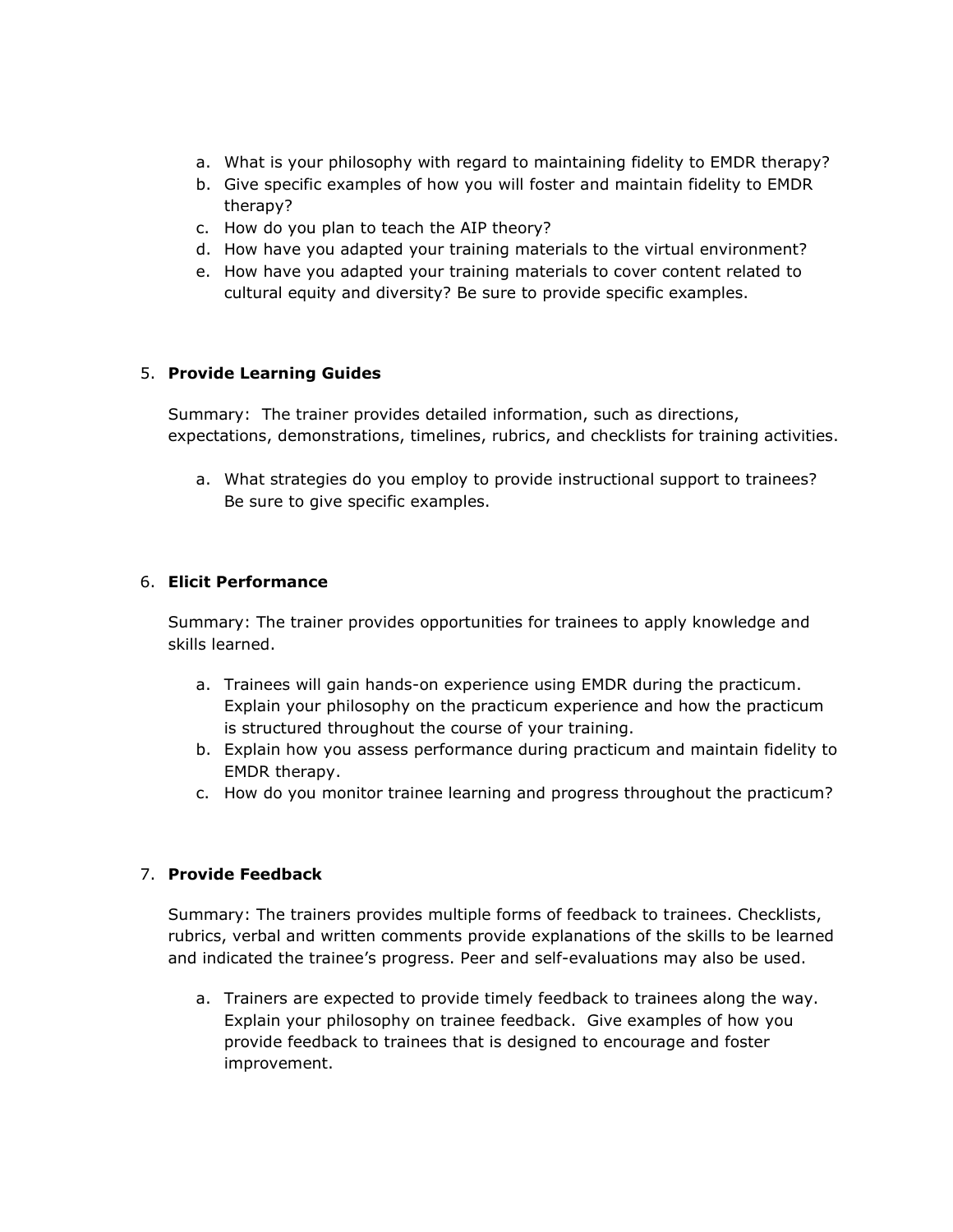## 8. **Assess Performance**

Summary: The trainer provides multiple formal and informal opportunities for trainees to demonstrate achievement of the learning objectives throughout the training.

- a. Explain how you incorporate the required learning assessment questions into your training.
- b. Aside from the required learning assessment, what other methods do you use to assess whether trainees are meeting learning and performance expectations?

## 9. **Enhance Retention**

Summary: The trainer provides a way for trainees to reflect on what they have learned and offers action steps for how they can use their skills in the future. The trainer shares ways that the trainee can extend learning beyond the training.

a. Explain and give examples of how you assist trainees in applying what they're learning to real life situations in order to enhance their understanding of EMDR therapy.